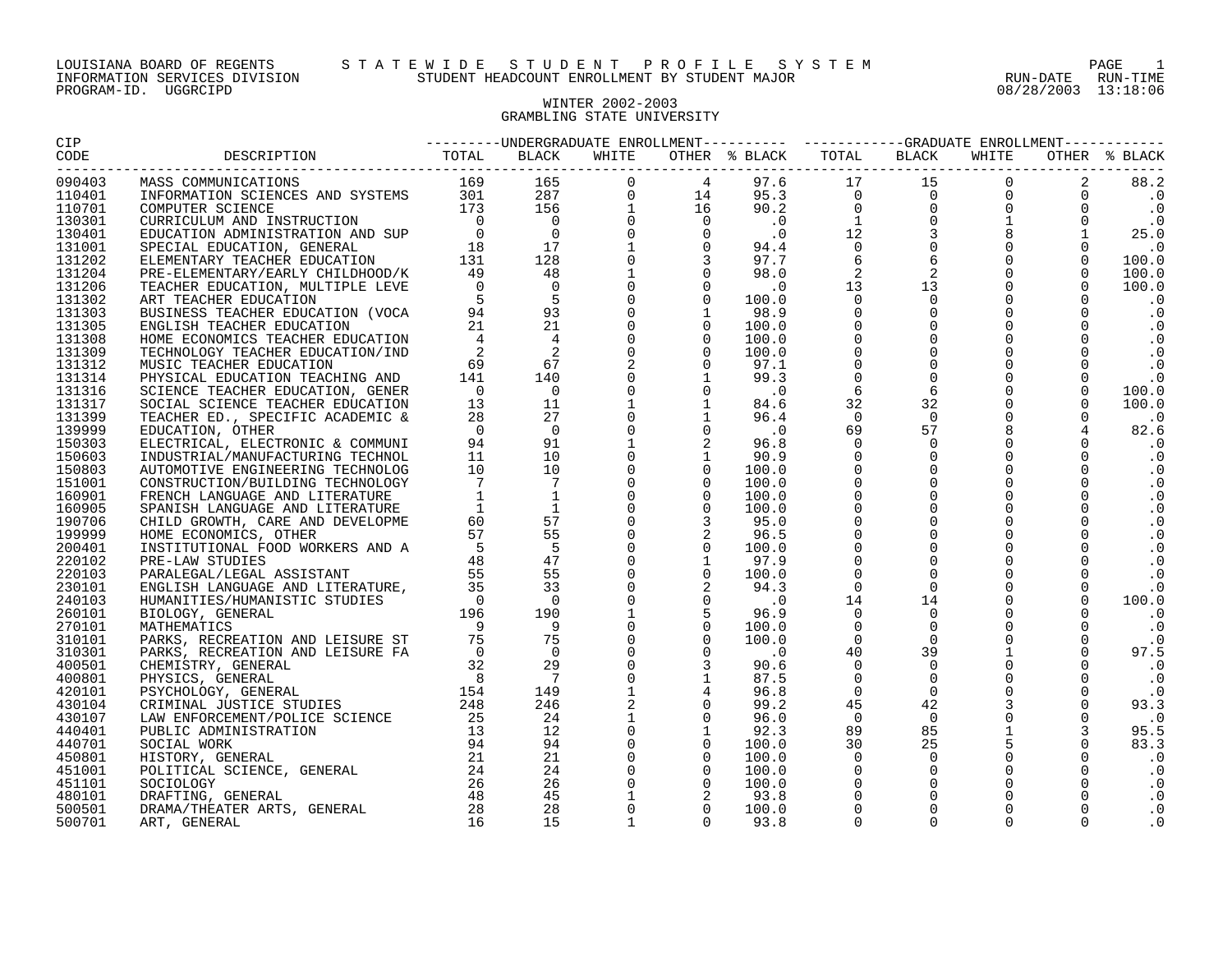## WINTER 2002-2003 GRAMBLING STATE UNIVERSITY

| <b>CIP</b> |                                  |       | -UNDERGRADUATE ENROLLMENT- |       |       | -GRADUATE ENROLLMENT- |       |       |       |       |         |
|------------|----------------------------------|-------|----------------------------|-------|-------|-----------------------|-------|-------|-------|-------|---------|
| CODE       | DESCRIPTION                      | TOTAL | <b>BLACK</b>               | WHITE | OTHER | % BLACK               | TOTAL | BLACK | WHITE | OTHER | % BLACK |
| 500903     | MUSIC - GENERAL PERFORMANCE      |       |                            |       |       | 100.0                 |       |       |       |       |         |
| 510203     | SPEECH-LANGUAGE PATHOLOGY        | 20    | 20                         |       |       | 100.0                 |       |       |       |       |         |
| 511601     | NURSING (R.N. TRAINING)          | 324   | 296                        |       | 22    | 91.4                  |       |       |       |       |         |
| 511605     | NURSING, FAMILY PRACTICE (POST-R |       |                            |       |       |                       |       |       |       |       | 25.0    |
| 520201     | BUSINESS ADMINISTRATION AND MANA | 148   | 146                        |       |       | 98.6                  |       |       |       |       |         |
| 520301     | ACCOUNTING                       | 117   | 116                        |       |       | 99.1                  |       |       |       |       |         |
| 520601     | BUSINESS/MANAGERIAL ECONOMICS    | 16    |                            |       |       | 75.0                  |       |       |       |       |         |
| 521401     | BUSINESS MARKETING AND MARKETING | 90    | 85                         |       |       | 94.4                  |       |       |       |       |         |
| UNKNOWN    |                                  | 488   | 430                        | 45    |       | 88.1                  | 102   | 89    |       |       | 87.3    |
| TOTALS     |                                  | 3,833 | 3,653                      | 68    | 112   | 95.3                  | 510   | 436   | 55    | 19    | 85.5    |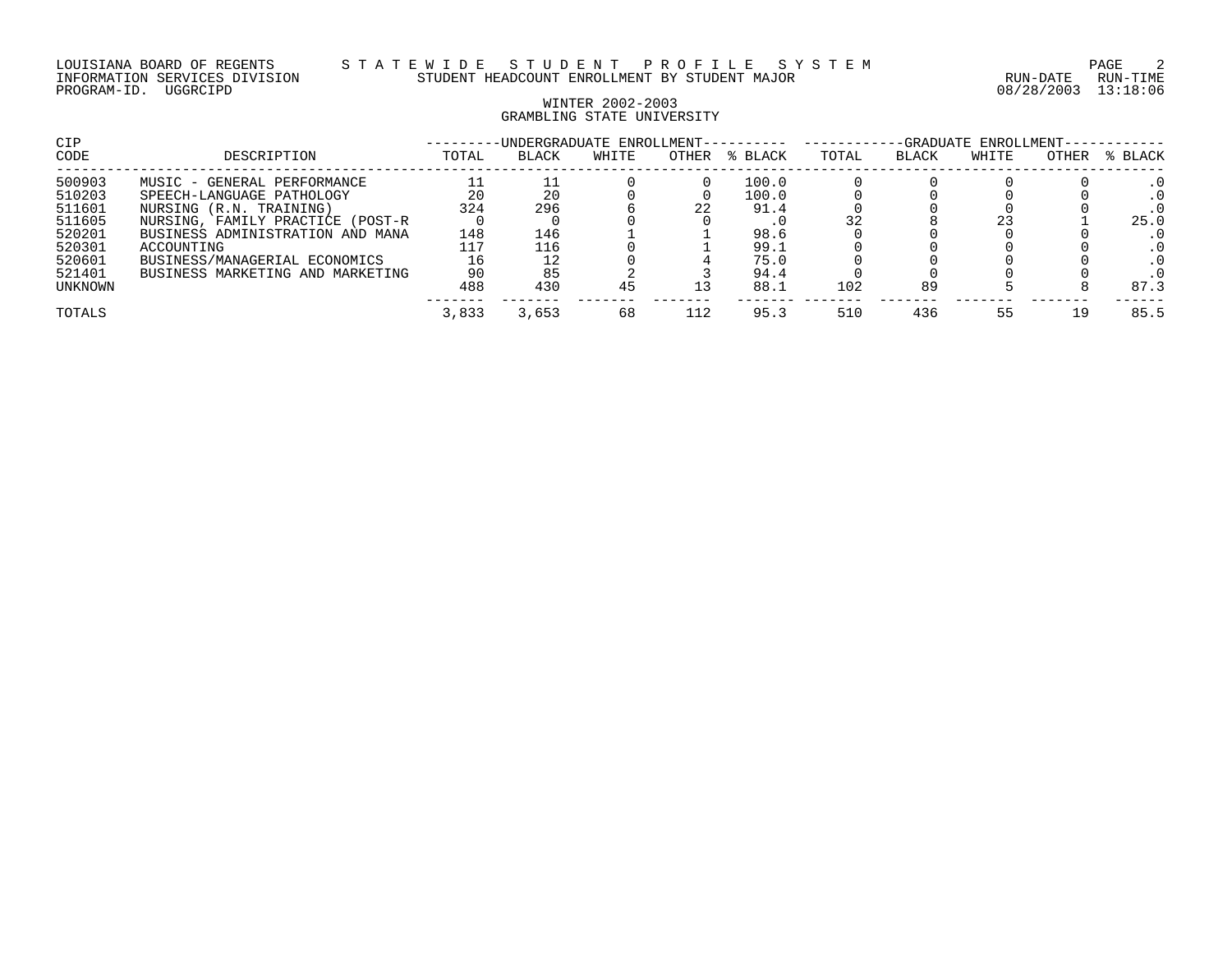# WINTER 2002-2003 LOUISIANA TECH UNIVERSITY

| 010101 |  |  |  |  |  | $\cdot$ 0   |
|--------|--|--|--|--|--|-------------|
| 020201 |  |  |  |  |  | $\cdot$ 0   |
| 020401 |  |  |  |  |  | $\cdot$ 0   |
| 030101 |  |  |  |  |  | $\cdot$ 0   |
| 030102 |  |  |  |  |  | $\cdot$ 0   |
| 030501 |  |  |  |  |  | $\cdot$ 0   |
| 040201 |  |  |  |  |  | $\cdot$ 0   |
| 040501 |  |  |  |  |  | $\cdot$ 0   |
| 090401 |  |  |  |  |  | $\cdot$ 0   |
| 110701 |  |  |  |  |  | $\cdot$ 0   |
| 119999 |  |  |  |  |  | 6.9         |
| 130101 |  |  |  |  |  | 10.0        |
| 130301 |  |  |  |  |  | 11.7        |
| 130401 |  |  |  |  |  | 30.8        |
| 130802 |  |  |  |  |  | 16.7        |
| 131001 |  |  |  |  |  | $\cdot$ 0   |
| 131012 |  |  |  |  |  | $\cdot$ 0   |
| 131101 |  |  |  |  |  | 33.1        |
| 131202 |  |  |  |  |  | $\cdot$ .0  |
| 131204 |  |  |  |  |  | $\cdot$ 0   |
| 131205 |  |  |  |  |  | $\cdot$ 0   |
| 131302 |  |  |  |  |  | $\cdot$ 0   |
| 131312 |  |  |  |  |  | $\cdot$ 0   |
| 131314 |  |  |  |  |  | 25.0        |
| 131325 |  |  |  |  |  | $\cdot$ 0   |
| 140101 |  |  |  |  |  | .5          |
| 140501 |  |  |  |  |  | $\cdot$ . 0 |
| 140701 |  |  |  |  |  | $\cdot$ 0   |
| 140801 |  |  |  |  |  | $\cdot$ 0   |
| 141001 |  |  |  |  |  | $\cdot$ 0   |
| 141701 |  |  |  |  |  | $\cdot$ 0   |
| 141901 |  |  |  |  |  | $\cdot$ 0   |
| 142701 |  |  |  |  |  | $\cdot$ 0   |
| 143001 |  |  |  |  |  | $\cdot$ 0   |
| 150201 |  |  |  |  |  | $\cdot$ 0   |
| 150303 |  |  |  |  |  | $\cdot$ 0   |
| 160901 |  |  |  |  |  | $\cdot$ 0   |
| 160905 |  |  |  |  |  | $\cdot$ 0   |
| 190101 |  |  |  |  |  | 17.6        |
| 190402 |  |  |  |  |  | $\cdot$ 0   |
| 190503 |  |  |  |  |  | $\cdot$ 0   |
| 190706 |  |  |  |  |  | $\cdot$ 0   |
| 230101 |  |  |  |  |  | 9.5         |
| 231001 |  |  |  |  |  | 14.3        |
| 240102 |  |  |  |  |  | $\cdot$ 0   |
| 260101 |  |  |  |  |  | 12.5        |
| 270101 |  |  |  |  |  | $\ddotsc 0$ |
| 310501 |  |  |  |  |  | $\cdot$ 0   |
| 400501 |  |  |  |  |  | $\cdot$ 0   |
| 400601 |  |  |  |  |  | $\cdot$ 0   |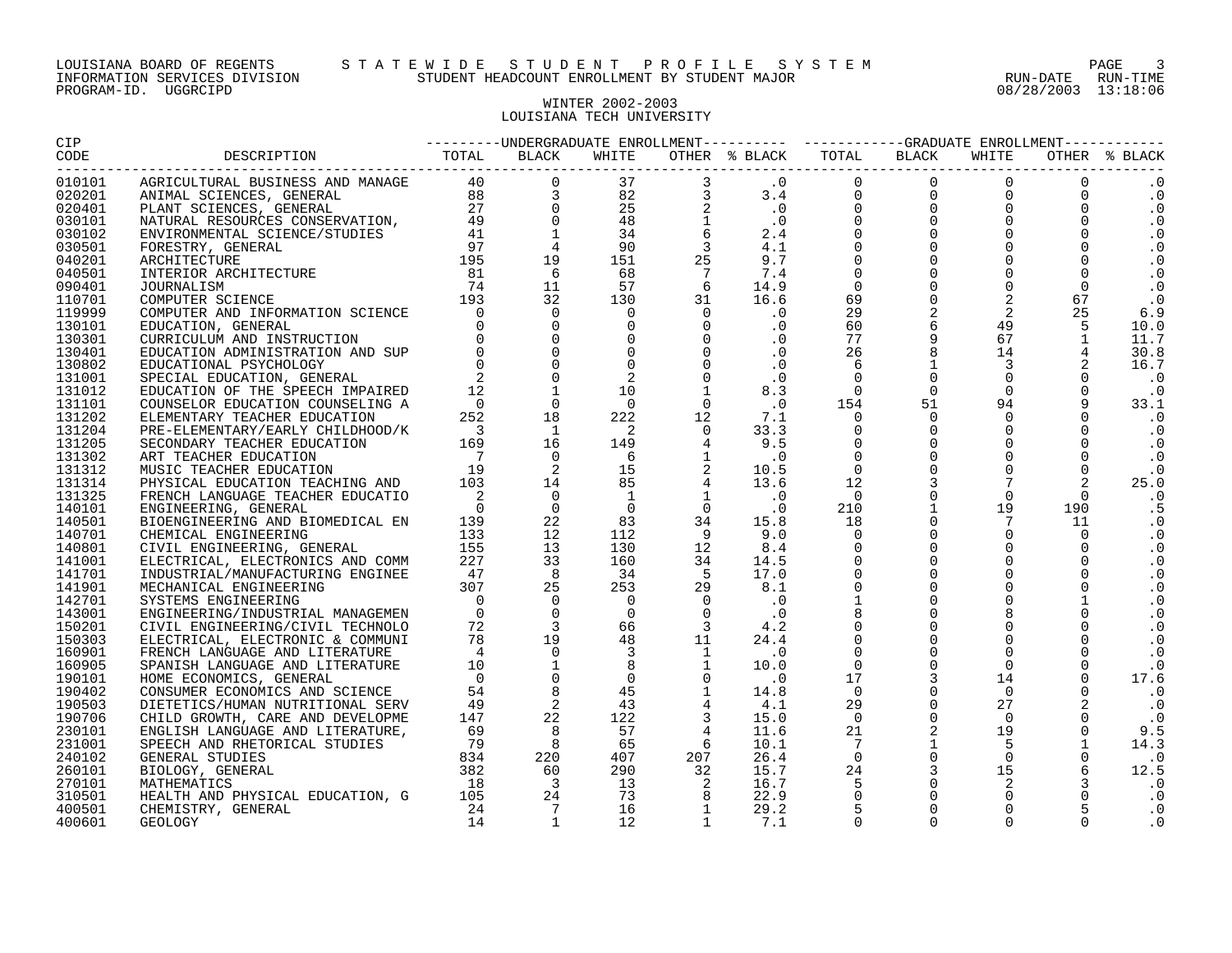## WINTER 2002-2003 LOUISIANA TECH UNIVERSITY

| CODE<br>TOTAL<br>OTHER % BLACK<br>TOTAL<br>DESCRIPTION<br>BLACK<br>WHITE<br>BLACK<br>WHITE<br>18<br>400801<br>PHYSICS, GENERAL<br>18<br>$\cdot$ 0<br>202<br>30<br>420101<br>156<br>16<br>14.9<br>PSYCHOLOGY, GENERAL<br>24<br>31<br>420601<br>COUNSELING PSYCHOLOGY<br>$\cdot$ 0<br>28<br>78<br>420901<br>13<br>INDUSTRIAL AND ORGANIZATIONAL PS<br>$\cdot$ 0<br>119<br>450701<br>$\cdot$ 0<br>$\mathbf 0$<br>$\Omega$<br>GEOGRAPHY<br>$\Omega$<br>62<br>55<br>28<br>22<br>4.8<br>450801<br>HISTORY, GENERAL<br>25<br>115<br>79<br>11<br>451001<br>21.7<br>POLITICAL SCIENCE, GENERAL<br>50<br>38.2<br>451101<br>131<br>72<br>SOCIOLOGY<br>212<br>24<br>490101<br>AVIATION AND AIRWAY SCIENCE<br>186<br>.9<br>490104<br>39<br>-6<br>7.7<br>AVIATION MANAGEMENT<br>30<br>26<br>500402<br>GRAPHIC DESIGN, COMMERCIAL ART A<br>225<br>187<br>12<br>11.6<br>500605<br>57<br>57<br>PHOTOGRAPHY<br>$\cdot$ 0<br>10<br>48<br>500701<br>41<br>6.3<br>ART, GENERAL<br>13<br>$\mathbf 0$<br>500901<br>30.8<br>MUSIC, GENERAL<br>500903<br>11.1<br>MUSIC - GENERAL PERFORMANCE<br>$\frac{1}{27}$<br>39<br>22<br>510204<br>50<br>10.0<br>SPEECH-LANGUAGE PATHOLOGY AND AU<br>36<br>510706<br>66<br>40.9<br>MEDICAL RECORDS ADMINISTRATION<br>510707<br>16<br>11<br>MEDICAL RECORDS TECHNOLOGY/TECHN<br>31.3<br>18<br>511005<br>91<br>67<br>19.8<br>MEDICAL TECHNOLOGY<br>511601<br>31<br>307<br>263<br>13<br>NURSING (R.N. TRAINING)<br>10.1<br>81<br>37<br>30<br>520201<br>263<br>214<br>19<br>127<br>11.4<br>BUSINESS ADMINISTRATION AND MANA<br>520205<br>16.7<br>5<br>OPERATIONS MANAGEMENT AND SUPERV<br>- 6<br>$\Omega$<br>$\Omega$<br>27<br>17<br>12<br>520301<br>147<br>113<br>18.4<br>ACCOUNTING<br>15<br>520601<br>BUSINESS/MANAGERIAL ECONOMICS<br>13<br>6.7<br>94<br>10<br>76<br>520801<br>10.6<br>FINANCE, GENERAL<br>5<br>35<br>521001<br>HUMAN RESOURCES MANAGEMENT<br>26<br>14.3<br>65<br>337<br>42<br>521201<br>MANAGEMENT INFO. SYSTEMS & BUSIN<br>230<br>19.3<br>521401<br>150<br>19<br>121<br>10<br>12.7<br>BUSINESS MARKETING AND MARKETING<br>13<br>31<br>44<br>29.5<br>TRANSFER<br>$\Omega$<br>74<br>294<br>173<br>18.2<br>311<br>217<br>20<br>1,144<br><b>UNKNOWN</b><br>1,611 | <b>CIP</b> |       |       |       |     | ---------UNDERGRADUATE ENROLLMENT---------- ----------GRADUATE ENROLLMENT---- |       |     |     |     |               |
|--------------------------------------------------------------------------------------------------------------------------------------------------------------------------------------------------------------------------------------------------------------------------------------------------------------------------------------------------------------------------------------------------------------------------------------------------------------------------------------------------------------------------------------------------------------------------------------------------------------------------------------------------------------------------------------------------------------------------------------------------------------------------------------------------------------------------------------------------------------------------------------------------------------------------------------------------------------------------------------------------------------------------------------------------------------------------------------------------------------------------------------------------------------------------------------------------------------------------------------------------------------------------------------------------------------------------------------------------------------------------------------------------------------------------------------------------------------------------------------------------------------------------------------------------------------------------------------------------------------------------------------------------------------------------------------------------------------------------------------------------------------------------------------------------------------------------------------------------------------------------------------------------------------------------------------------------------------------------------------------------------------------------------------------------------------------------------------------------------------------------------------------------------------------------------------------|------------|-------|-------|-------|-----|-------------------------------------------------------------------------------|-------|-----|-----|-----|---------------|
|                                                                                                                                                                                                                                                                                                                                                                                                                                                                                                                                                                                                                                                                                                                                                                                                                                                                                                                                                                                                                                                                                                                                                                                                                                                                                                                                                                                                                                                                                                                                                                                                                                                                                                                                                                                                                                                                                                                                                                                                                                                                                                                                                                                            |            |       |       |       |     |                                                                               |       |     |     |     | OTHER % BLACK |
|                                                                                                                                                                                                                                                                                                                                                                                                                                                                                                                                                                                                                                                                                                                                                                                                                                                                                                                                                                                                                                                                                                                                                                                                                                                                                                                                                                                                                                                                                                                                                                                                                                                                                                                                                                                                                                                                                                                                                                                                                                                                                                                                                                                            |            |       |       |       |     |                                                                               |       |     |     |     |               |
|                                                                                                                                                                                                                                                                                                                                                                                                                                                                                                                                                                                                                                                                                                                                                                                                                                                                                                                                                                                                                                                                                                                                                                                                                                                                                                                                                                                                                                                                                                                                                                                                                                                                                                                                                                                                                                                                                                                                                                                                                                                                                                                                                                                            |            |       |       |       |     |                                                                               |       |     |     |     | $\cdot$ 0     |
|                                                                                                                                                                                                                                                                                                                                                                                                                                                                                                                                                                                                                                                                                                                                                                                                                                                                                                                                                                                                                                                                                                                                                                                                                                                                                                                                                                                                                                                                                                                                                                                                                                                                                                                                                                                                                                                                                                                                                                                                                                                                                                                                                                                            |            |       |       |       |     |                                                                               |       |     |     |     | 9.7           |
|                                                                                                                                                                                                                                                                                                                                                                                                                                                                                                                                                                                                                                                                                                                                                                                                                                                                                                                                                                                                                                                                                                                                                                                                                                                                                                                                                                                                                                                                                                                                                                                                                                                                                                                                                                                                                                                                                                                                                                                                                                                                                                                                                                                            |            |       |       |       |     |                                                                               |       |     |     |     | 23.5          |
|                                                                                                                                                                                                                                                                                                                                                                                                                                                                                                                                                                                                                                                                                                                                                                                                                                                                                                                                                                                                                                                                                                                                                                                                                                                                                                                                                                                                                                                                                                                                                                                                                                                                                                                                                                                                                                                                                                                                                                                                                                                                                                                                                                                            |            |       |       |       |     |                                                                               |       |     |     |     | $\cdot$ 0     |
|                                                                                                                                                                                                                                                                                                                                                                                                                                                                                                                                                                                                                                                                                                                                                                                                                                                                                                                                                                                                                                                                                                                                                                                                                                                                                                                                                                                                                                                                                                                                                                                                                                                                                                                                                                                                                                                                                                                                                                                                                                                                                                                                                                                            |            |       |       |       |     |                                                                               |       |     |     |     | 10.7          |
|                                                                                                                                                                                                                                                                                                                                                                                                                                                                                                                                                                                                                                                                                                                                                                                                                                                                                                                                                                                                                                                                                                                                                                                                                                                                                                                                                                                                                                                                                                                                                                                                                                                                                                                                                                                                                                                                                                                                                                                                                                                                                                                                                                                            |            |       |       |       |     |                                                                               |       |     |     |     | $\cdot$ 0     |
|                                                                                                                                                                                                                                                                                                                                                                                                                                                                                                                                                                                                                                                                                                                                                                                                                                                                                                                                                                                                                                                                                                                                                                                                                                                                                                                                                                                                                                                                                                                                                                                                                                                                                                                                                                                                                                                                                                                                                                                                                                                                                                                                                                                            |            |       |       |       |     |                                                                               |       |     |     |     |               |
|                                                                                                                                                                                                                                                                                                                                                                                                                                                                                                                                                                                                                                                                                                                                                                                                                                                                                                                                                                                                                                                                                                                                                                                                                                                                                                                                                                                                                                                                                                                                                                                                                                                                                                                                                                                                                                                                                                                                                                                                                                                                                                                                                                                            |            |       |       |       |     |                                                                               |       |     |     |     |               |
|                                                                                                                                                                                                                                                                                                                                                                                                                                                                                                                                                                                                                                                                                                                                                                                                                                                                                                                                                                                                                                                                                                                                                                                                                                                                                                                                                                                                                                                                                                                                                                                                                                                                                                                                                                                                                                                                                                                                                                                                                                                                                                                                                                                            |            |       |       |       |     |                                                                               |       |     |     |     | . 0           |
|                                                                                                                                                                                                                                                                                                                                                                                                                                                                                                                                                                                                                                                                                                                                                                                                                                                                                                                                                                                                                                                                                                                                                                                                                                                                                                                                                                                                                                                                                                                                                                                                                                                                                                                                                                                                                                                                                                                                                                                                                                                                                                                                                                                            |            |       |       |       |     |                                                                               |       |     |     |     | $\cdot$ 0     |
|                                                                                                                                                                                                                                                                                                                                                                                                                                                                                                                                                                                                                                                                                                                                                                                                                                                                                                                                                                                                                                                                                                                                                                                                                                                                                                                                                                                                                                                                                                                                                                                                                                                                                                                                                                                                                                                                                                                                                                                                                                                                                                                                                                                            |            |       |       |       |     |                                                                               |       |     |     |     | $\cdot$ 0     |
|                                                                                                                                                                                                                                                                                                                                                                                                                                                                                                                                                                                                                                                                                                                                                                                                                                                                                                                                                                                                                                                                                                                                                                                                                                                                                                                                                                                                                                                                                                                                                                                                                                                                                                                                                                                                                                                                                                                                                                                                                                                                                                                                                                                            |            |       |       |       |     |                                                                               |       |     |     |     | 10.0          |
|                                                                                                                                                                                                                                                                                                                                                                                                                                                                                                                                                                                                                                                                                                                                                                                                                                                                                                                                                                                                                                                                                                                                                                                                                                                                                                                                                                                                                                                                                                                                                                                                                                                                                                                                                                                                                                                                                                                                                                                                                                                                                                                                                                                            |            |       |       |       |     |                                                                               |       |     |     |     | $\cdot$ 0     |
|                                                                                                                                                                                                                                                                                                                                                                                                                                                                                                                                                                                                                                                                                                                                                                                                                                                                                                                                                                                                                                                                                                                                                                                                                                                                                                                                                                                                                                                                                                                                                                                                                                                                                                                                                                                                                                                                                                                                                                                                                                                                                                                                                                                            |            |       |       |       |     |                                                                               |       |     |     |     | $\cdot$ 0     |
|                                                                                                                                                                                                                                                                                                                                                                                                                                                                                                                                                                                                                                                                                                                                                                                                                                                                                                                                                                                                                                                                                                                                                                                                                                                                                                                                                                                                                                                                                                                                                                                                                                                                                                                                                                                                                                                                                                                                                                                                                                                                                                                                                                                            |            |       |       |       |     |                                                                               |       |     |     |     | 18.2          |
|                                                                                                                                                                                                                                                                                                                                                                                                                                                                                                                                                                                                                                                                                                                                                                                                                                                                                                                                                                                                                                                                                                                                                                                                                                                                                                                                                                                                                                                                                                                                                                                                                                                                                                                                                                                                                                                                                                                                                                                                                                                                                                                                                                                            |            |       |       |       |     |                                                                               |       |     |     |     | . 0           |
|                                                                                                                                                                                                                                                                                                                                                                                                                                                                                                                                                                                                                                                                                                                                                                                                                                                                                                                                                                                                                                                                                                                                                                                                                                                                                                                                                                                                                                                                                                                                                                                                                                                                                                                                                                                                                                                                                                                                                                                                                                                                                                                                                                                            |            |       |       |       |     |                                                                               |       |     |     |     | $\cdot$ 0     |
|                                                                                                                                                                                                                                                                                                                                                                                                                                                                                                                                                                                                                                                                                                                                                                                                                                                                                                                                                                                                                                                                                                                                                                                                                                                                                                                                                                                                                                                                                                                                                                                                                                                                                                                                                                                                                                                                                                                                                                                                                                                                                                                                                                                            |            |       |       |       |     |                                                                               |       |     |     |     | $\cdot$ 0     |
|                                                                                                                                                                                                                                                                                                                                                                                                                                                                                                                                                                                                                                                                                                                                                                                                                                                                                                                                                                                                                                                                                                                                                                                                                                                                                                                                                                                                                                                                                                                                                                                                                                                                                                                                                                                                                                                                                                                                                                                                                                                                                                                                                                                            |            |       |       |       |     |                                                                               |       |     |     |     |               |
|                                                                                                                                                                                                                                                                                                                                                                                                                                                                                                                                                                                                                                                                                                                                                                                                                                                                                                                                                                                                                                                                                                                                                                                                                                                                                                                                                                                                                                                                                                                                                                                                                                                                                                                                                                                                                                                                                                                                                                                                                                                                                                                                                                                            |            |       |       |       |     |                                                                               |       |     |     |     | 7.1           |
|                                                                                                                                                                                                                                                                                                                                                                                                                                                                                                                                                                                                                                                                                                                                                                                                                                                                                                                                                                                                                                                                                                                                                                                                                                                                                                                                                                                                                                                                                                                                                                                                                                                                                                                                                                                                                                                                                                                                                                                                                                                                                                                                                                                            |            |       |       |       |     |                                                                               |       |     |     |     | $\cdot$ 0     |
|                                                                                                                                                                                                                                                                                                                                                                                                                                                                                                                                                                                                                                                                                                                                                                                                                                                                                                                                                                                                                                                                                                                                                                                                                                                                                                                                                                                                                                                                                                                                                                                                                                                                                                                                                                                                                                                                                                                                                                                                                                                                                                                                                                                            |            |       |       |       |     |                                                                               |       |     |     |     |               |
|                                                                                                                                                                                                                                                                                                                                                                                                                                                                                                                                                                                                                                                                                                                                                                                                                                                                                                                                                                                                                                                                                                                                                                                                                                                                                                                                                                                                                                                                                                                                                                                                                                                                                                                                                                                                                                                                                                                                                                                                                                                                                                                                                                                            |            |       |       |       |     |                                                                               |       |     |     |     |               |
|                                                                                                                                                                                                                                                                                                                                                                                                                                                                                                                                                                                                                                                                                                                                                                                                                                                                                                                                                                                                                                                                                                                                                                                                                                                                                                                                                                                                                                                                                                                                                                                                                                                                                                                                                                                                                                                                                                                                                                                                                                                                                                                                                                                            |            |       |       |       |     |                                                                               |       |     |     |     |               |
|                                                                                                                                                                                                                                                                                                                                                                                                                                                                                                                                                                                                                                                                                                                                                                                                                                                                                                                                                                                                                                                                                                                                                                                                                                                                                                                                                                                                                                                                                                                                                                                                                                                                                                                                                                                                                                                                                                                                                                                                                                                                                                                                                                                            |            |       |       |       |     |                                                                               |       |     |     |     | $\cdot$ 0     |
|                                                                                                                                                                                                                                                                                                                                                                                                                                                                                                                                                                                                                                                                                                                                                                                                                                                                                                                                                                                                                                                                                                                                                                                                                                                                                                                                                                                                                                                                                                                                                                                                                                                                                                                                                                                                                                                                                                                                                                                                                                                                                                                                                                                            |            |       |       |       |     |                                                                               |       |     |     |     | $\cdot$ 0     |
|                                                                                                                                                                                                                                                                                                                                                                                                                                                                                                                                                                                                                                                                                                                                                                                                                                                                                                                                                                                                                                                                                                                                                                                                                                                                                                                                                                                                                                                                                                                                                                                                                                                                                                                                                                                                                                                                                                                                                                                                                                                                                                                                                                                            |            |       |       |       |     |                                                                               |       |     |     |     | $\cdot$ 0     |
|                                                                                                                                                                                                                                                                                                                                                                                                                                                                                                                                                                                                                                                                                                                                                                                                                                                                                                                                                                                                                                                                                                                                                                                                                                                                                                                                                                                                                                                                                                                                                                                                                                                                                                                                                                                                                                                                                                                                                                                                                                                                                                                                                                                            |            |       |       |       |     |                                                                               |       |     |     |     | $\cdot$ 0     |
|                                                                                                                                                                                                                                                                                                                                                                                                                                                                                                                                                                                                                                                                                                                                                                                                                                                                                                                                                                                                                                                                                                                                                                                                                                                                                                                                                                                                                                                                                                                                                                                                                                                                                                                                                                                                                                                                                                                                                                                                                                                                                                                                                                                            |            |       |       |       |     |                                                                               |       |     |     |     | 23.8          |
|                                                                                                                                                                                                                                                                                                                                                                                                                                                                                                                                                                                                                                                                                                                                                                                                                                                                                                                                                                                                                                                                                                                                                                                                                                                                                                                                                                                                                                                                                                                                                                                                                                                                                                                                                                                                                                                                                                                                                                                                                                                                                                                                                                                            | TOTALS     | 8,773 | 1,325 | 6,517 | 931 | 15.1                                                                          | 1,448 | 212 | 809 | 427 | 14.6          |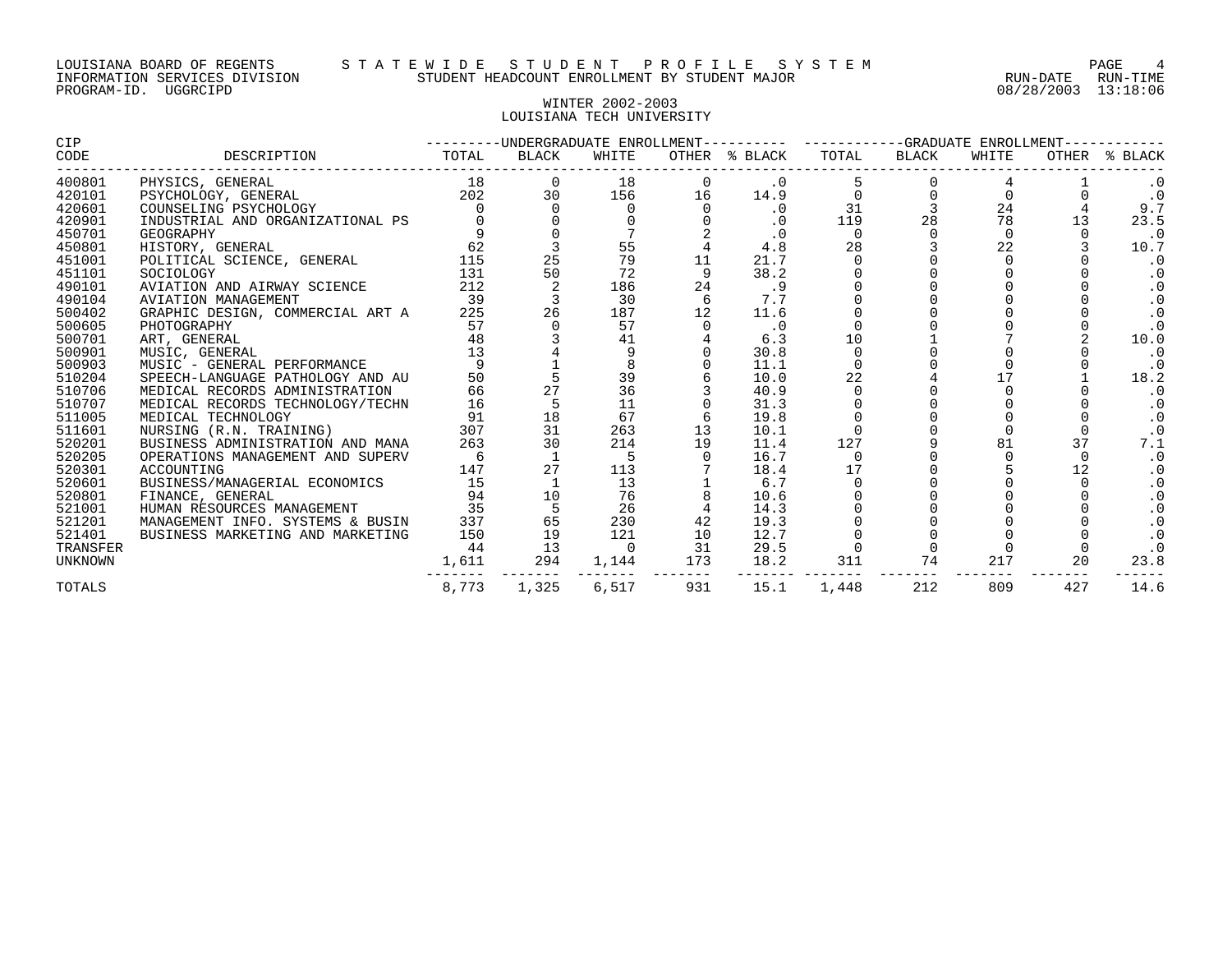#### LOUISIANA BOARD OF REGENTS S T A T E W I D E S T U D E N T P R O F I L E S Y S T E M PAGE 5 INFORMATION SERVICES DIVISION STUDENT HEADCOUNT ENROLLMENT BY STUDENT MAJOR RUN-DATE RUN-TIME

# WINTER 2002-2003 MCNEESE STATE UNIVERSITY

| CIP    |  |  |  |  |  |           |
|--------|--|--|--|--|--|-----------|
| CODE   |  |  |  |  |  |           |
| 020101 |  |  |  |  |  | $\cdot$ 0 |
| 030601 |  |  |  |  |  | $\cdot$ 0 |
| 090403 |  |  |  |  |  | $\cdot$ 0 |
| 110301 |  |  |  |  |  | $\cdot$ 0 |
| 110701 |  |  |  |  |  | $\cdot$ 0 |
| 130101 |  |  |  |  |  | 22.0      |
| 130401 |  |  |  |  |  | 25.0      |
| 130501 |  |  |  |  |  | 23.0      |
| 131001 |  |  |  |  |  | $\cdot$ 0 |
| 131101 |  |  |  |  |  | 37.5      |
| 131202 |  |  |  |  |  | $\cdot$ 0 |
| 131204 |  |  |  |  |  | $\cdot$ 0 |
| 131205 |  |  |  |  |  | $\cdot$ 0 |
| 131308 |  |  |  |  |  | $\cdot$ 0 |
| 131312 |  |  |  |  |  | 37.5      |
| 131314 |  |  |  |  |  | 21.4      |
| 140101 |  |  |  |  |  | 4.0       |
| 150303 |  |  |  |  |  | $\cdot$ 0 |
| 150404 |  |  |  |  |  | $\cdot$ 0 |
| 159999 |  |  |  |  |  | $\cdot$ 0 |
| 160901 |  |  |  |  |  | $\cdot$ 0 |
| 160905 |  |  |  |  |  | $\cdot$ 0 |
| 190101 |  |  |  |  |  | $\cdot$ 0 |
| 220103 |  |  |  |  |  | $\cdot$ 0 |
| 230101 |  |  |  |  |  | 5.0       |
| 230501 |  |  |  |  |  | 10.5      |
| 231001 |  |  |  |  |  | $\cdot$ 0 |
| 240102 |  |  |  |  |  | $\cdot$ 0 |
| 240103 |  |  |  |  |  | $\cdot$ 0 |
| 260101 |  |  |  |  |  | $\cdot$ 0 |
| 260603 |  |  |  |  |  | $\cdot$ 0 |
| 270101 |  |  |  |  |  | 2.7       |
| 400501 |  |  |  |  |  | 14.3      |
| 400599 |  |  |  |  |  | 38.1      |
| 400801 |  |  |  |  |  | $\cdot$ 0 |
| 420101 |  |  |  |  |  | 18.5      |
| 430104 |  |  |  |  |  | $\cdot$ 0 |
| 450801 |  |  |  |  |  | $\cdot$ 0 |
| 451001 |  |  |  |  |  | $\cdot$ 0 |
| 451101 |  |  |  |  |  | $\cdot$ 0 |
| 480101 |  |  |  |  |  | $\cdot$ 0 |
| 500501 |  |  |  |  |  | $\cdot$ 0 |
| 500701 |  |  |  |  |  | $\cdot$ 0 |
| 500903 |  |  |  |  |  | $\cdot$ 0 |
| 510907 |  |  |  |  |  | $\cdot$ 0 |
| 511005 |  |  |  |  |  | $\cdot$ 0 |
| 511601 |  |  |  |  |  | $\cdot$ 0 |
| 511603 |  |  |  |  |  | 12.5      |
| 520201 |  |  |  |  |  | 13.8      |
| 520301 |  |  |  |  |  | $\cdot$ 0 |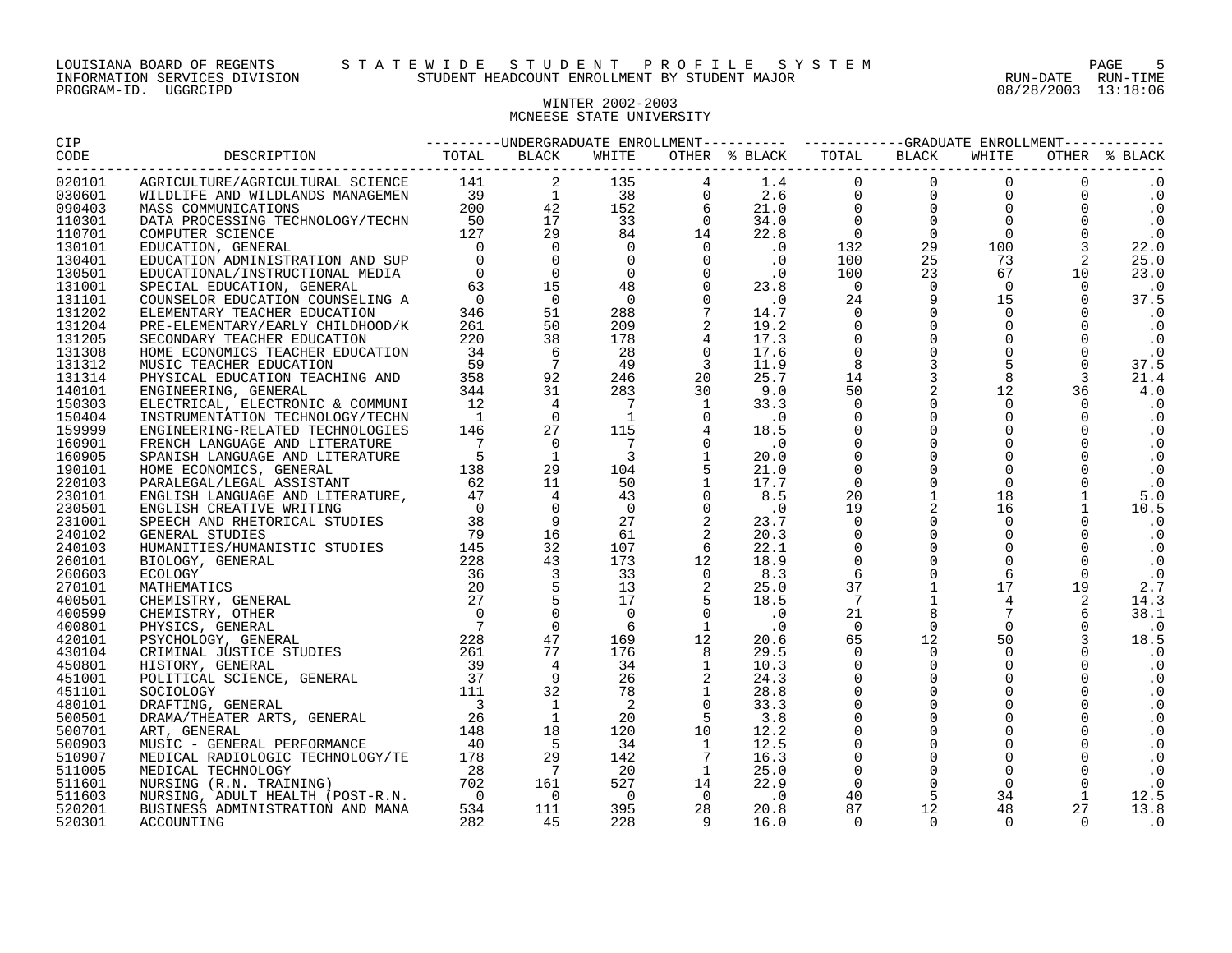LOUISIANA BOARD OF REGENTS S T A T E W I D E S T U D E N T P R O F I L E S Y S T E M PAGE 6 INFORMATION SERVICES DIVISION STUDENT HEADCOUNT ENROLLMENT BY STUDENT MAJOR RUN-DATE RUN-TIME

# WINTER 2002-2003 MCNEESE STATE UNIVERSITY

| CIP                |                                                      |       | -UNDERGRADUATE ENROLLMENT---------- |       |       |              | -GRADUATE ENROLLMENT------ |       |       |       |                        |
|--------------------|------------------------------------------------------|-------|-------------------------------------|-------|-------|--------------|----------------------------|-------|-------|-------|------------------------|
| CODE               | DESCRIPTION                                          | TOTAL | <b>BLACK</b>                        | WHITE | OTHER | % BLACK      | TOTAL                      | BLACK | WHITE | OTHER | % BLACK                |
| 520401<br>520801   | ADMINISTRATIVE ASSISTANT/SECRETA<br>FINANCE, GENERAL | 86    | ⊥4                                  | 65    |       | 66.7<br>16.3 |                            |       |       |       | $\cdot$ 0              |
| 521401<br>TRANSFER | BUSINESS MARKETING AND MARKETING                     | 167   | 27                                  | 130   | 10    | 16.2         |                            |       |       |       | $\cdot$ 0<br>$\cdot$ 0 |
| UNKNOWN            |                                                      | 464   | 96                                  | 351   |       | 20.7         | 278                        | 54    | 211   |       | 19.4                   |
| TOTALS             |                                                      | 6,587 | .258                                | 5,062 | 267   | 19.1         | ,008                       | 190   | 691   | 127   | 18.8                   |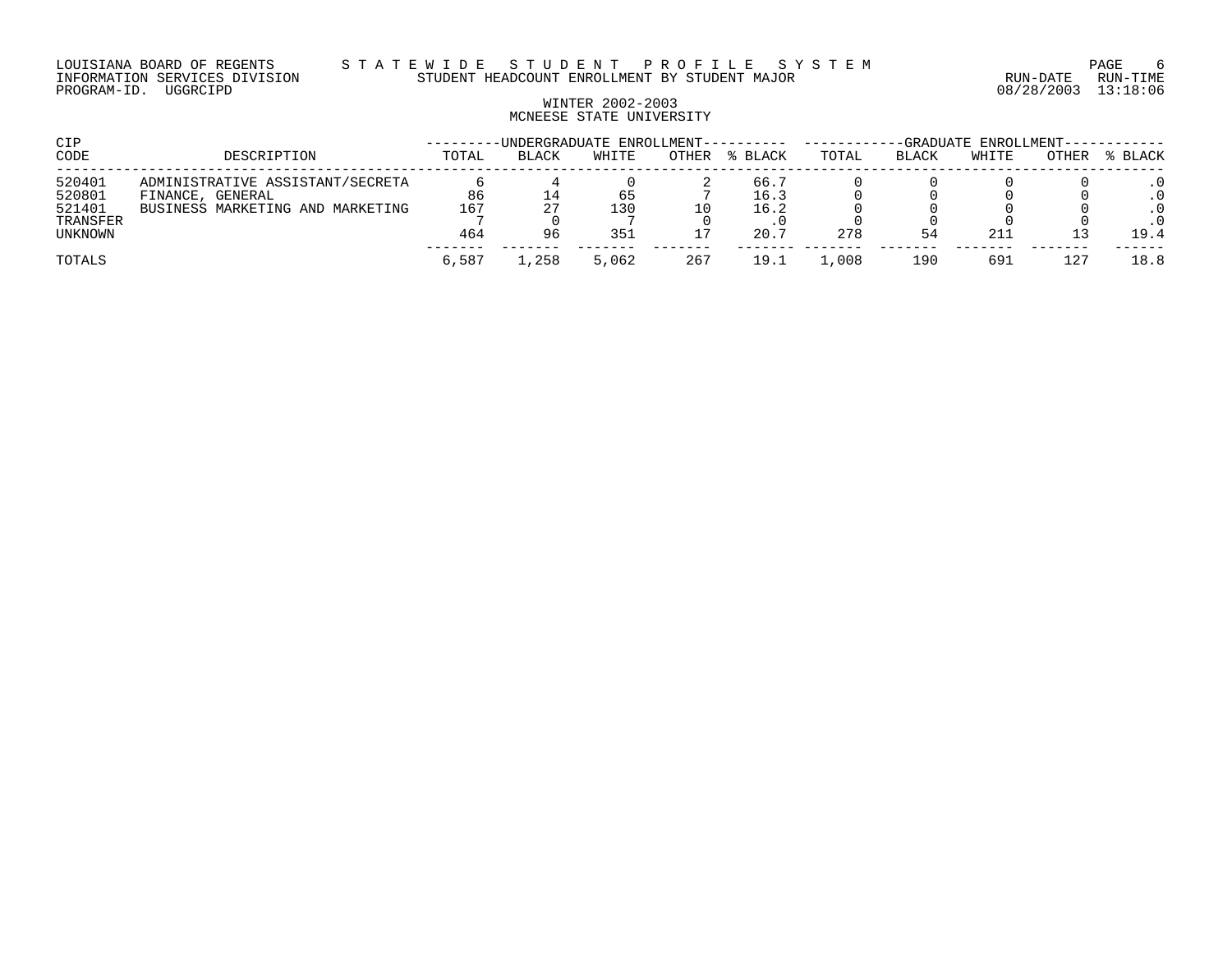## WINTER 2002-2003 NICHOLLS STATE UNIVERSITY

| $\begin{smallmatrix} &\text{RMS} & \text{RMS} & \text{RMS} & \text{RMS} & \text{RMS} & \text{RMS} & \text{RMS} & \text{RMS} & \text{RMS} & \text{RMS} & \text{RMS} & \text{RMS} & \text{RMS} & \text{RMS} & \text{RMS} & \text{RMS} & \text{RMS} & \text{RMS} & \text{RMS} & \text{RMS} & \text{RMS} & \text{RMS} & \text{RMS} & \text{RMS} & \text{RMS} & \text{RMS} & \text{RMS} & \text{RMS} & \text{RMS} & \text{RMS} & \text{$<br>010101<br>090403<br>131101<br>131202<br>131205<br>131312<br>131315<br>150603<br>150903<br>160901<br>190101<br>190503<br>200203<br>200401<br>220103<br>230101<br>240102<br>260101<br>260607<br>270101<br>270301<br>400501<br>410301<br>420101<br>420601<br>430107<br>450801<br>451001<br>451101<br>500701<br>500901<br>510204<br>510904<br>510908<br>511601<br>519999<br>520101<br>520201<br>520301<br>520401<br>520801<br>521401 |          |  |  |  |  |  |  |
|-------------------------------------------------------------------------------------------------------------------------------------------------------------------------------------------------------------------------------------------------------------------------------------------------------------------------------------------------------------------------------------------------------------------------------------------------------------------------------------------------------------------------------------------------------------------------------------------------------------------------------------------------------------------------------------------------------------------------------------------------------------------------------------------------------------------------------------------------------------------------|----------|--|--|--|--|--|--|
|                                                                                                                                                                                                                                                                                                                                                                                                                                                                                                                                                                                                                                                                                                                                                                                                                                                                         |          |  |  |  |  |  |  |
|                                                                                                                                                                                                                                                                                                                                                                                                                                                                                                                                                                                                                                                                                                                                                                                                                                                                         |          |  |  |  |  |  |  |
| $\cdot$ 0                                                                                                                                                                                                                                                                                                                                                                                                                                                                                                                                                                                                                                                                                                                                                                                                                                                               |          |  |  |  |  |  |  |
|                                                                                                                                                                                                                                                                                                                                                                                                                                                                                                                                                                                                                                                                                                                                                                                                                                                                         | 110701   |  |  |  |  |  |  |
|                                                                                                                                                                                                                                                                                                                                                                                                                                                                                                                                                                                                                                                                                                                                                                                                                                                                         | 120503   |  |  |  |  |  |  |
|                                                                                                                                                                                                                                                                                                                                                                                                                                                                                                                                                                                                                                                                                                                                                                                                                                                                         | 130401   |  |  |  |  |  |  |
|                                                                                                                                                                                                                                                                                                                                                                                                                                                                                                                                                                                                                                                                                                                                                                                                                                                                         | 130802   |  |  |  |  |  |  |
|                                                                                                                                                                                                                                                                                                                                                                                                                                                                                                                                                                                                                                                                                                                                                                                                                                                                         | 131001   |  |  |  |  |  |  |
|                                                                                                                                                                                                                                                                                                                                                                                                                                                                                                                                                                                                                                                                                                                                                                                                                                                                         |          |  |  |  |  |  |  |
|                                                                                                                                                                                                                                                                                                                                                                                                                                                                                                                                                                                                                                                                                                                                                                                                                                                                         |          |  |  |  |  |  |  |
|                                                                                                                                                                                                                                                                                                                                                                                                                                                                                                                                                                                                                                                                                                                                                                                                                                                                         |          |  |  |  |  |  |  |
|                                                                                                                                                                                                                                                                                                                                                                                                                                                                                                                                                                                                                                                                                                                                                                                                                                                                         |          |  |  |  |  |  |  |
|                                                                                                                                                                                                                                                                                                                                                                                                                                                                                                                                                                                                                                                                                                                                                                                                                                                                         |          |  |  |  |  |  |  |
|                                                                                                                                                                                                                                                                                                                                                                                                                                                                                                                                                                                                                                                                                                                                                                                                                                                                         |          |  |  |  |  |  |  |
|                                                                                                                                                                                                                                                                                                                                                                                                                                                                                                                                                                                                                                                                                                                                                                                                                                                                         |          |  |  |  |  |  |  |
|                                                                                                                                                                                                                                                                                                                                                                                                                                                                                                                                                                                                                                                                                                                                                                                                                                                                         |          |  |  |  |  |  |  |
|                                                                                                                                                                                                                                                                                                                                                                                                                                                                                                                                                                                                                                                                                                                                                                                                                                                                         |          |  |  |  |  |  |  |
|                                                                                                                                                                                                                                                                                                                                                                                                                                                                                                                                                                                                                                                                                                                                                                                                                                                                         |          |  |  |  |  |  |  |
|                                                                                                                                                                                                                                                                                                                                                                                                                                                                                                                                                                                                                                                                                                                                                                                                                                                                         |          |  |  |  |  |  |  |
|                                                                                                                                                                                                                                                                                                                                                                                                                                                                                                                                                                                                                                                                                                                                                                                                                                                                         |          |  |  |  |  |  |  |
|                                                                                                                                                                                                                                                                                                                                                                                                                                                                                                                                                                                                                                                                                                                                                                                                                                                                         |          |  |  |  |  |  |  |
|                                                                                                                                                                                                                                                                                                                                                                                                                                                                                                                                                                                                                                                                                                                                                                                                                                                                         |          |  |  |  |  |  |  |
|                                                                                                                                                                                                                                                                                                                                                                                                                                                                                                                                                                                                                                                                                                                                                                                                                                                                         |          |  |  |  |  |  |  |
|                                                                                                                                                                                                                                                                                                                                                                                                                                                                                                                                                                                                                                                                                                                                                                                                                                                                         |          |  |  |  |  |  |  |
|                                                                                                                                                                                                                                                                                                                                                                                                                                                                                                                                                                                                                                                                                                                                                                                                                                                                         |          |  |  |  |  |  |  |
|                                                                                                                                                                                                                                                                                                                                                                                                                                                                                                                                                                                                                                                                                                                                                                                                                                                                         |          |  |  |  |  |  |  |
|                                                                                                                                                                                                                                                                                                                                                                                                                                                                                                                                                                                                                                                                                                                                                                                                                                                                         |          |  |  |  |  |  |  |
|                                                                                                                                                                                                                                                                                                                                                                                                                                                                                                                                                                                                                                                                                                                                                                                                                                                                         |          |  |  |  |  |  |  |
|                                                                                                                                                                                                                                                                                                                                                                                                                                                                                                                                                                                                                                                                                                                                                                                                                                                                         |          |  |  |  |  |  |  |
|                                                                                                                                                                                                                                                                                                                                                                                                                                                                                                                                                                                                                                                                                                                                                                                                                                                                         |          |  |  |  |  |  |  |
|                                                                                                                                                                                                                                                                                                                                                                                                                                                                                                                                                                                                                                                                                                                                                                                                                                                                         |          |  |  |  |  |  |  |
|                                                                                                                                                                                                                                                                                                                                                                                                                                                                                                                                                                                                                                                                                                                                                                                                                                                                         |          |  |  |  |  |  |  |
|                                                                                                                                                                                                                                                                                                                                                                                                                                                                                                                                                                                                                                                                                                                                                                                                                                                                         |          |  |  |  |  |  |  |
|                                                                                                                                                                                                                                                                                                                                                                                                                                                                                                                                                                                                                                                                                                                                                                                                                                                                         |          |  |  |  |  |  |  |
|                                                                                                                                                                                                                                                                                                                                                                                                                                                                                                                                                                                                                                                                                                                                                                                                                                                                         |          |  |  |  |  |  |  |
|                                                                                                                                                                                                                                                                                                                                                                                                                                                                                                                                                                                                                                                                                                                                                                                                                                                                         |          |  |  |  |  |  |  |
|                                                                                                                                                                                                                                                                                                                                                                                                                                                                                                                                                                                                                                                                                                                                                                                                                                                                         |          |  |  |  |  |  |  |
|                                                                                                                                                                                                                                                                                                                                                                                                                                                                                                                                                                                                                                                                                                                                                                                                                                                                         |          |  |  |  |  |  |  |
|                                                                                                                                                                                                                                                                                                                                                                                                                                                                                                                                                                                                                                                                                                                                                                                                                                                                         |          |  |  |  |  |  |  |
|                                                                                                                                                                                                                                                                                                                                                                                                                                                                                                                                                                                                                                                                                                                                                                                                                                                                         |          |  |  |  |  |  |  |
|                                                                                                                                                                                                                                                                                                                                                                                                                                                                                                                                                                                                                                                                                                                                                                                                                                                                         |          |  |  |  |  |  |  |
|                                                                                                                                                                                                                                                                                                                                                                                                                                                                                                                                                                                                                                                                                                                                                                                                                                                                         |          |  |  |  |  |  |  |
|                                                                                                                                                                                                                                                                                                                                                                                                                                                                                                                                                                                                                                                                                                                                                                                                                                                                         |          |  |  |  |  |  |  |
|                                                                                                                                                                                                                                                                                                                                                                                                                                                                                                                                                                                                                                                                                                                                                                                                                                                                         |          |  |  |  |  |  |  |
|                                                                                                                                                                                                                                                                                                                                                                                                                                                                                                                                                                                                                                                                                                                                                                                                                                                                         |          |  |  |  |  |  |  |
|                                                                                                                                                                                                                                                                                                                                                                                                                                                                                                                                                                                                                                                                                                                                                                                                                                                                         |          |  |  |  |  |  |  |
|                                                                                                                                                                                                                                                                                                                                                                                                                                                                                                                                                                                                                                                                                                                                                                                                                                                                         |          |  |  |  |  |  |  |
|                                                                                                                                                                                                                                                                                                                                                                                                                                                                                                                                                                                                                                                                                                                                                                                                                                                                         |          |  |  |  |  |  |  |
|                                                                                                                                                                                                                                                                                                                                                                                                                                                                                                                                                                                                                                                                                                                                                                                                                                                                         | 521201   |  |  |  |  |  |  |
|                                                                                                                                                                                                                                                                                                                                                                                                                                                                                                                                                                                                                                                                                                                                                                                                                                                                         |          |  |  |  |  |  |  |
|                                                                                                                                                                                                                                                                                                                                                                                                                                                                                                                                                                                                                                                                                                                                                                                                                                                                         | TRANSFER |  |  |  |  |  |  |
|                                                                                                                                                                                                                                                                                                                                                                                                                                                                                                                                                                                                                                                                                                                                                                                                                                                                         | UNKNOWN  |  |  |  |  |  |  |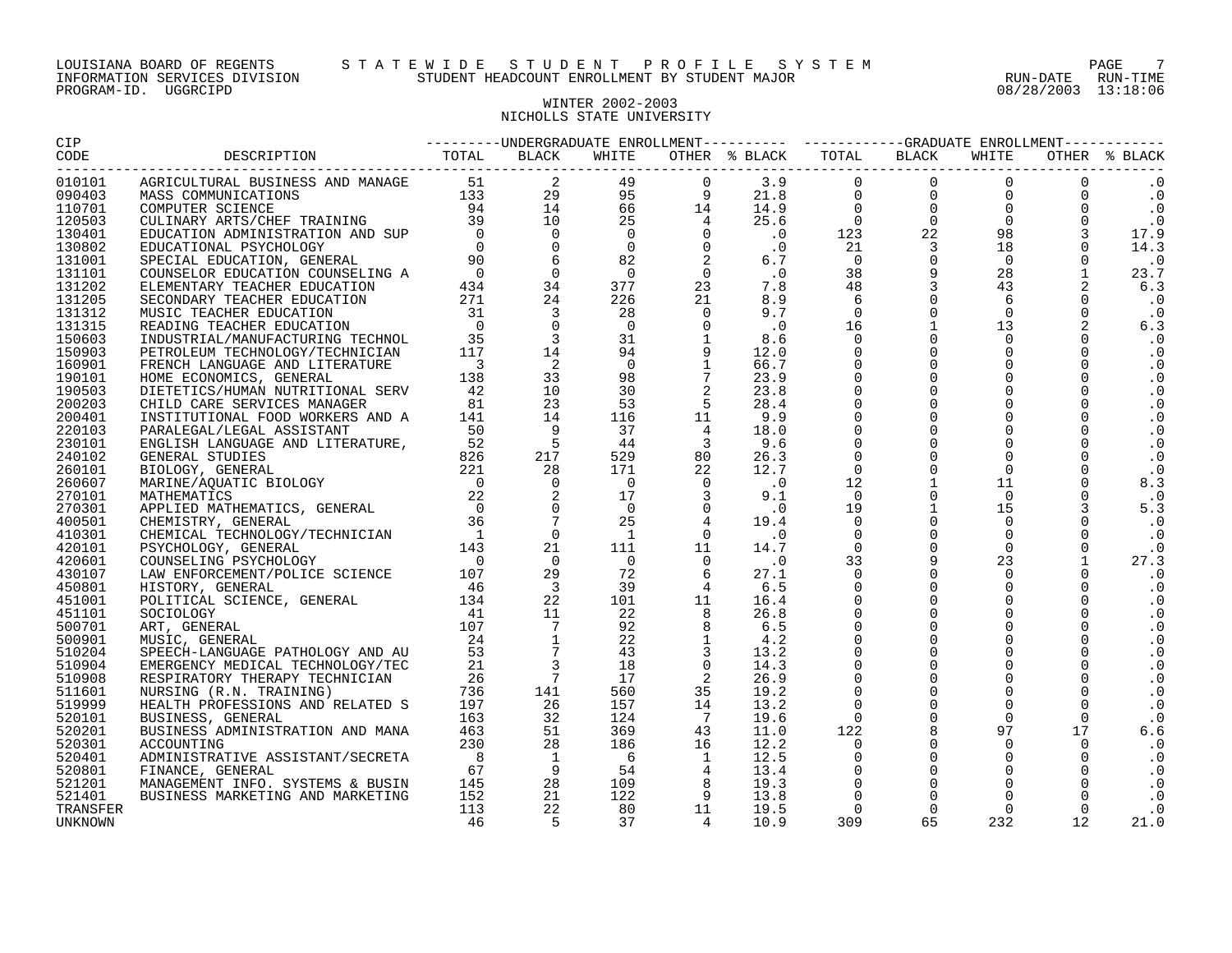| LOUISIANA BOARD OF REGENTS    | STATEWIDE STUDENT PROFILE SYSTEM              |                     | <b>PAGE</b> |
|-------------------------------|-----------------------------------------------|---------------------|-------------|
| INFORMATION SERVICES DIVISION | STUDENT HEADCOUNT ENROLLMENT BY STUDENT MAJOR | RUN-DATE            | RUN-TIME    |
| PROGRAM-ID. UGGRCIPD          |                                               | 08/28/2003 13:18:06 |             |

# WINTER 2002-2003 NICHOLLS STATE UNIVERSITY

| CIP    |  | -UNDERGRADUATE ENROLLMENT---------- |       |           | ENROLLMENT – – –<br>------------GRADIJATE |       |       |       |       |       |
|--------|--|-------------------------------------|-------|-----------|-------------------------------------------|-------|-------|-------|-------|-------|
| CODE   |  | TOTAL                               | BLACK | WHITE     | OTHER % BLACK                             | TOTAL | BLACK | WHITE | OTHER | BLACK |
|        |  |                                     |       |           |                                           |       |       |       |       |       |
| TOTALS |  | 5,930                               |       | 964 4,535 | 431 16.3 747                              |       | 122   | 584   | 41    | 16.3  |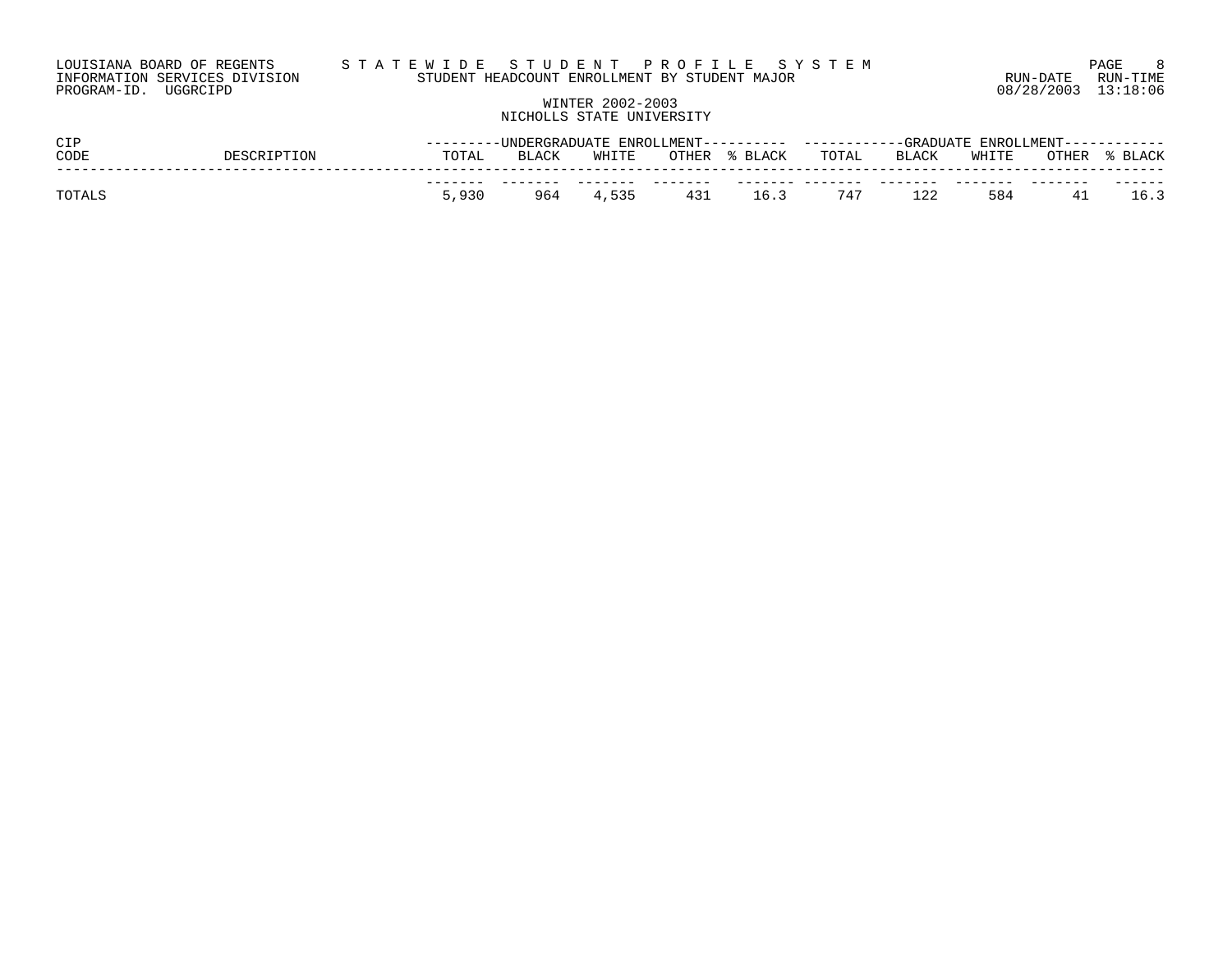# WINTER 2002-2003 UNIVERSITY OF LA. IN MONROE

|                  | $\begin{smallmatrix} \textbf{1}_{\text{G}}\textbf{1}_{\text{G}}\textbf{1}_{\text{G}}\textbf{1}_{\text{G}}\textbf{1}_{\text{G}}\textbf{1}_{\text{G}}\textbf{1}_{\text{G}}\textbf{1}_{\text{G}}\textbf{1}_{\text{G}}\textbf{1}_{\text{G}}\textbf{1}_{\text{G}}\textbf{1}_{\text{G}}\textbf{1}_{\text{G}}\textbf{1}_{\text{G}}\textbf{1}_{\text{G}}\textbf{1}_{\text{G}}\textbf{1}_{\text{G}}\textbf{1}_{\text{G}}\textbf{1}_{\text{G}}\textbf{1$ |  |  |  |  |           |
|------------------|------------------------------------------------------------------------------------------------------------------------------------------------------------------------------------------------------------------------------------------------------------------------------------------------------------------------------------------------------------------------------------------------------------------------------------------------|--|--|--|--|-----------|
| 010101           |                                                                                                                                                                                                                                                                                                                                                                                                                                                |  |  |  |  |           |
| 029999           |                                                                                                                                                                                                                                                                                                                                                                                                                                                |  |  |  |  |           |
| 090101           |                                                                                                                                                                                                                                                                                                                                                                                                                                                |  |  |  |  |           |
| 090401           |                                                                                                                                                                                                                                                                                                                                                                                                                                                |  |  |  |  | $\cdot$ 0 |
| 090403           |                                                                                                                                                                                                                                                                                                                                                                                                                                                |  |  |  |  |           |
| 090701           |                                                                                                                                                                                                                                                                                                                                                                                                                                                |  |  |  |  | $\cdot$ 0 |
| 110701           |                                                                                                                                                                                                                                                                                                                                                                                                                                                |  |  |  |  |           |
| 130301           |                                                                                                                                                                                                                                                                                                                                                                                                                                                |  |  |  |  |           |
| 130401           |                                                                                                                                                                                                                                                                                                                                                                                                                                                |  |  |  |  |           |
| 130802           |                                                                                                                                                                                                                                                                                                                                                                                                                                                |  |  |  |  |           |
| 131001           |                                                                                                                                                                                                                                                                                                                                                                                                                                                |  |  |  |  |           |
| 131101           |                                                                                                                                                                                                                                                                                                                                                                                                                                                |  |  |  |  |           |
| 131202           |                                                                                                                                                                                                                                                                                                                                                                                                                                                |  |  |  |  |           |
| 131204           |                                                                                                                                                                                                                                                                                                                                                                                                                                                |  |  |  |  |           |
| 131205           |                                                                                                                                                                                                                                                                                                                                                                                                                                                |  |  |  |  |           |
| 131302           |                                                                                                                                                                                                                                                                                                                                                                                                                                                |  |  |  |  |           |
| 131305           |                                                                                                                                                                                                                                                                                                                                                                                                                                                |  |  |  |  |           |
| 131306           |                                                                                                                                                                                                                                                                                                                                                                                                                                                |  |  |  |  |           |
| 131311           |                                                                                                                                                                                                                                                                                                                                                                                                                                                |  |  |  |  |           |
| 131312           |                                                                                                                                                                                                                                                                                                                                                                                                                                                |  |  |  |  |           |
| 131314           |                                                                                                                                                                                                                                                                                                                                                                                                                                                |  |  |  |  |           |
| 131315           |                                                                                                                                                                                                                                                                                                                                                                                                                                                |  |  |  |  |           |
| 131316           |                                                                                                                                                                                                                                                                                                                                                                                                                                                |  |  |  |  |           |
| 131318           |                                                                                                                                                                                                                                                                                                                                                                                                                                                |  |  |  |  |           |
| 131331           |                                                                                                                                                                                                                                                                                                                                                                                                                                                |  |  |  |  |           |
| 151001           |                                                                                                                                                                                                                                                                                                                                                                                                                                                |  |  |  |  |           |
| 160901           |                                                                                                                                                                                                                                                                                                                                                                                                                                                |  |  |  |  |           |
| 160905           |                                                                                                                                                                                                                                                                                                                                                                                                                                                |  |  |  |  |           |
| 190101           |                                                                                                                                                                                                                                                                                                                                                                                                                                                |  |  |  |  |           |
| 190703           |                                                                                                                                                                                                                                                                                                                                                                                                                                                |  |  |  |  | 21.7      |
| 190705           |                                                                                                                                                                                                                                                                                                                                                                                                                                                |  |  |  |  |           |
| 200203           |                                                                                                                                                                                                                                                                                                                                                                                                                                                |  |  |  |  |           |
| 220102<br>230101 |                                                                                                                                                                                                                                                                                                                                                                                                                                                |  |  |  |  | 8.3       |
| 231001           |                                                                                                                                                                                                                                                                                                                                                                                                                                                |  |  |  |  |           |
| 240102           |                                                                                                                                                                                                                                                                                                                                                                                                                                                |  |  |  |  |           |
| 260101           |                                                                                                                                                                                                                                                                                                                                                                                                                                                |  |  |  |  |           |
| 260612           |                                                                                                                                                                                                                                                                                                                                                                                                                                                |  |  |  |  |           |
| 270101           |                                                                                                                                                                                                                                                                                                                                                                                                                                                |  |  |  |  |           |
| 301101           |                                                                                                                                                                                                                                                                                                                                                                                                                                                |  |  |  |  | 27.8      |
| 310501           |                                                                                                                                                                                                                                                                                                                                                                                                                                                |  |  |  |  |           |
| 310505           |                                                                                                                                                                                                                                                                                                                                                                                                                                                |  |  |  |  | 26.7      |
| 400401           |                                                                                                                                                                                                                                                                                                                                                                                                                                                |  |  |  |  |           |
| 400501           |                                                                                                                                                                                                                                                                                                                                                                                                                                                |  |  |  |  |           |
| 400601           |                                                                                                                                                                                                                                                                                                                                                                                                                                                |  |  |  |  |           |
| 420101           |                                                                                                                                                                                                                                                                                                                                                                                                                                                |  |  |  |  |           |
| 430104           |                                                                                                                                                                                                                                                                                                                                                                                                                                                |  |  |  |  |           |
| 430107           |                                                                                                                                                                                                                                                                                                                                                                                                                                                |  |  |  |  |           |
| 440701           |                                                                                                                                                                                                                                                                                                                                                                                                                                                |  |  |  |  |           |
| 450701           |                                                                                                                                                                                                                                                                                                                                                                                                                                                |  |  |  |  |           |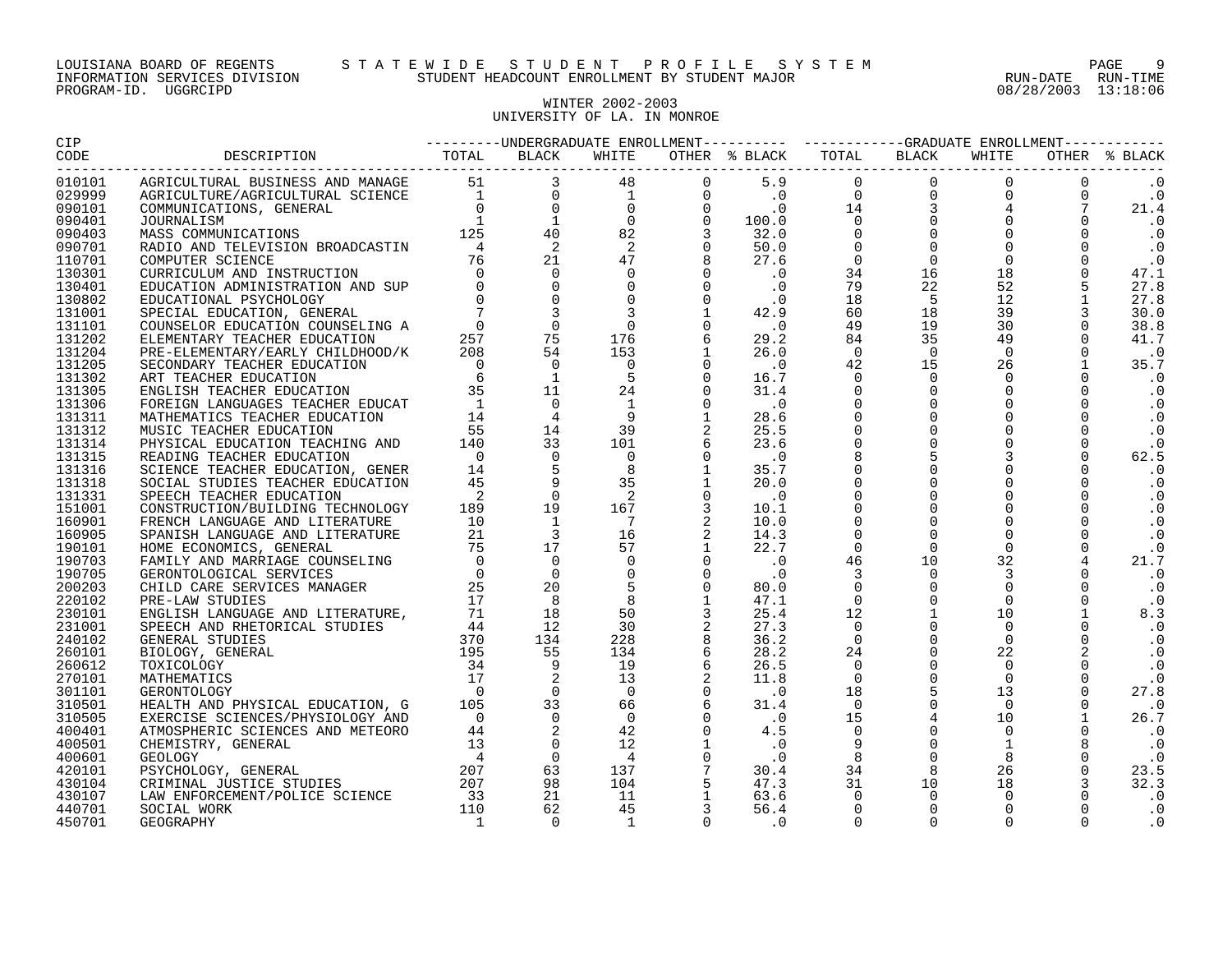# WINTER 2002-2003 UNIVERSITY OF LA. IN MONROE

| CIP      |                                  |       |       |          |     | ---------UNDERGRADUATE ENROLLMENT---------- ----------GRADUATE ENROLLMENT------- |          |       |       |     |               |
|----------|----------------------------------|-------|-------|----------|-----|----------------------------------------------------------------------------------|----------|-------|-------|-----|---------------|
| CODE     | DESCRIPTION                      | TOTAL | BLACK | WHITE    |     | OTHER % BLACK                                                                    | TOTAL    | BLACK | WHITE |     | OTHER % BLACK |
| 450801   | HISTORY, GENERAL                 | 48    |       | 44       |     | 6.3                                                                              | 11       |       |       |     | 9.1           |
| 451001   | POLITICAL SCIENCE, GENERAL       | 27    | 12    | 14       |     | 44.4                                                                             |          |       |       |     | $\cdot$ 0     |
| 451101   | SOCIOLOGY                        | 44    | 26    | 18       |     | 59.1                                                                             |          |       |       |     |               |
| 490101   | AVIATION AND AIRWAY SCIENCE      | 58    |       | 46       |     | 12.1                                                                             |          |       |       |     |               |
| 490106   | FLIGHT ATTENDANT                 |       |       |          |     | $\cdot$ 0                                                                        |          |       |       |     |               |
| 500701   | ART, GENERAL                     | 68    | 11    | 54       |     | 16.2                                                                             |          |       |       |     | $\cdot$ 0     |
| 500901   | MUSIC, GENERAL                   |       |       | 5        |     | $\cdot$ 0                                                                        | 13       |       |       |     | 15.4          |
| 500903   | MUSIC - GENERAL PERFORMANCE      | 26    |       | 20       |     | 19.2                                                                             | $\Omega$ |       |       |     | $\cdot$ 0     |
| 510204   | SPEECH-LANGUAGE PATHOLOGY AND AU | 64    |       | 55       |     | 12.5                                                                             | 34       |       | 28    |     | 11.8          |
| 510602   | DENTAL HYGIENIST                 | 122   | 16    | 100      |     | 13.1                                                                             |          |       |       |     | $\cdot$ 0     |
| 510803   | OCCUPATIONAL THERAPY ASSISTANT   | 67    | 34    | 32       |     | 50.7                                                                             |          |       |       |     |               |
| 510907   | MEDICAL RADIOLOGIC TECHNOLOGY/TE | 243   | 39    | 193      | 11  | 16.0                                                                             |          |       |       |     |               |
| 511005   | MEDICAL TECHNOLOGY               | 90    | 29    | 54       |     | 32.2                                                                             |          |       |       |     |               |
| 511199   | HEALTH AND MEDICAL PREPARATORY P |       |       |          |     | $\cdot$ 0                                                                        |          |       |       |     |               |
| 511501   | ALCOHOL/DRUG ABUSE COUNSELING    |       |       |          |     | $\cdot$ 0                                                                        |          |       |       |     | 42.9          |
| 511601   | NURSING (R.N. TRAINING)          | 643   | 180   | 451      | 12  | 28.0                                                                             |          |       |       |     | $\cdot$ 0     |
| 512001   | PHARMACY (B. PHARM., PHARM.D.)   | 338   | 67    | 225      | 46  | 19.8                                                                             | 370      | 30    | 286   | 54  | 8.1           |
| 512003   | MEDICAL PHARMACOLOGY AND PHARMAC |       |       | $\Omega$ |     | $\cdot$ 0                                                                        | 58       |       | 6     | 51  | 1.7           |
| 512306   | OCCUPATIONAL THERAPY             | 180   | 58    | 121      |     | 32.2                                                                             |          |       |       |     | $\cdot$ 0     |
| 520201   | BUSINESS ADMINISTRATION AND MANA | 398   | 123   | 261      | 14  | 30.9                                                                             | 89       |       | 29    | 56  | 4.5           |
| 520301   | ACCOUNTING                       | 214   | 62    | 136      | 16  | 29.0                                                                             |          |       |       |     | $\cdot$ 0     |
| 520601   | BUSINESS/MANAGERIAL ECONOMICS    |       |       | $\Omega$ |     | 33.3                                                                             |          |       |       |     |               |
| 520801   | FINANCE, GENERAL                 | 67    | 18    | 43       |     | 26.9                                                                             |          |       |       |     |               |
| 520805   | INSURANCE AND RISK MANAGEMENT    | 24    |       | 19       |     | 20.8                                                                             |          |       |       |     |               |
| 521203   | BUSINESS SYSTEMS ANALYSIS AND DE | 285   | 137   | 128      | 20  | 48.1                                                                             |          |       |       |     |               |
| 521401   | BUSINESS MARKETING AND MARKETING | 124   | 33    | 82       |     | 26.6                                                                             |          |       |       |     |               |
| 529999   | BUSINESS MANAGEMENT AND ADMINIST |       |       |          |     | 100.0                                                                            |          |       |       |     |               |
| TRANSFER |                                  |       |       |          |     | $\cdot$ 0                                                                        |          |       |       |     |               |
| UNKNOWN  |                                  | 554   | 111   | 430      | 13  | 20.0                                                                             | 225      | 104   | 113   |     | 46.2          |
| TOTALS   |                                  | 6,536 | 1,840 | 4,429    | 267 | 28.2                                                                             | 1,395    | 325   | 858   | 212 | 23.3          |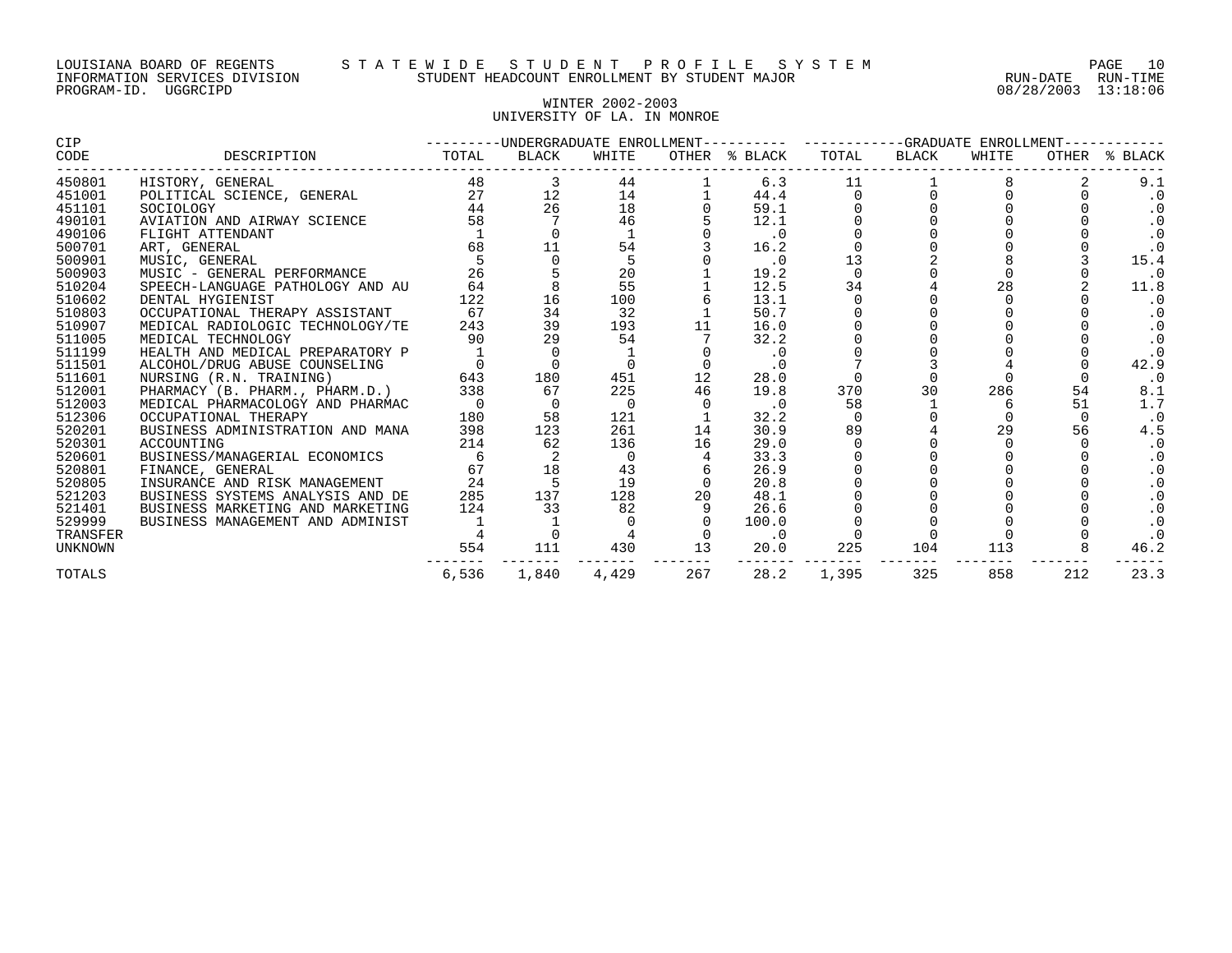# WINTER 2002-2003 NORTHWESTERN STATE UNIVERSITY

| 090401           |       |       |  |                      |     |  |             |
|------------------|-------|-------|--|----------------------|-----|--|-------------|
| 110401           |       |       |  |                      |     |  |             |
| 130101           |       |       |  |                      |     |  |             |
| 130401           |       |       |  |                      |     |  |             |
| 131001           |       |       |  |                      |     |  |             |
| 131102           |       |       |  |                      |     |  | 41.2        |
| 131202           |       |       |  |                      |     |  |             |
| 131204           |       |       |  |                      |     |  |             |
| 131205           |       |       |  |                      |     |  |             |
| 131312           |       |       |  |                      |     |  |             |
| 131314           |       |       |  |                      |     |  |             |
| 139999           |       |       |  |                      |     |  |             |
| 150303           |       |       |  |                      |     |  |             |
| 150603           |       |       |  |                      |     |  |             |
| 190101           |       |       |  |                      |     |  |             |
| 199999           |       |       |  |                      |     |  |             |
| 230101           |       |       |  |                      |     |  |             |
| 240101           |       |       |  |                      |     |  |             |
| 240102           |       |       |  |                      |     |  |             |
| 260101           |       |       |  |                      |     |  |             |
| 270101           |       |       |  |                      |     |  |             |
| 400501           |       |       |  |                      |     |  |             |
| 400801           |       |       |  |                      |     |  |             |
| 420101           |       |       |  |                      |     |  |             |
| 420201           |       |       |  |                      |     |  |             |
| 430104           |       |       |  |                      |     |  |             |
| 430107           |       |       |  |                      |     |  |             |
| 440701<br>450101 |       |       |  |                      |     |  |             |
|                  |       |       |  |                      |     |  |             |
| 450201<br>450801 |       |       |  |                      |     |  |             |
| 451001           |       |       |  |                      |     |  |             |
| 451101           |       |       |  |                      |     |  |             |
| 500401           |       |       |  |                      |     |  |             |
| 500501           |       |       |  |                      |     |  |             |
| 500701           |       |       |  |                      |     |  | 20.0        |
| 500901           |       |       |  |                      |     |  |             |
| 500903           |       |       |  |                      |     |  |             |
| 510808           |       |       |  |                      |     |  |             |
| 510907           |       |       |  |                      |     |  |             |
| 511005           |       |       |  |                      |     |  |             |
| 511601           |       |       |  |                      |     |  |             |
| 511602           |       |       |  |                      |     |  |             |
| 520201           |       |       |  |                      |     |  |             |
| 520301           |       |       |  |                      |     |  | $\cdot$ 0   |
| 520401           |       |       |  |                      |     |  |             |
| UNKNOWN          |       |       |  |                      |     |  |             |
| TOTALS           | 8,609 | 2,583 |  | 5,237 789 30.0 1,118 | 264 |  | 807 47 23.6 |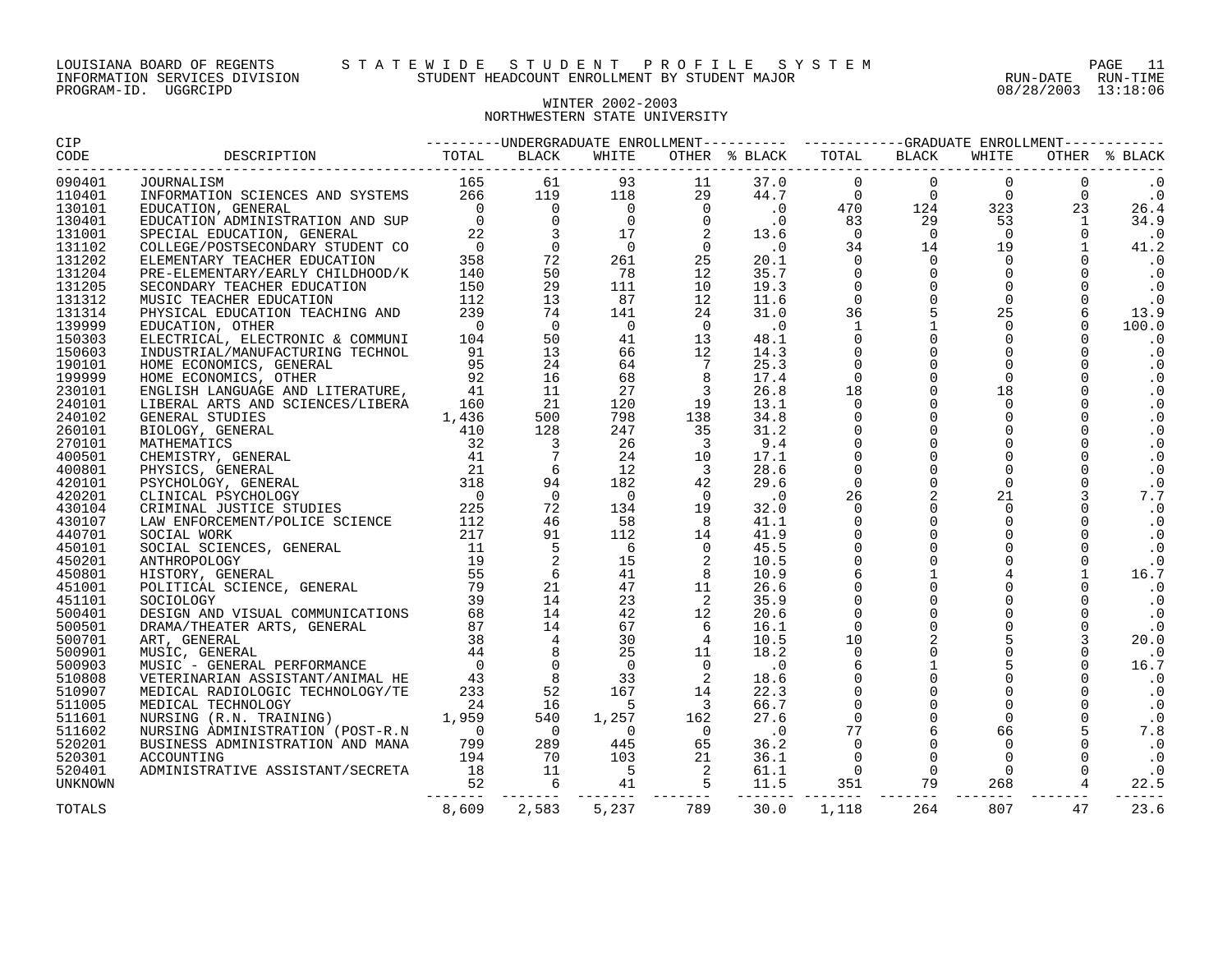## WINTER 2002-2003 SOUTHEASTERN LA. UNIVERSITY

| <b>CIP</b> |                                 |  |  |  |  |           |
|------------|---------------------------------|--|--|--|--|-----------|
| CODE       | _______________________________ |  |  |  |  |           |
| 020403     |                                 |  |  |  |  |           |
| 090101     |                                 |  |  |  |  | $\cdot$ 0 |
| 090501     |                                 |  |  |  |  |           |
| 110701     |                                 |  |  |  |  | $\cdot$ 0 |
| 130301     |                                 |  |  |  |  |           |
| 130401     |                                 |  |  |  |  |           |
| 131001     |                                 |  |  |  |  |           |
| 131012     |                                 |  |  |  |  |           |
| 131101     |                                 |  |  |  |  |           |
| 131202     |                                 |  |  |  |  |           |
| 131206     |                                 |  |  |  |  |           |
| 131302     |                                 |  |  |  |  |           |
| 131305     |                                 |  |  |  |  |           |
| 131311     |                                 |  |  |  |  |           |
| 131312     |                                 |  |  |  |  |           |
| 131314     |                                 |  |  |  |  |           |
| 131316     |                                 |  |  |  |  |           |
| 131318     |                                 |  |  |  |  |           |
| 131325     |                                 |  |  |  |  |           |
| 131330     |                                 |  |  |  |  |           |
| 131331     |                                 |  |  |  |  |           |
| 150603     |                                 |  |  |  |  |           |
| 160901     |                                 |  |  |  |  |           |
| 160905     |                                 |  |  |  |  |           |
| 190402     |                                 |  |  |  |  |           |
| 230101     |                                 |  |  |  |  |           |
| 240102     |                                 |  |  |  |  |           |
| 240103     |                                 |  |  |  |  |           |
| 260101     |                                 |  |  |  |  |           |
| 270101     |                                 |  |  |  |  | $\cdot$ 0 |
| 309999     |                                 |  |  |  |  |           |
| 310503     |                                 |  |  |  |  |           |
| 400501     |                                 |  |  |  |  |           |
| 400801     |                                 |  |  |  |  |           |
| 420101     |                                 |  |  |  |  |           |
| 430104     |                                 |  |  |  |  |           |
| 430107     |                                 |  |  |  |  |           |
| 440701     |                                 |  |  |  |  |           |
| 450801     |                                 |  |  |  |  |           |
| 451001     |                                 |  |  |  |  | $\cdot$ 0 |
| 451101     |                                 |  |  |  |  |           |
| 500701     |                                 |  |  |  |  |           |
| 500704     |                                 |  |  |  |  |           |
| 500903     |                                 |  |  |  |  |           |
| 510201     |                                 |  |  |  |  |           |
| 511601     |                                 |  |  |  |  |           |
| 511610     |                                 |  |  |  |  |           |
| 520201     |                                 |  |  |  |  |           |
| 520301     |                                 |  |  |  |  |           |
| 520401     |                                 |  |  |  |  |           |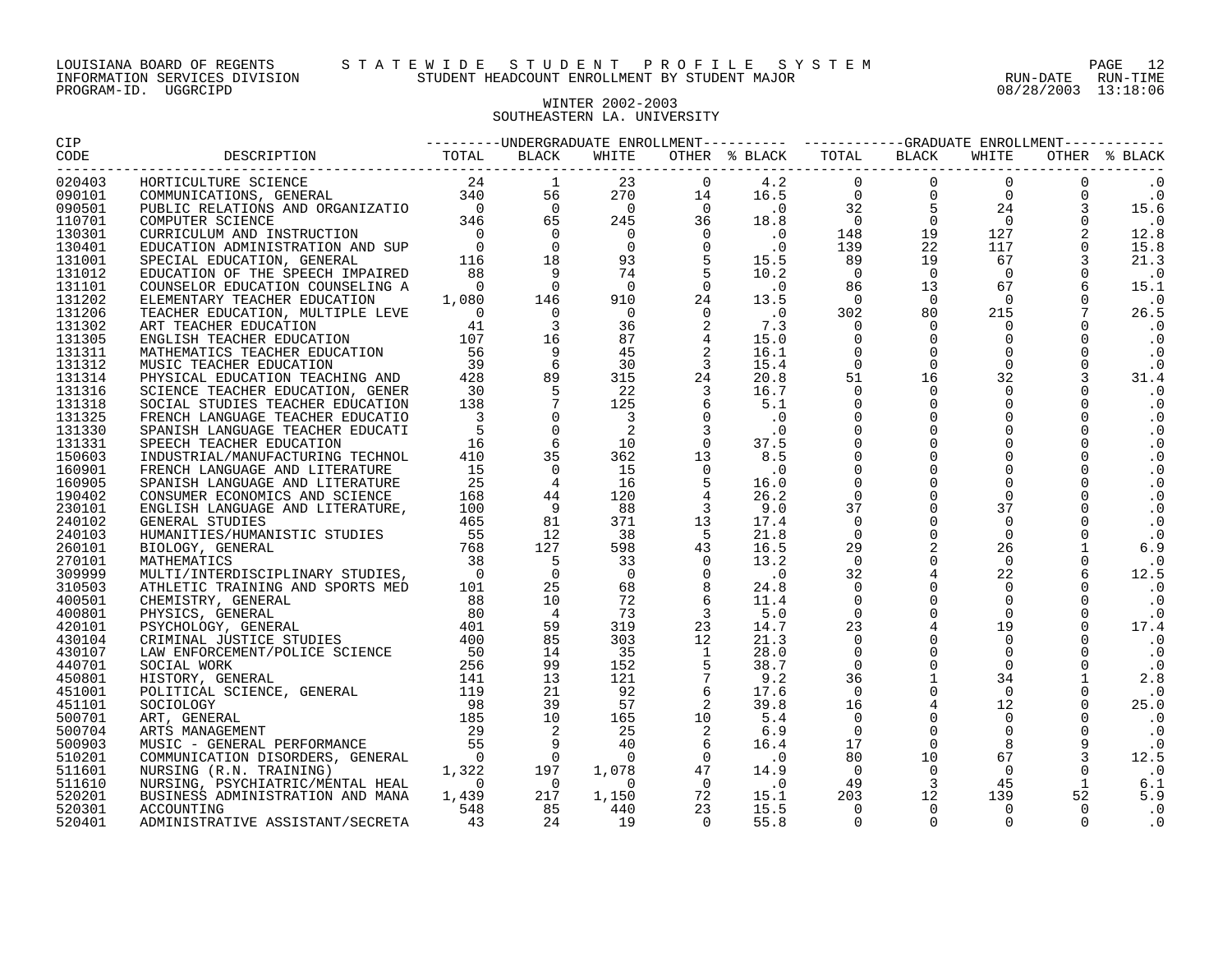# WINTER 2002-2003 SOUTHEASTERN LA. UNIVERSITY

| <b>CIP</b>                  | -UNDERGRADUATE ENROLLMENT---------- -------<br>-GRADUATE ENROLLMENT------------ |                       |              |                    |          |                     |       |       |       |       |         |
|-----------------------------|---------------------------------------------------------------------------------|-----------------------|--------------|--------------------|----------|---------------------|-------|-------|-------|-------|---------|
| CODE                        | DESCRIPTION                                                                     | TOTAL                 | <b>BLACK</b> | WHITE              | OTHER    | % BLACK             | TOTAL | BLACK | WHITE | OTHER | % BLACK |
| 520801<br>521401<br>UNKNOWN | FINANCE, GENERAL<br>BUSINESS MARKETING AND MARKETING                            | 196<br>478<br>. . 861 | 45<br>275    | 157<br>404<br>.504 | 29<br>82 | 13.8<br>9.4<br>14.8 | 639   | 78    | 544   |       | 12.2    |
| TOTALS                      |                                                                                 | 12,791                | 2,013        | 10,205             | 573      | 15.7                | 2,008 | 292   | L.602 |       | 14.5    |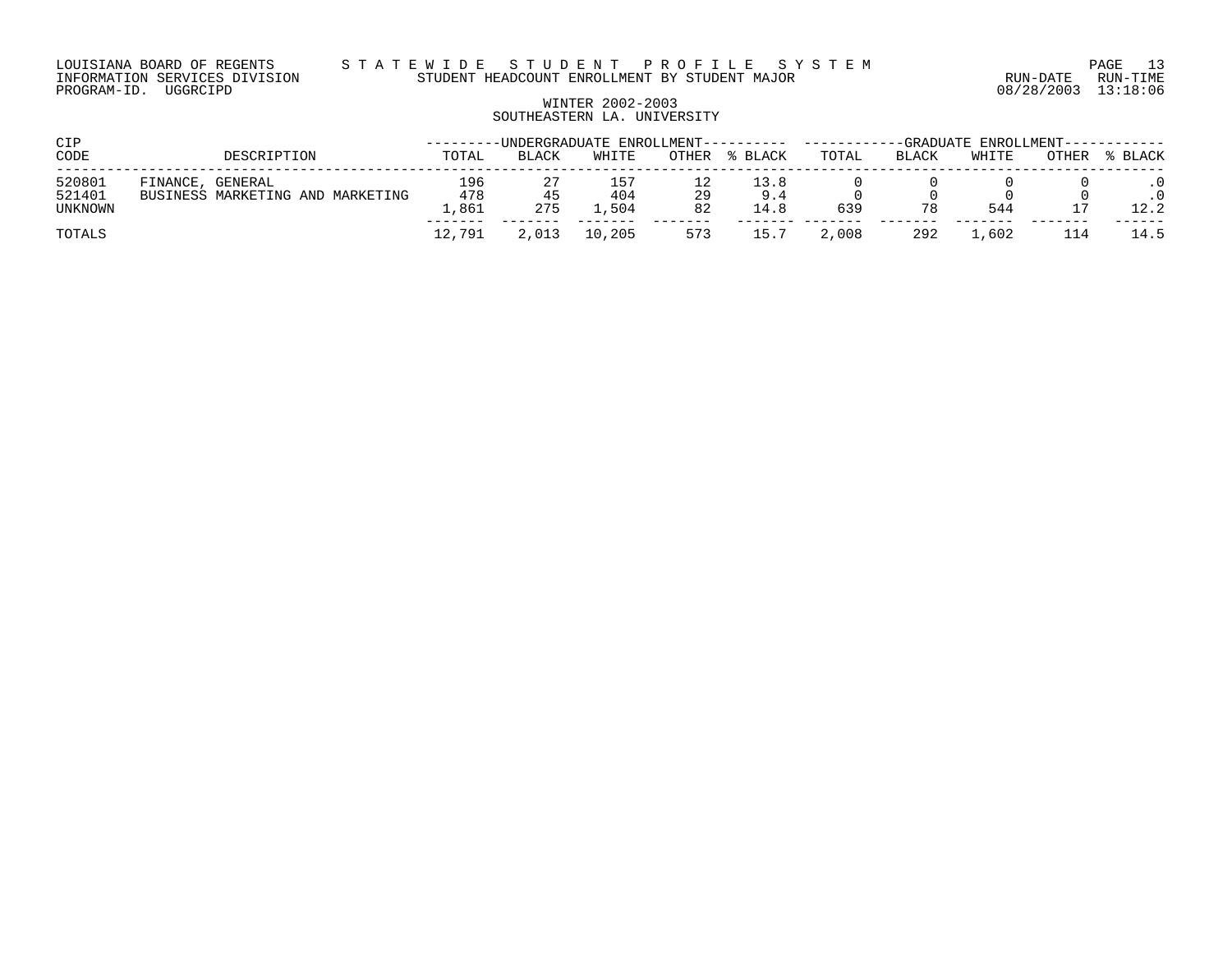#### LOUISIANA BOARD OF REGENTS S T A T E W I D E S T U D E N T P R O F I L E S Y S T E M PAGE 14 INFORMATION SERVICES DIVISION STUDENT HEADCOUNT ENROLLMENT BY STUDENT MAJOR RUN-DATE RUN-TIME

# WINTER 2002-2003 UNIVERSITY OF LA. IN LAFAYETTE

| CIP                 |                                                                                                                                                                                                                                                                                                                                                                                                                                                                                                                                                                                    |  |  |  |  |  |  |  |  |  |             |  |  |
|---------------------|------------------------------------------------------------------------------------------------------------------------------------------------------------------------------------------------------------------------------------------------------------------------------------------------------------------------------------------------------------------------------------------------------------------------------------------------------------------------------------------------------------------------------------------------------------------------------------|--|--|--|--|--|--|--|--|--|-------------|--|--|
| CODE                | $\begin{smallmatrix} &\text{nonexymmetry of}\\ \hline &\text{nonexymmetry of}\\ \hline &\text{nonexymmetry of}\\ \hline &\text{nonexymmetry of}\\ \hline &\text{nonexymmetry of}\\ \hline &\text{nonexymmetry of}\\ \hline &\text{nonexymmetry of}\\ \hline &\text{nonexymmetry of}\\ \hline &\text{nonexymmetry of}\\ \hline &\text{nonexymmetry of}\\ \hline &\text{nonexymmetry of}\\ \hline &\text{nonexymmetry of}\\ \hline &\text{nonexymmetry of}\\ \hline &\text{nonexymmetry of}\\ \hline &\text{nonexymmetry of}\\ \hline &\text{nonexymmetry of}\\ \hline &\text{nonex$ |  |  |  |  |  |  |  |  |  |             |  |  |
| ---------<br>020101 |                                                                                                                                                                                                                                                                                                                                                                                                                                                                                                                                                                                    |  |  |  |  |  |  |  |  |  |             |  |  |
| 039999              |                                                                                                                                                                                                                                                                                                                                                                                                                                                                                                                                                                                    |  |  |  |  |  |  |  |  |  | $\cdot$ 0   |  |  |
| 040201              |                                                                                                                                                                                                                                                                                                                                                                                                                                                                                                                                                                                    |  |  |  |  |  |  |  |  |  | $\cdot$ 0   |  |  |
| 040501              |                                                                                                                                                                                                                                                                                                                                                                                                                                                                                                                                                                                    |  |  |  |  |  |  |  |  |  | $\cdot$ 0   |  |  |
| 049999              |                                                                                                                                                                                                                                                                                                                                                                                                                                                                                                                                                                                    |  |  |  |  |  |  |  |  |  | $\cdot$ 0   |  |  |
| 050199              |                                                                                                                                                                                                                                                                                                                                                                                                                                                                                                                                                                                    |  |  |  |  |  |  |  |  |  | 5.3         |  |  |
| 080102              |                                                                                                                                                                                                                                                                                                                                                                                                                                                                                                                                                                                    |  |  |  |  |  |  |  |  |  | $\cdot$ 0   |  |  |
| 090101              |                                                                                                                                                                                                                                                                                                                                                                                                                                                                                                                                                                                    |  |  |  |  |  |  |  |  |  | 6.5         |  |  |
| 090401              |                                                                                                                                                                                                                                                                                                                                                                                                                                                                                                                                                                                    |  |  |  |  |  |  |  |  |  | $\cdot$ . 0 |  |  |
| 090403              |                                                                                                                                                                                                                                                                                                                                                                                                                                                                                                                                                                                    |  |  |  |  |  |  |  |  |  | $\ldots$ 0  |  |  |
| 090501              |                                                                                                                                                                                                                                                                                                                                                                                                                                                                                                                                                                                    |  |  |  |  |  |  |  |  |  | $\cdot$ 0   |  |  |
| 110701              |                                                                                                                                                                                                                                                                                                                                                                                                                                                                                                                                                                                    |  |  |  |  |  |  |  |  |  | 1.2         |  |  |
| 130301              |                                                                                                                                                                                                                                                                                                                                                                                                                                                                                                                                                                                    |  |  |  |  |  |  |  |  |  | 6.3         |  |  |
| 130401              |                                                                                                                                                                                                                                                                                                                                                                                                                                                                                                                                                                                    |  |  |  |  |  |  |  |  |  | 20.0        |  |  |
| 131001              |                                                                                                                                                                                                                                                                                                                                                                                                                                                                                                                                                                                    |  |  |  |  |  |  |  |  |  | $\cdot$ 0   |  |  |
| 131004              |                                                                                                                                                                                                                                                                                                                                                                                                                                                                                                                                                                                    |  |  |  |  |  |  |  |  |  | 3.8         |  |  |
| 131101              |                                                                                                                                                                                                                                                                                                                                                                                                                                                                                                                                                                                    |  |  |  |  |  |  |  |  |  | 12.7        |  |  |
| 131202              |                                                                                                                                                                                                                                                                                                                                                                                                                                                                                                                                                                                    |  |  |  |  |  |  |  |  |  | $\cdot$ 0   |  |  |
| 131204              |                                                                                                                                                                                                                                                                                                                                                                                                                                                                                                                                                                                    |  |  |  |  |  |  |  |  |  | $\cdot$ 0   |  |  |
| 131205              |                                                                                                                                                                                                                                                                                                                                                                                                                                                                                                                                                                                    |  |  |  |  |  |  |  |  |  | $\cdot$ 0   |  |  |
| 131312              |                                                                                                                                                                                                                                                                                                                                                                                                                                                                                                                                                                                    |  |  |  |  |  |  |  |  |  | $\cdot$ 0   |  |  |
| 131314              |                                                                                                                                                                                                                                                                                                                                                                                                                                                                                                                                                                                    |  |  |  |  |  |  |  |  |  | $\cdot$ 0   |  |  |
| 131399              |                                                                                                                                                                                                                                                                                                                                                                                                                                                                                                                                                                                    |  |  |  |  |  |  |  |  |  | $\cdot$ 0   |  |  |
| 140701              |                                                                                                                                                                                                                                                                                                                                                                                                                                                                                                                                                                                    |  |  |  |  |  |  |  |  |  | $\cdot$ 0   |  |  |
| 140801              |                                                                                                                                                                                                                                                                                                                                                                                                                                                                                                                                                                                    |  |  |  |  |  |  |  |  |  | $\cdot$ 0   |  |  |
| 140901              |                                                                                                                                                                                                                                                                                                                                                                                                                                                                                                                                                                                    |  |  |  |  |  |  |  |  |  | 1.7         |  |  |
| 141001              |                                                                                                                                                                                                                                                                                                                                                                                                                                                                                                                                                                                    |  |  |  |  |  |  |  |  |  | . 0         |  |  |
| 141901              |                                                                                                                                                                                                                                                                                                                                                                                                                                                                                                                                                                                    |  |  |  |  |  |  |  |  |  | 5.3         |  |  |
| 142501              |                                                                                                                                                                                                                                                                                                                                                                                                                                                                                                                                                                                    |  |  |  |  |  |  |  |  |  | $\cdot$ . 0 |  |  |
| 143001              |                                                                                                                                                                                                                                                                                                                                                                                                                                                                                                                                                                                    |  |  |  |  |  |  |  |  |  | 3.4         |  |  |
| 149999              |                                                                                                                                                                                                                                                                                                                                                                                                                                                                                                                                                                                    |  |  |  |  |  |  |  |  |  | 5.4         |  |  |
| 150603              |                                                                                                                                                                                                                                                                                                                                                                                                                                                                                                                                                                                    |  |  |  |  |  |  |  |  |  | $\cdot$ 0   |  |  |
| 160901              |                                                                                                                                                                                                                                                                                                                                                                                                                                                                                                                                                                                    |  |  |  |  |  |  |  |  |  |             |  |  |
| 169999              |                                                                                                                                                                                                                                                                                                                                                                                                                                                                                                                                                                                    |  |  |  |  |  |  |  |  |  | $\cdot$ 0   |  |  |
| 190101              |                                                                                                                                                                                                                                                                                                                                                                                                                                                                                                                                                                                    |  |  |  |  |  |  |  |  |  | 5.0         |  |  |
| 190503              |                                                                                                                                                                                                                                                                                                                                                                                                                                                                                                                                                                                    |  |  |  |  |  |  |  |  |  | $\cdot$ 0   |  |  |
| 190799              |                                                                                                                                                                                                                                                                                                                                                                                                                                                                                                                                                                                    |  |  |  |  |  |  |  |  |  | $\cdot$ 0   |  |  |
| 199999              |                                                                                                                                                                                                                                                                                                                                                                                                                                                                                                                                                                                    |  |  |  |  |  |  |  |  |  | $\cdot$ 0   |  |  |
| 220102              |                                                                                                                                                                                                                                                                                                                                                                                                                                                                                                                                                                                    |  |  |  |  |  |  |  |  |  | $\cdot$ 0   |  |  |
| 230101              |                                                                                                                                                                                                                                                                                                                                                                                                                                                                                                                                                                                    |  |  |  |  |  |  |  |  |  | 6.3         |  |  |
| 230501              |                                                                                                                                                                                                                                                                                                                                                                                                                                                                                                                                                                                    |  |  |  |  |  |  |  |  |  | 50.0        |  |  |
| 239999              |                                                                                                                                                                                                                                                                                                                                                                                                                                                                                                                                                                                    |  |  |  |  |  |  |  |  |  | . 0         |  |  |
| 240102              |                                                                                                                                                                                                                                                                                                                                                                                                                                                                                                                                                                                    |  |  |  |  |  |  |  |  |  | $\cdot$ 0   |  |  |
| 260101              |                                                                                                                                                                                                                                                                                                                                                                                                                                                                                                                                                                                    |  |  |  |  |  |  |  |  |  | $\cdot$ 0   |  |  |
| 260501              |                                                                                                                                                                                                                                                                                                                                                                                                                                                                                                                                                                                    |  |  |  |  |  |  |  |  |  | $\cdot$ 0   |  |  |
| 260699              |                                                                                                                                                                                                                                                                                                                                                                                                                                                                                                                                                                                    |  |  |  |  |  |  |  |  |  | $\cdot$ 0   |  |  |
| 270101              |                                                                                                                                                                                                                                                                                                                                                                                                                                                                                                                                                                                    |  |  |  |  |  |  |  |  |  | 3.1         |  |  |
| 309999              |                                                                                                                                                                                                                                                                                                                                                                                                                                                                                                                                                                                    |  |  |  |  |  |  |  |  |  | 10.0        |  |  |
| 380101              |                                                                                                                                                                                                                                                                                                                                                                                                                                                                                                                                                                                    |  |  |  |  |  |  |  |  |  | $\cdot$ 0   |  |  |
| 400501              |                                                                                                                                                                                                                                                                                                                                                                                                                                                                                                                                                                                    |  |  |  |  |  |  |  |  |  | . 0         |  |  |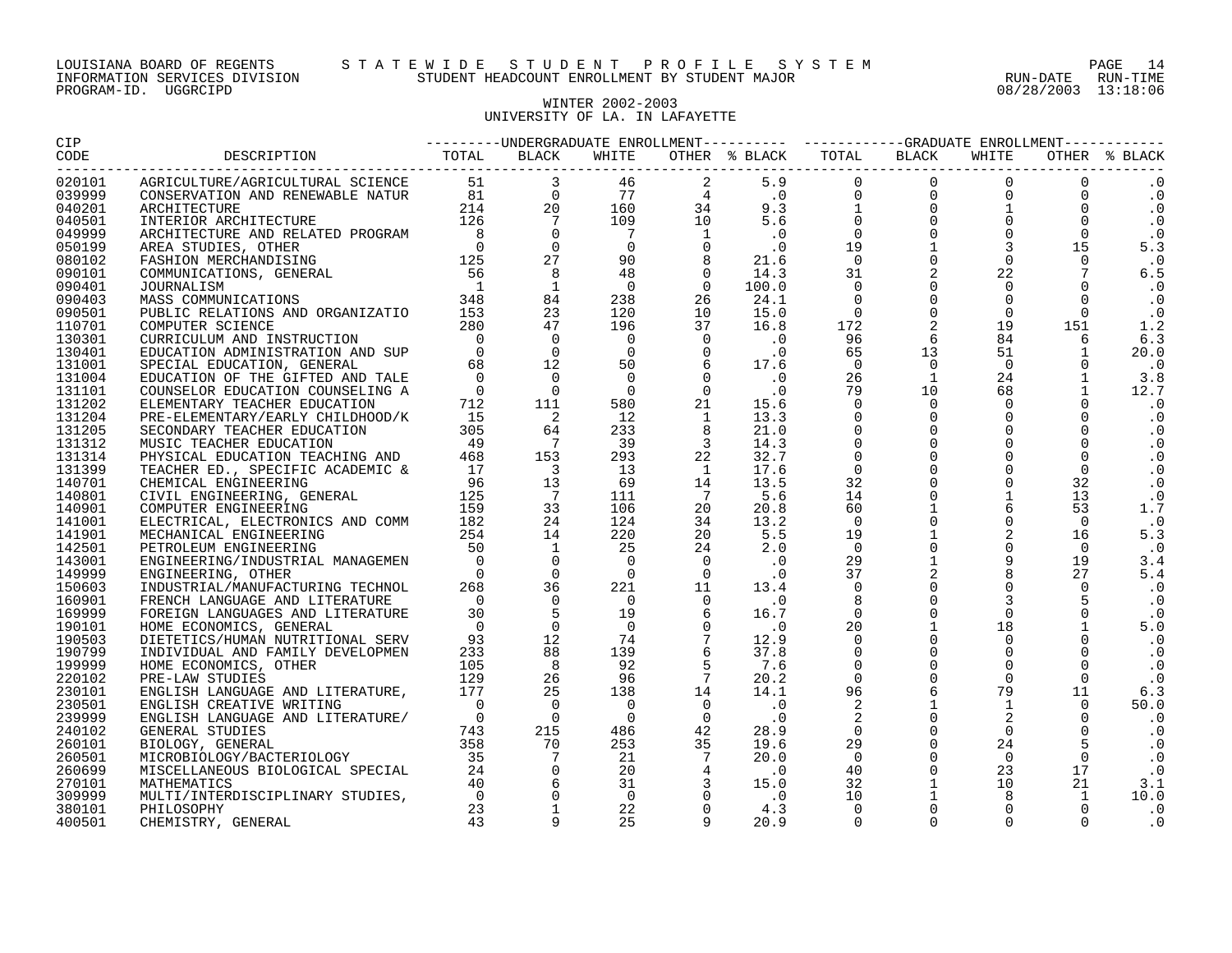#### LOUISIANA BOARD OF REGENTS S T A T E W I D E S T U D E N T P R O F I L E S Y S T E M PAGE 15 INFORMATION SERVICES DIVISION STUDENT HEADCOUNT ENROLLMENT BY STUDENT MAJOR RUN-DATE RUN-TIME

# WINTER 2002-2003 UNIVERSITY OF LA. IN LAFAYETTE

| CIP            |                                                       |          |                |                |                | ---------UNDERGRADUATE ENROLLMENT---------- ----------GRADUATE ENROLLMENT------- |          |       |          |          |               |
|----------------|-------------------------------------------------------|----------|----------------|----------------|----------------|----------------------------------------------------------------------------------|----------|-------|----------|----------|---------------|
| CODE           | DESCRIPTION                                           | TOTAL    | BLACK          | WHITE          |                | OTHER % BLACK                                                                    | TOTAL    | BLACK | WHITE    |          | OTHER % BLACK |
| 400601         | GEOLOGY                                               | 27       |                | 23             |                | $\cdot$ 0                                                                        | 15       |       | 13       |          | $\cdot$ 0     |
| 400801         | PHYSICS, GENERAL                                      |          |                | 23             |                | $\cdot$ 0                                                                        | 9        |       | 4        |          | $\cdot$ 0     |
| 420101         | $\frac{23}{393}$<br>TUDIES 334<br>PSYCHOLOGY, GENERAL |          | 77             | 292            | 24             | 19.6                                                                             | 23       |       | 20       |          | 4.3           |
| 430104         | CRIMINAL JUSTICE STUDIES                              |          | 119            | 192            | 23             | 35.6                                                                             |          |       |          |          | $\cdot$ 0     |
| 430107         | LAW ENFORCEMENT/POLICE SCIENCE                        | 11       |                | 3              |                | 45.5                                                                             |          |       |          |          | $\cdot$ 0     |
| 450201         | ANTHROPOLOGY                                          | 50       |                | 41             |                | 6.0                                                                              |          |       | $\Omega$ |          | $\cdot$ 0     |
| 450801         | HISTORY, GENERAL                                      | 101      |                | 89             |                | 6.9                                                                              | 17       |       | 14       |          | 11.8          |
| 451001         | POLITICAL SCIENCE, GENERAL                            | 92       | 20             | 67             |                | 21.7                                                                             |          |       |          |          |               |
| 451101         | SOCIOLOGY                                             | 141      | 59             | 76             |                | 41.8                                                                             |          |       |          |          |               |
| 500101         | VISUAL AND PERFORMING ARTS                            | 99       | 34             | 59             |                | 34.3                                                                             |          |       |          |          | $\cdot$ 0     |
| 500404         | INDUSTRIAL DESIGN                                     | 78       | $\overline{3}$ | 71             |                | 3.8                                                                              |          |       |          |          | $\cdot$ 0     |
| 500701         | ART, GENERAL                                          | 404      | 37             | 340            | 27             | 9.2                                                                              |          |       |          |          | $\cdot$ 0     |
| 500903         | MUSIC - GENERAL PERFORMANCE                           | 106      | 18             | 82             |                | 17.0                                                                             | 17       |       | 13       |          | 11.8          |
| 510204         | SPEECH-LANGUAGE PATHOLOGY AND AU                      | 124      | 27             | 93             |                | 21.8                                                                             | 34       |       | 30       |          | 5.9           |
| 510299         | COMMUNICATION DISORDERS SCIENCES                      | $\Omega$ | $\Omega$       | $\Omega$       |                | $\cdot$ 0                                                                        | 10       |       | 6        |          | 10.0          |
| 510602         | DENTAL HYGIENIST                                      | 91       | 11             | 76             |                | 12.1                                                                             | $\Omega$ |       | $\Omega$ |          | $\cdot$ 0     |
| 510701         | HEALTH SYSTEM/HEALTH SERVICES AD                      |          |                | $\Omega$       |                | $\cdot$ 0                                                                        | 30       |       | 25       |          | 10.0          |
| 510706         | MEDICAL RECORDS ADMINISTRATION                        | 114      | 39             | 64             | 11             | 34.2                                                                             |          |       |          |          | $\cdot$ 0     |
| 511601         | 1,095<br>NURSING (R.N. TRAINING)                      |          | 221            | 824            | 50             | 20.2                                                                             |          |       | $\Omega$ |          | $\cdot$ 0     |
| 511699         | NURSING, OTHER                                        | 0        | $\overline{0}$ | $\overline{0}$ |                | $\cdot$ 0                                                                        | 45       |       | 42       |          | 2.2           |
| 520201         | BUSINESS ADMINISTRATION AND MANA                      | 732      | 111            | 575            | 46             | 15.2                                                                             | 148      |       | 106      | 38       | 2.7           |
| 520301         | ACCOUNTING                                            | 510      | 100            | 371            | 39             | 19.6                                                                             |          |       | $\Omega$ | $\Omega$ | $\cdot$ 0     |
| 520601         | BUSINESS/MANAGERIAL ECONOMICS                         | 45       |                | 35             |                | 17.8                                                                             |          |       |          |          |               |
| 520801         | FINANCE, GENERAL                                      | 356      | 58             | 261            | 37             | 16.3                                                                             |          |       |          |          |               |
| 520805         | INSURANCE AND RISK MANAGEMENT                         | 57       |                | 49             |                | 12.3                                                                             |          |       |          |          |               |
| 521203         | BUSINESS SYSTEMS ANALYSIS AND DE                      | 311      | 55             | 221            | 35             | 17.7                                                                             |          |       |          |          | $\cdot$ 0     |
| 521401         | BUSINESS MARKETING AND MARKETING                      | 421      | 75             | 311            | 35             | 17.8                                                                             |          |       |          |          | $\cdot$ 0     |
| 529999         | BUSINESS MANAGEMENT AND ADMINIST                      | 32       |                | 31             | $\overline{0}$ | 3.1                                                                              |          |       |          |          | $\cdot$ 0     |
| TRANSFER       |                                                       | 133      | 24             | 86             | 23             | 18.0                                                                             |          |       |          |          | $\cdot$ 0     |
| <b>UNKNOWN</b> |                                                       | 1,391    | 265            | 1,042          | 84             | 19.1                                                                             | 368      | 61    | 286      | 21       | 16.6          |
| <b>TOTALS</b>  |                                                       | 13,515   | 2,556          | 10,000         | 959            | 18.9                                                                             | 1,635    | 127   | 1,025    | 483      | 7.8           |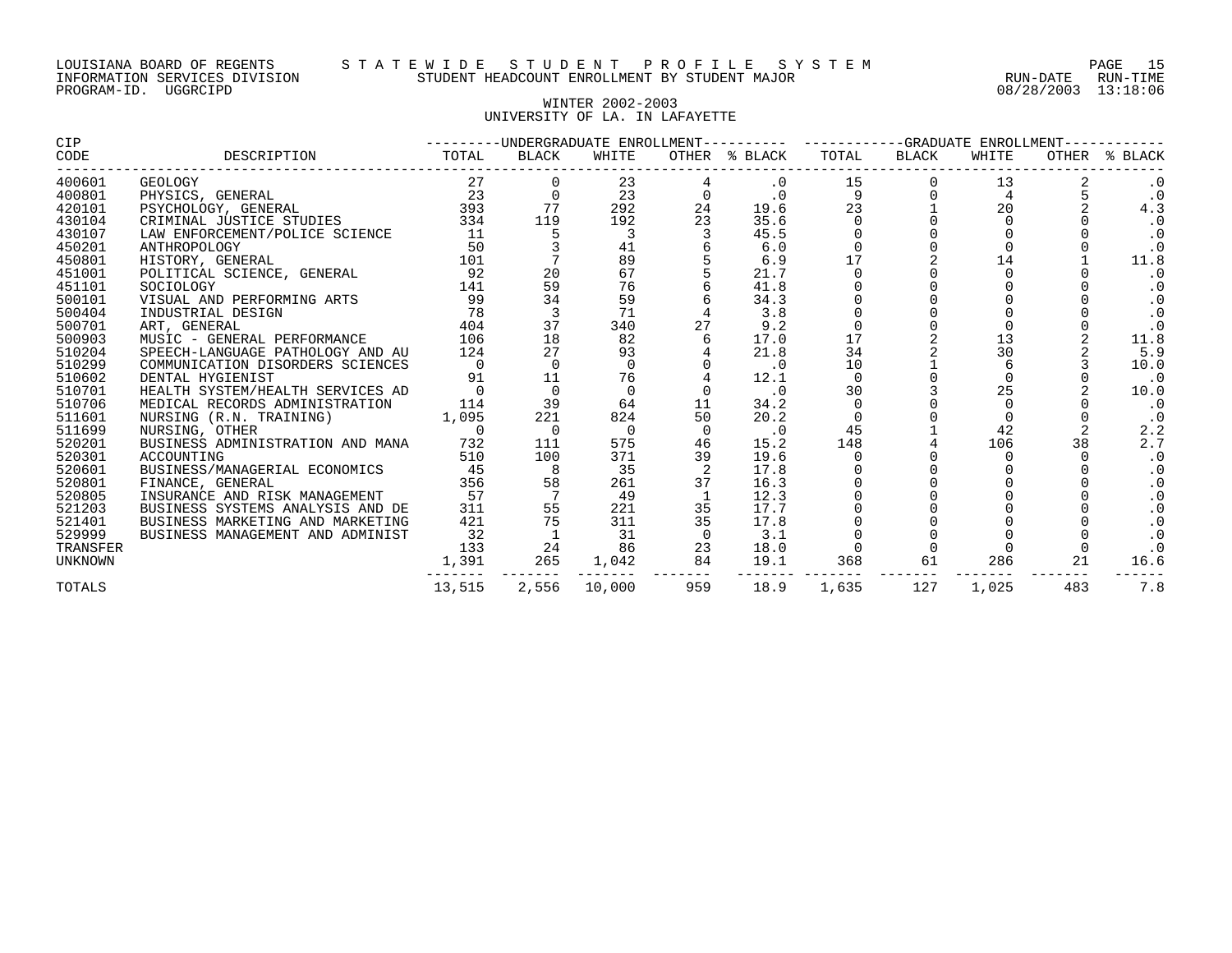#### LOUISIANA BOARD OF REGENTS S T A T E W I D E S T U D E N T P R O F I L E S Y S T E M PAGE 16 INFORMATION SERVICES DIVISION STUDENT HEADCOUNT ENROLLMENT BY STUDENT MAJOR RUN-DATE RUN-TIME

## WINTER 2002-2003 L.S.U. AT ALEXANDRIA

| CIP      |                                  |       |              | -UNDERGRADUATE ENROLLMENT- |       |         | ENROLLMENT-<br>-GRADUATE |              |       |       |         |  |
|----------|----------------------------------|-------|--------------|----------------------------|-------|---------|--------------------------|--------------|-------|-------|---------|--|
| CODE     | DESCRIPTION                      | TOTAL | <b>BLACK</b> | WHITE                      | OTHER | % BLACK | TOTAL                    | <b>BLACK</b> | WHITE | OTHER | % BLACK |  |
| 110301   | DATA PROCESSING TECHNOLOGY/TECHN | 51    |              | 41                         |       | 17.6    |                          |              |       |       |         |  |
| 131204   | PRE-ELEMENTARY/EARLY CHILDHOOD/K | 60    |              | 29                         |       | 50.0    |                          |              |       |       |         |  |
| 220103   | PARALEGAL/LEGAL ASSISTANT        | 42    |              | 34                         |       | 9.5     |                          |              |       |       |         |  |
| 430107   | LAW ENFORCEMENT/POLICE SCIENCE   | 125   |              | 84                         |       | 28.0    |                          |              |       |       |         |  |
| 510805   | PHARMACY TECHNICIAN/ASSISTANT    |       |              | 28                         |       | 21.6    |                          |              |       |       |         |  |
| 510904   | EMERGENCY MEDICAL TECHNOLOGY/TEC |       |              |                            |       | 100.0   |                          |              |       |       |         |  |
| 511005   | MEDICAL TECHNOLOGY               | 29    |              |                            |       | 20.7    |                          |              |       |       |         |  |
| 511601   | NURSING (R.N. TRAINING)          | 877   | 201          | 634                        | 42    | 22.9    |                          |              |       |       |         |  |
| TRANSFER |                                  | 1,790 | 300          | 1,406                      | 84    | 16.8    |                          |              |       |       |         |  |
| TOTALS   |                                  | 3,012 | 594          | 2,277                      | 141   | 19.7    |                          |              |       |       |         |  |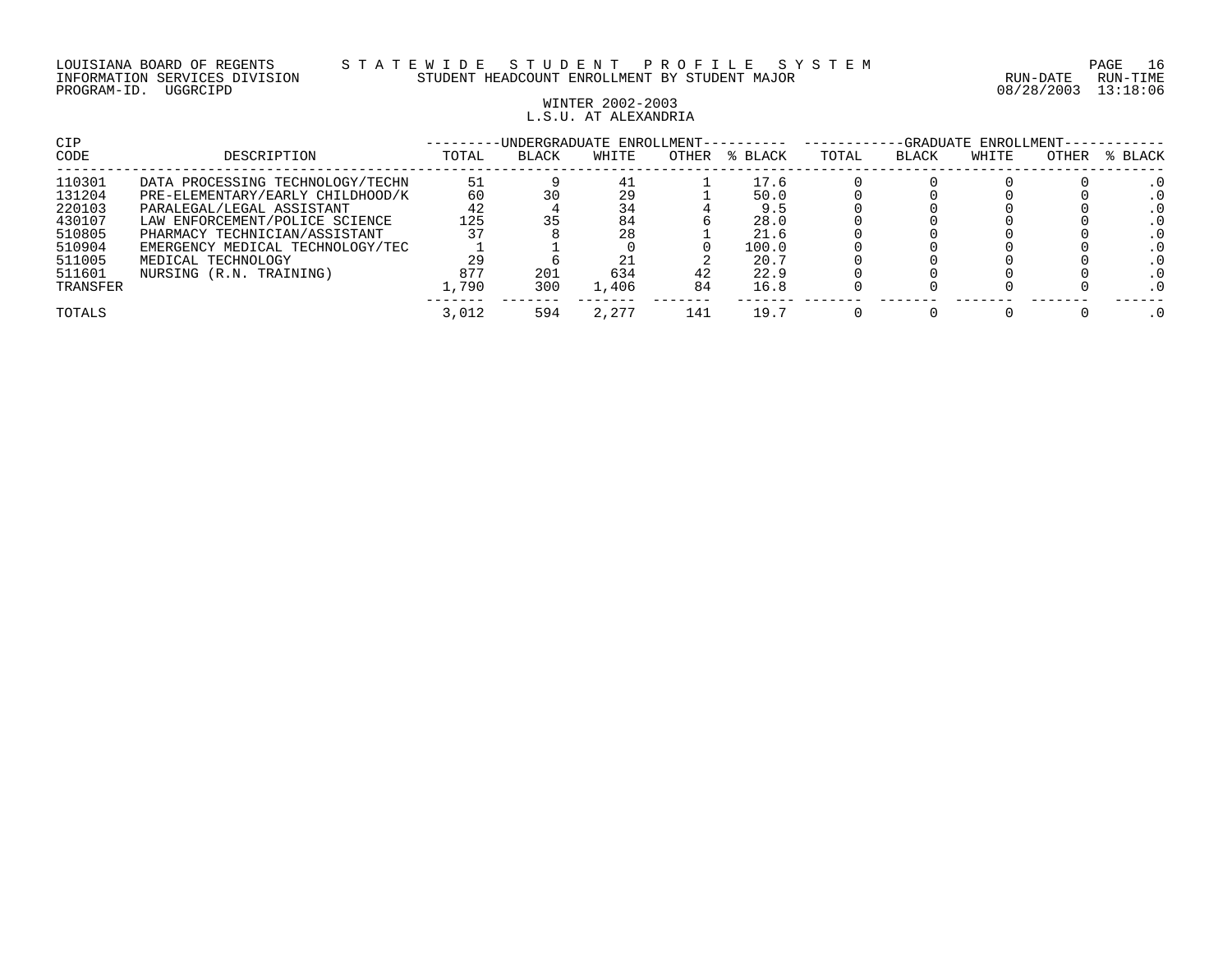## WINTER 2002-2003 L.S.U. IN BATON ROUGE

| 010101           |  |  |  |  |  | $\cdot$ 0         |
|------------------|--|--|--|--|--|-------------------|
| 010103           |  |  |  |  |  | 9.7               |
| 020201           |  |  |  |  |  | .0                |
| 020301           |  |  |  |  |  | 8.0               |
| 020401           |  |  |  |  |  | $\cdot$ 0         |
| 020402           |  |  |  |  |  | 7.5               |
| 020403           |  |  |  |  |  | $\cdot$ 0         |
| 030102           |  |  |  |  |  | 3.3               |
| 030301           |  |  |  |  |  | $\cdot$ . 0       |
| 030501           |  |  |  |  |  | 6.7               |
| 030506           |  |  |  |  |  | $\cdot$ 0         |
| 030601           |  |  |  |  |  | $\cdot$ 0         |
| 040201           |  |  |  |  |  | $\cdot$ 0         |
| 040501           |  |  |  |  |  | $\cdot$ 0         |
| 040601           |  |  |  |  |  | $\cdot$ 0         |
| 050110           |  |  |  |  |  | $\cdot$ 0         |
| 050207           |  |  |  |  |  | $\cdot$ 0         |
| 080102           |  |  |  |  |  | $\cdot$ 0         |
| 090401<br>090403 |  |  |  |  |  | 13.2              |
| 090499           |  |  |  |  |  | $\cdot$ 0<br>20.0 |
| 110401           |  |  |  |  |  | 3.2               |
| 110701           |  |  |  |  |  | 10.0              |
| 130101           |  |  |  |  |  | 9.6               |
| 130301           |  |  |  |  |  | 15.2              |
| 130401           |  |  |  |  |  | 33.3              |
| 130601           |  |  |  |  |  | $\cdot$ 0         |
| 131101           |  |  |  |  |  | 20.0              |
| 131202           |  |  |  |  |  | $\cdot$ 0         |
| 131205           |  |  |  |  |  | $\cdot$ 0         |
| 131312           |  |  |  |  |  | $\cdot$ 0         |
| 131314           |  |  |  |  |  | 8.6               |
| 131399           |  |  |  |  |  | 7.5               |
| 139999           |  |  |  |  |  | 28.4              |
| 140301           |  |  |  |  |  | 8.3               |
| 140501           |  |  |  |  |  | $\cdot$ 0         |
| 140701           |  |  |  |  |  | 2.2               |
| 140801           |  |  |  |  |  | 1.7               |
| 140901           |  |  |  |  |  | $\cdot$ 0         |
| 141001           |  |  |  |  |  | 3.0               |
| 141301           |  |  |  |  |  | 6.1               |
| 141401           |  |  |  |  |  | $\cdot$ 0         |
| 141701           |  |  |  |  |  | 2.7               |
| 141901           |  |  |  |  |  | $\cdot$ 0         |
| 142501           |  |  |  |  |  | $\cdot$ 0         |
| 150101           |  |  |  |  |  | $\cdot$ 0         |
| 160102           |  |  |  |  |  | $\cdot$ 0         |
| 160501           |  |  |  |  |  | $\cdot$ 0         |
| 160901           |  |  |  |  |  | 6.5               |
| 160905           |  |  |  |  |  | $\cdot$ 0         |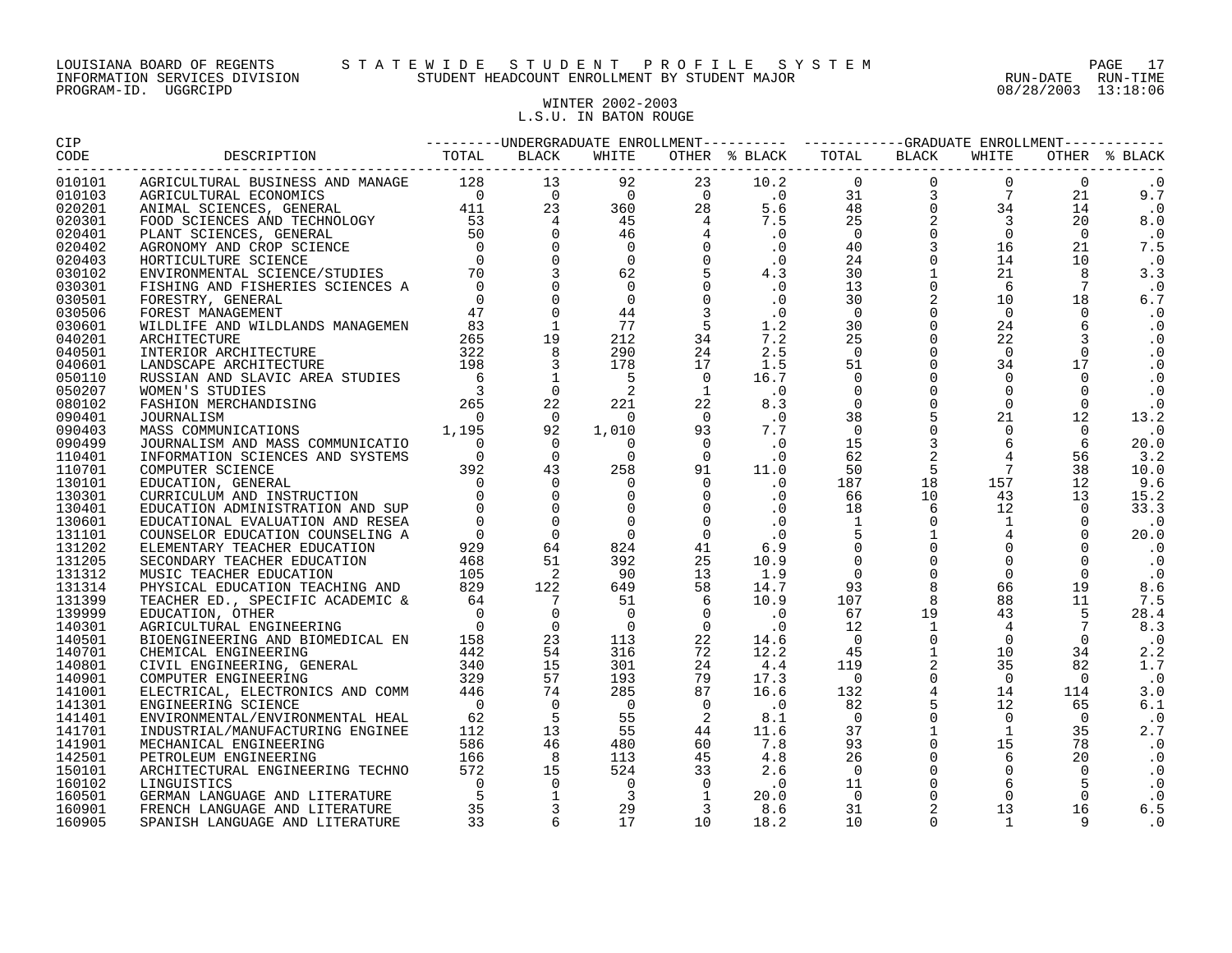## WINTER 2002-2003 L.S.U. IN BATON ROUGE

| 161203           |  |  |  |  |  |                                                                                                                                                                                                                                                                                                                                |  |  |  |           |  |  |
|------------------|--|--|--|--|--|--------------------------------------------------------------------------------------------------------------------------------------------------------------------------------------------------------------------------------------------------------------------------------------------------------------------------------|--|--|--|-----------|--|--|
| 190101           |  |  |  |  |  |                                                                                                                                                                                                                                                                                                                                |  |  |  |           |  |  |
| 190503           |  |  |  |  |  |                                                                                                                                                                                                                                                                                                                                |  |  |  |           |  |  |
| 190701           |  |  |  |  |  |                                                                                                                                                                                                                                                                                                                                |  |  |  |           |  |  |
| 230101           |  |  |  |  |  |                                                                                                                                                                                                                                                                                                                                |  |  |  |           |  |  |
| 230301           |  |  |  |  |  |                                                                                                                                                                                                                                                                                                                                |  |  |  |           |  |  |
| 230501           |  |  |  |  |  |                                                                                                                                                                                                                                                                                                                                |  |  |  |           |  |  |
| 231001           |  |  |  |  |  |                                                                                                                                                                                                                                                                                                                                |  |  |  |           |  |  |
| 240101           |  |  |  |  |  |                                                                                                                                                                                                                                                                                                                                |  |  |  | $\cdot$ 0 |  |  |
| 240102           |  |  |  |  |  |                                                                                                                                                                                                                                                                                                                                |  |  |  |           |  |  |
| 240103           |  |  |  |  |  |                                                                                                                                                                                                                                                                                                                                |  |  |  |           |  |  |
| 250101           |  |  |  |  |  |                                                                                                                                                                                                                                                                                                                                |  |  |  |           |  |  |
| 260101           |  |  |  |  |  |                                                                                                                                                                                                                                                                                                                                |  |  |  |           |  |  |
| 260202           |  |  |  |  |  |                                                                                                                                                                                                                                                                                                                                |  |  |  |           |  |  |
| 260301           |  |  |  |  |  |                                                                                                                                                                                                                                                                                                                                |  |  |  |           |  |  |
| 260305           |  |  |  |  |  |                                                                                                                                                                                                                                                                                                                                |  |  |  |           |  |  |
| 260501           |  |  |  |  |  |                                                                                                                                                                                                                                                                                                                                |  |  |  |           |  |  |
| 260701           |  |  |  |  |  |                                                                                                                                                                                                                                                                                                                                |  |  |  |           |  |  |
| 260702           |  |  |  |  |  |                                                                                                                                                                                                                                                                                                                                |  |  |  |           |  |  |
| 269999           |  |  |  |  |  |                                                                                                                                                                                                                                                                                                                                |  |  |  |           |  |  |
| 270101           |  |  |  |  |  |                                                                                                                                                                                                                                                                                                                                |  |  |  |           |  |  |
| 270501           |  |  |  |  |  |                                                                                                                                                                                                                                                                                                                                |  |  |  |           |  |  |
| 300101           |  |  |  |  |  |                                                                                                                                                                                                                                                                                                                                |  |  |  |           |  |  |
| 309999           |  |  |  |  |  |                                                                                                                                                                                                                                                                                                                                |  |  |  |           |  |  |
| 380101           |  |  |  |  |  |                                                                                                                                                                                                                                                                                                                                |  |  |  |           |  |  |
| 400501           |  |  |  |  |  |                                                                                                                                                                                                                                                                                                                                |  |  |  |           |  |  |
| 400601           |  |  |  |  |  |                                                                                                                                                                                                                                                                                                                                |  |  |  |           |  |  |
| 400702           |  |  |  |  |  |                                                                                                                                                                                                                                                                                                                                |  |  |  |           |  |  |
| 400801           |  |  |  |  |  |                                                                                                                                                                                                                                                                                                                                |  |  |  |           |  |  |
| 420101           |  |  |  |  |  |                                                                                                                                                                                                                                                                                                                                |  |  |  |           |  |  |
| 440401<br>440701 |  |  |  |  |  |                                                                                                                                                                                                                                                                                                                                |  |  |  |           |  |  |
| 450201           |  |  |  |  |  |                                                                                                                                                                                                                                                                                                                                |  |  |  |           |  |  |
| 450601           |  |  |  |  |  |                                                                                                                                                                                                                                                                                                                                |  |  |  |           |  |  |
| 450701           |  |  |  |  |  |                                                                                                                                                                                                                                                                                                                                |  |  |  |           |  |  |
| 450801           |  |  |  |  |  |                                                                                                                                                                                                                                                                                                                                |  |  |  |           |  |  |
| 451001           |  |  |  |  |  |                                                                                                                                                                                                                                                                                                                                |  |  |  |           |  |  |
| 451101           |  |  |  |  |  |                                                                                                                                                                                                                                                                                                                                |  |  |  |           |  |  |
| 500501           |  |  |  |  |  |                                                                                                                                                                                                                                                                                                                                |  |  |  |           |  |  |
| 500702           |  |  |  |  |  |                                                                                                                                                                                                                                                                                                                                |  |  |  |           |  |  |
| 500703           |  |  |  |  |  |                                                                                                                                                                                                                                                                                                                                |  |  |  |           |  |  |
| 500901           |  |  |  |  |  |                                                                                                                                                                                                                                                                                                                                |  |  |  |           |  |  |
| 500903           |  |  |  |  |  |                                                                                                                                                                                                                                                                                                                                |  |  |  |           |  |  |
| 500905           |  |  |  |  |  | $\begin{array}{cccccc} . & 0 & 125 & 29 \\ . & 0 & 28 & 4 \\ 0 & 57 & 1 \\ 4.0 & 41 & 2 \\ 11.3 & 92 & 3 \\ .0 & 116 & 32 \\ .0 & 195 & 27 & 1 \\ .1 & 42 & 0 & 3 \\ .1 & 42 & 0 & 3 \\ 3 & 24 & 0 & 3 \\ 1 & 54 & 1 & 39 \\ 4 & 61 & 6 & 47 \\ 37 & 1 & 31 \\ 37 & 4 & 25 \\ 36 & 5 & 25 \\ 39 & 0 & 28 \\ 9 & 0 & 7 \\ 9 & $ |  |  |  |           |  |  |
| 510204           |  |  |  |  |  |                                                                                                                                                                                                                                                                                                                                |  |  |  |           |  |  |
| 512205           |  |  |  |  |  |                                                                                                                                                                                                                                                                                                                                |  |  |  |           |  |  |
| 512401           |  |  |  |  |  |                                                                                                                                                                                                                                                                                                                                |  |  |  |           |  |  |
| 512501           |  |  |  |  |  |                                                                                                                                                                                                                                                                                                                                |  |  |  |           |  |  |
| 520201           |  |  |  |  |  |                                                                                                                                                                                                                                                                                                                                |  |  |  |           |  |  |
| 520301           |  |  |  |  |  |                                                                                                                                                                                                                                                                                                                                |  |  |  |           |  |  |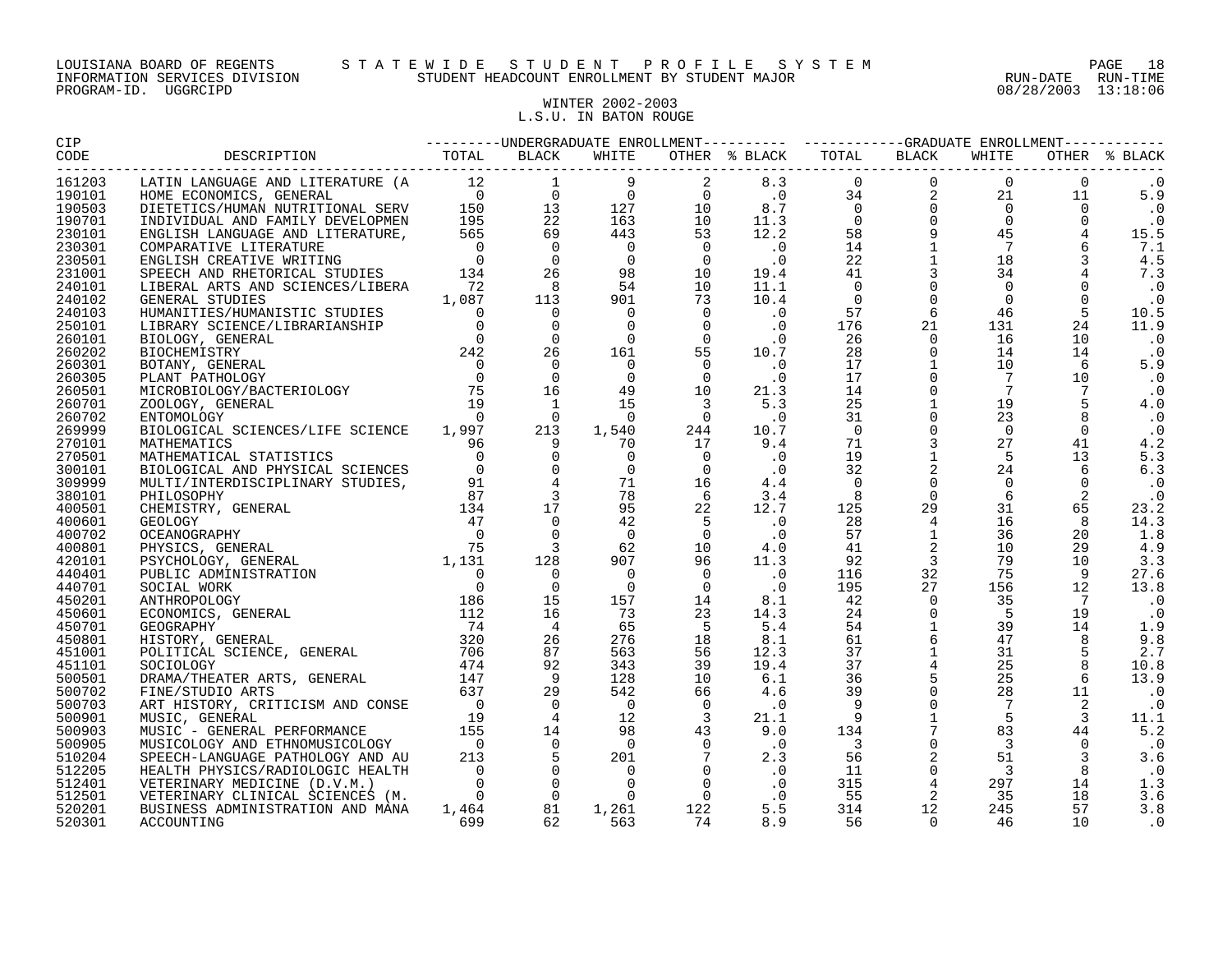## WINTER 2002-2003 L.S.U. IN BATON ROUGE

| CIP      | -GRADUATE ENROLLMENT-<br>-UNDERGRADUATE ENROLLMENT---------- |        |       |        |       |         |       |       |       |       |         |  |
|----------|--------------------------------------------------------------|--------|-------|--------|-------|---------|-------|-------|-------|-------|---------|--|
| CODE     | DESCRIPTION                                                  | TOTAL  | BLACK | WHITE  | OTHER | % BLACK | TOTAL | BLACK | WHITE | OTHER | % BLACK |  |
| 520601   | BUSINESS/MANAGERIAL ECONOMICS                                | 47     |       | 38     |       | 2.1     |       |       |       |       |         |  |
| 520801   | FINANCE, GENERAL                                             | 454    | 44    | 350    | 60    | 9.7     | 26    |       |       |       | 3.8     |  |
| 521101   | INTERNATIONAL BUSINESS                                       | 141    |       | 100    | 36    | 3.5     |       |       |       |       |         |  |
| 521301   | MANAGEMENT SCIENCE                                           | 559    | 72    | 376    |       | 12.9    |       |       |       |       | 8.1     |  |
| 521401   | BUSINESS MARKETING AND MARKETING                             | 618    | 42    | 521    | 55    | 6.8     |       |       |       |       |         |  |
| TRANSFER |                                                              | 471    | 55    | 377    | 39    | 11.7    |       |       |       |       |         |  |
| UNKNOWN  |                                                              | 1,613  | 308   | .087   | 218   | 19.1    | 456   | 84    | 283   | 89    | 18.4    |  |
| TOTALS   |                                                              | 24,487 | 2,441 | 19,408 | 2,638 | 10.0    | 4,822 | 394   | 2,942 | 1,486 | 8.2     |  |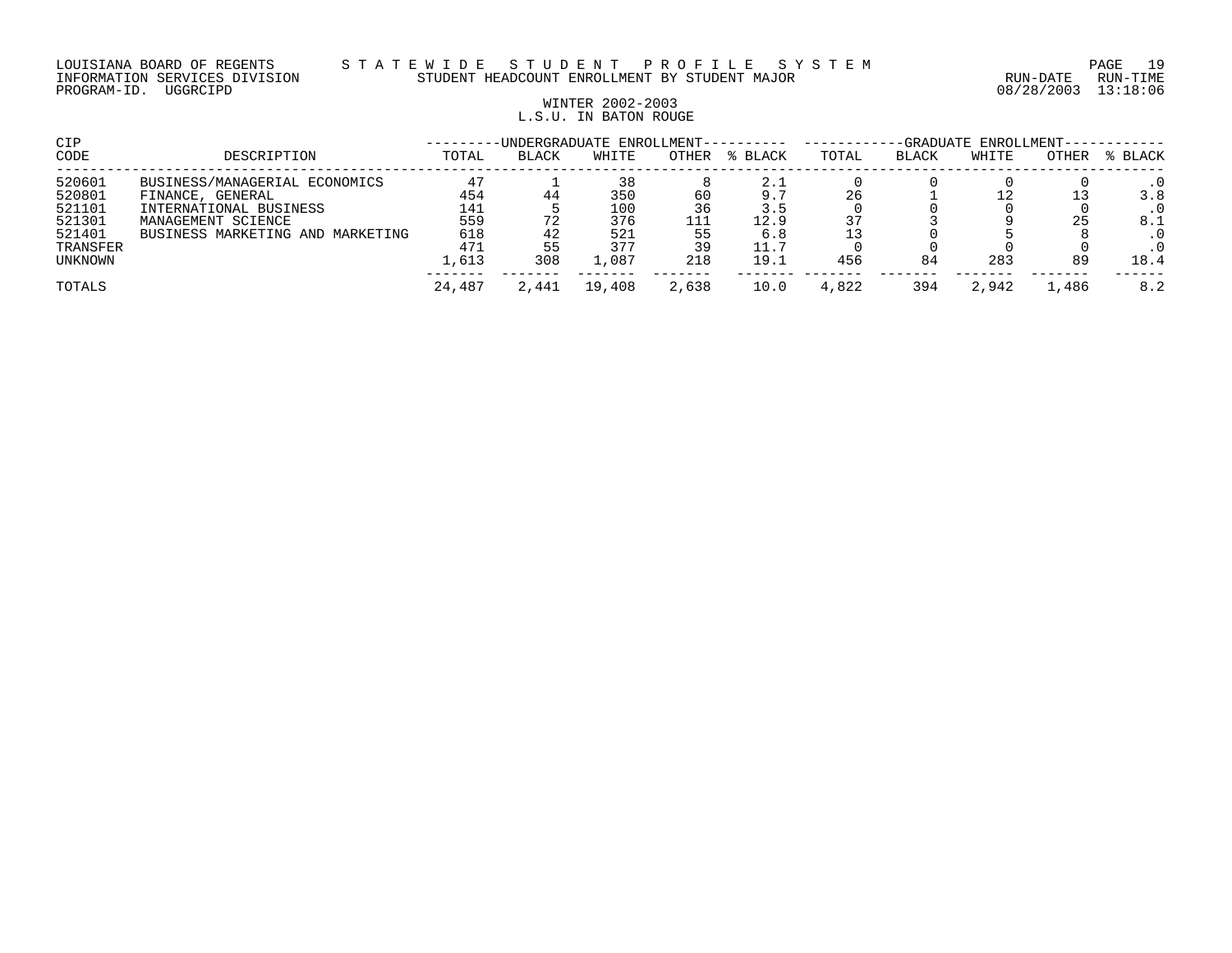## WINTER 2002-2003 L.S.U. AT EUNICE

| <b>CIP</b> |                                  |       |       | -UNDERGRADUATE ENROLLMENT- |    |               |       | -GRADUATE ENROLLMENT-<br>OTHER<br>BLACK<br>WHITE |  |  |         |
|------------|----------------------------------|-------|-------|----------------------------|----|---------------|-------|--------------------------------------------------|--|--|---------|
| CODE       | DESCRIPTION                      | TOTAL | BLACK | WHITE                      |    | OTHER % BLACK | TOTAL |                                                  |  |  | % BLACK |
| 110301     | DATA PROCESSING TECHNOLOGY/TECHN | 106   | 38    | 65                         |    | 35.8          |       |                                                  |  |  |         |
| 131204     | PRE-ELEMENTARY/EARLY CHILDHOOD/K | 138   | 74    | 62                         |    | 53.6          |       |                                                  |  |  |         |
| 220103     | PARALEGAL/LEGAL ASSISTANT        | 42    |       | 31                         |    | 26.2          |       |                                                  |  |  |         |
| 240102     | GENERAL STUDIES                  | 134   | 32    | 100                        |    | 23.9          |       |                                                  |  |  |         |
| 240199     | LIBERAL ART & SCIENCES, GENERAL  | 66    | 13    | 53                         |    | 19.7          |       |                                                  |  |  |         |
| 430107     | LAW ENFORCEMENT/POLICE SCIENCE   | 98    | 46    | 52                         |    | 46.9          |       |                                                  |  |  |         |
| 430201     | FIRE PROTECTION AND SAFETY TECHN |       |       |                            |    | . 0           |       |                                                  |  |  |         |
| 430203     | FIRE SCIENCE/FIREFIGHTING        | 152   | 18    | 134                        |    | 11.8          |       |                                                  |  |  |         |
| 430299     | FIRE PROTECTION, OTHER           |       |       |                            |    | 50.0          |       |                                                  |  |  |         |
| 439999     | PROTECTIVE SERVICES, OTHER       |       |       |                            |    | . 0           |       |                                                  |  |  |         |
| 510907     | MEDICAL RADIOLOGIC TECHNOLOGY/TE | 233   | 26    | 207                        |    | 11.2          |       |                                                  |  |  |         |
| 510908     | RESPIRATORY THERAPY TECHNICIAN   | 78    |       | 55                         |    | 25.6          |       |                                                  |  |  |         |
| 510910     | DIAGNOSTIC MEDICAL SONOGRAPHY    |       |       |                            |    | . 0           |       |                                                  |  |  |         |
| 511601     | NURSING (R.N. TRAINING)          | 537   | 148   | 383                        |    | 27.6          |       |                                                  |  |  |         |
| 520201     | BUSINESS ADMINISTRATION AND MANA | 152   | 53    | 99                         |    | 34.9          |       |                                                  |  |  |         |
| 520401     | ADMINISTRATIVE ASSISTANT/SECRETA | 89    |       | 56                         |    | 36.0          |       |                                                  |  |  |         |
| 520408     | GENERAL OFFICE/CLERICAL AND TYPI |       |       |                            |    | 100.0         |       |                                                  |  |  |         |
| TRANSFER   |                                  | 1,013 | 217   | 782                        | 14 | 21.4          |       |                                                  |  |  |         |
| UNKNOWN    |                                  | 116   | 15    | 101                        |    | 12.9          |       |                                                  |  |  |         |
| TOTALS     |                                  | 2,966 | 745   | 2,190                      | 31 | 25.1          |       |                                                  |  |  |         |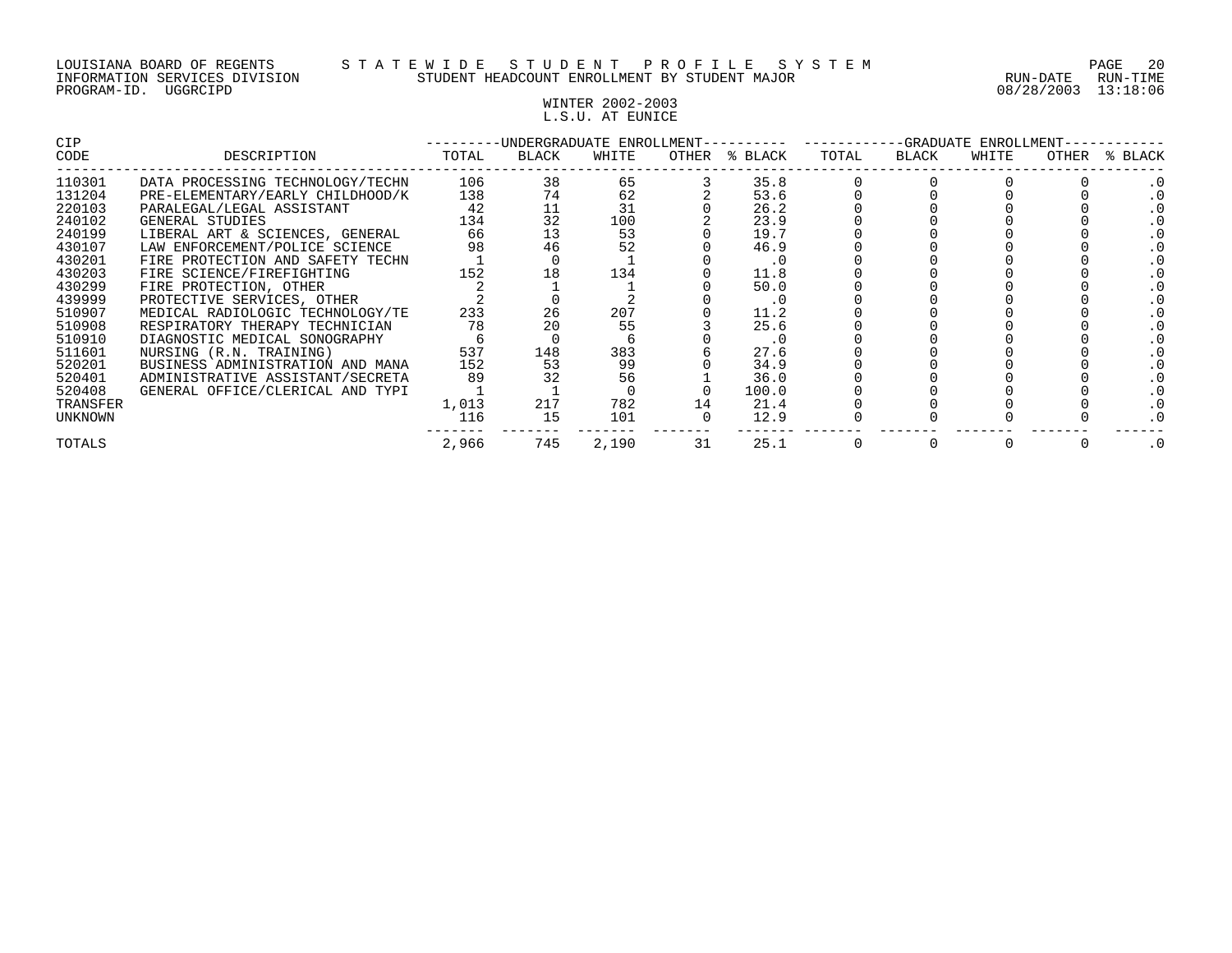## WINTER 2002-2003 L.S.U. IN SHREVEPORT

| <b>CIP</b>     | ---------UNDERGRADUATE ENROLLMENT---------- ----------GRADUATE ENROLLMENT-----------                                                                                                                                                      |                                                                                                          |                                                                                                                                                                                                                                                                                                                         |                         |                                                                     |                             |                           |                                            |                                                       |    |               |
|----------------|-------------------------------------------------------------------------------------------------------------------------------------------------------------------------------------------------------------------------------------------|----------------------------------------------------------------------------------------------------------|-------------------------------------------------------------------------------------------------------------------------------------------------------------------------------------------------------------------------------------------------------------------------------------------------------------------------|-------------------------|---------------------------------------------------------------------|-----------------------------|---------------------------|--------------------------------------------|-------------------------------------------------------|----|---------------|
| CODE           |                                                                                                                                                                                                                                           |                                                                                                          | BLACK                                                                                                                                                                                                                                                                                                                   | WHITE                   |                                                                     | OTHER % BLACK               |                           |                                            |                                                       |    | OTHER % BLACK |
| 030102         |                                                                                                                                                                                                                                           |                                                                                                          |                                                                                                                                                                                                                                                                                                                         | 9                       |                                                                     |                             |                           |                                            |                                                       |    | $\cdot$ 0     |
| 090403         |                                                                                                                                                                                                                                           |                                                                                                          |                                                                                                                                                                                                                                                                                                                         |                         | 68 8<br>15                                                          |                             |                           |                                            |                                                       |    | $\cdot$ 0     |
| 110401         |                                                                                                                                                                                                                                           |                                                                                                          |                                                                                                                                                                                                                                                                                                                         |                         | $\begin{matrix}0&&&0\\113&&&22\end{matrix}$                         |                             |                           |                                            |                                                       |    | $\cdot$ 0     |
| 110701         |                                                                                                                                                                                                                                           |                                                                                                          |                                                                                                                                                                                                                                                                                                                         |                         |                                                                     |                             |                           |                                            |                                                       |    | $\cdot$ 0     |
| 130101         |                                                                                                                                                                                                                                           |                                                                                                          |                                                                                                                                                                                                                                                                                                                         | $\overline{0}$          |                                                                     |                             |                           |                                            |                                                       |    | 10.3          |
| 130802         |                                                                                                                                                                                                                                           |                                                                                                          |                                                                                                                                                                                                                                                                                                                         | $\overline{0}$          | $\overline{0}$                                                      |                             |                           |                                            |                                                       |    | $\cdot$ 0     |
| 131001         |                                                                                                                                                                                                                                           |                                                                                                          |                                                                                                                                                                                                                                                                                                                         | 14                      | $\overline{\phantom{a}}$                                            |                             |                           |                                            |                                                       |    | $\cdot$ 0     |
| 131202         | ELEMENTARY TEACHER EDUCATION 24/<br>ART TEACHER EDUCATION 5<br>ENGLISH TEACHER EDUCATION 26<br>MATHEMATICS TEACHER EDUCATION 15<br>PHYSICAL EDUCATION TEACHING AND 71<br>SOCIAL STUDIES TEACHER EDUCATION 39<br>BIOLOGY TEACHER EDUCATION |                                                                                                          |                                                                                                                                                                                                                                                                                                                         | 189                     | 26                                                                  |                             |                           |                                            |                                                       |    | $\cdot$ 0     |
| 131302         |                                                                                                                                                                                                                                           |                                                                                                          | $\mathsf{O}$                                                                                                                                                                                                                                                                                                            | 5 <sub>5</sub>          | $\overline{0}$                                                      |                             |                           |                                            |                                                       |    | $\cdot$ 0     |
| 131305         |                                                                                                                                                                                                                                           |                                                                                                          | $\begin{array}{c} 7 \\ 7 \\ 3 \end{array}$                                                                                                                                                                                                                                                                              | 15                      |                                                                     |                             |                           |                                            |                                                       |    | $\cdot$ 0     |
| 131311         |                                                                                                                                                                                                                                           |                                                                                                          |                                                                                                                                                                                                                                                                                                                         |                         |                                                                     |                             |                           |                                            |                                                       |    | $\cdot$ 0     |
| 131314         |                                                                                                                                                                                                                                           |                                                                                                          |                                                                                                                                                                                                                                                                                                                         |                         | $\frac{49}{22}$ 11                                                  |                             |                           |                                            |                                                       |    | $\cdot$ 0     |
| 131318         |                                                                                                                                                                                                                                           |                                                                                                          |                                                                                                                                                                                                                                                                                                                         |                         | 6                                                                   |                             |                           |                                            |                                                       |    | $\cdot$ 0     |
| 131322         |                                                                                                                                                                                                                                           |                                                                                                          |                                                                                                                                                                                                                                                                                                                         |                         | $\begin{array}{c} 28 \\ 6 \end{array}$                              |                             |                           |                                            |                                                       |    | $\cdot$ 0     |
| 131323         |                                                                                                                                                                                                                                           |                                                                                                          | $\begin{array}{cccccc} 26 & 7 & 13 & 12 \\ 15 & 3 & 12 & 12 \\ 71 & 11 & 49 & 5 & 28 \\ 9 & 5 & 28 & 6 & 1 \\ 1 & 0 & 1 & 2 & 0 \\ 11 & 0 & 8 & 8 & 3 \\ 39 & 3 & 2 & 29 & 3 \\ 55 & 1 & 3 & 29 & 3 \\ 52 & 1 & 3 & 3 & 3 \\ 52 & 1 & 3 & 3 & 3 \\ 53 & 1 & 3 & 3 & 3 \\ 54 & 18 & 3 & 3 & 3 \\ 52 & 18 & 3 & 3 & 3 \\$ |                         | $\begin{bmatrix} 0 \\ 0 \\ 3 \\ 7 \\ 1 \end{bmatrix}$               | $\cdot$ 0                   | $\mathbf{0}$              | $\mathbf 0$                                |                                                       |    | $\cdot$ 0     |
| 160901         |                                                                                                                                                                                                                                           |                                                                                                          |                                                                                                                                                                                                                                                                                                                         |                         |                                                                     | $\cdot$ 0                   |                           | $\begin{smallmatrix}0\\0\end{smallmatrix}$ |                                                       |    | $\cdot$ 0     |
| 160905         |                                                                                                                                                                                                                                           |                                                                                                          |                                                                                                                                                                                                                                                                                                                         |                         |                                                                     | $\cdot$ 0                   | $\overline{0}$            |                                            |                                                       |    | $\cdot$ 0     |
| 230101         | ENGLISH LANGUAGE AND LITERATURE,                                                                                                                                                                                                          | $\begin{array}{ccc} 11 & 0 & 0 \\ 39 & 3 & 3 \\ 162 & 37 & 0 \\ 219 & 41 & 48 \\ 48 & 6 & 6 \end{array}$ |                                                                                                                                                                                                                                                                                                                         |                         |                                                                     | 7.7                         | $\mathbf 0$               |                                            | $\overline{0}$                                        |    | $\cdot$ 0     |
| 231001         | SPEECH AND RHETORICAL STUDIES                                                                                                                                                                                                             |                                                                                                          |                                                                                                                                                                                                                                                                                                                         |                         |                                                                     | 20.0                        | $\Omega$                  |                                            | $\begin{bmatrix} 0 \\ 2 \\ 0 \\ 0 \\ 0 \end{bmatrix}$ |    | $\cdot$ 0     |
| 240102         | GENERAL STUDIES                                                                                                                                                                                                                           |                                                                                                          |                                                                                                                                                                                                                                                                                                                         | 103                     | $2\overline{2}$                                                     | 22.8                        | $\mathbf{0}$              |                                            | $\Omega$                                              |    | $\cdot$ 0     |
| 240103         | HUMANITIES/HUMANISTIC STUDIES                                                                                                                                                                                                             |                                                                                                          |                                                                                                                                                                                                                                                                                                                         | $\overline{0}$          | $\overline{0}$                                                      | $\overline{\phantom{0}}$ .0 | 20                        |                                            | 17                                                    |    | 10.0          |
| 260101         | BIOLOGY, GENERAL                                                                                                                                                                                                                          |                                                                                                          |                                                                                                                                                                                                                                                                                                                         | 141                     | 37                                                                  | 18.7                        | $\mathbf 0$               |                                            | $\Omega$                                              |    | $\cdot$ 0     |
| 269999         |                                                                                                                                                                                                                                           |                                                                                                          |                                                                                                                                                                                                                                                                                                                         | 36                      |                                                                     | 12.5                        | $\overline{0}$            |                                            |                                                       |    | $\cdot$ 0     |
| 270101         |                                                                                                                                                                                                                                           |                                                                                                          | $\overline{a}$                                                                                                                                                                                                                                                                                                          | 19                      |                                                                     | 9.1                         | $\mathbf 0$               |                                            | $\begin{bmatrix} 0 \\ 0 \\ 0 \end{bmatrix}$           |    | $\cdot$ 0     |
| 400501         |                                                                                                                                                                                                                                           |                                                                                                          | $\mathbf{3}$                                                                                                                                                                                                                                                                                                            | 15                      |                                                                     | 13.6                        |                           |                                            |                                                       |    | $\cdot$ 0     |
| 400801         |                                                                                                                                                                                                                                           |                                                                                                          | $\overline{1}$                                                                                                                                                                                                                                                                                                          | $\overline{4}$          | - 6                                                                 | 9.1                         | $\mathbf 0$               |                                            |                                                       |    | $\cdot$ 0     |
| 420101         |                                                                                                                                                                                                                                           |                                                                                                          |                                                                                                                                                                                                                                                                                                                         |                         |                                                                     | 21.4                        | $\mathbf 0$               | $\overline{0}$                             | $\Omega$                                              |    | $\cdot$ 0     |
| 430104         |                                                                                                                                                                                                                                           |                                                                                                          | $\begin{array}{c} 3\overline{9} \\ 32 \\ 0 \end{array}$                                                                                                                                                                                                                                                                 |                         | $\begin{array}{ccc} 111 & & 32 \\ 57 & & 21 \\ 0 & & 0 \end{array}$ | 29.1                        | $\mathbf 0$               |                                            | $\Omega$                                              |    | $\cdot$ 0     |
| 440201         |                                                                                                                                                                                                                                           |                                                                                                          | $\mathsf{O}$                                                                                                                                                                                                                                                                                                            |                         |                                                                     | $\cdot$ 0                   | 21                        |                                            | 12                                                    |    | 38.1          |
| 450701         | COMMUNITY ORGANIZATION, RESOURCE<br>GEOGRAPHY<br>HISTORY, GENERAL<br>POLITICAL SCIENCE, GENERAL<br>41<br>POLITICAL SCIENCE, GENERAL<br>41                                                                                                 |                                                                                                          | $\begin{array}{c} 1 \\ 5 \\ 7 \end{array}$                                                                                                                                                                                                                                                                              |                         | $\begin{array}{ccc} 2 & 0 \\ 33 & 5 \\ 29 & 5 \end{array}$          | 33.3                        | $\overline{0}$            |                                            | $\Omega$                                              |    | . 0           |
| 450801         |                                                                                                                                                                                                                                           |                                                                                                          |                                                                                                                                                                                                                                                                                                                         |                         |                                                                     | 11.6                        | $\mathbf 0$               |                                            |                                                       |    | $\cdot$ 0     |
| 451001         |                                                                                                                                                                                                                                           |                                                                                                          |                                                                                                                                                                                                                                                                                                                         |                         |                                                                     | 17.1                        | $\mathsf 0$               |                                            |                                                       |    | . 0           |
| 451101         | $\frac{43}{56}$<br>SOCIOLOGY                                                                                                                                                                                                              |                                                                                                          | $\frac{14}{7}$                                                                                                                                                                                                                                                                                                          | 26                      |                                                                     | 32.6                        | $\mathbf 0$               |                                            |                                                       |    | $\cdot$ 0     |
| 500701         | ART, GENERAL                                                                                                                                                                                                                              |                                                                                                          | $\overline{7}$                                                                                                                                                                                                                                                                                                          | 42                      |                                                                     | 12.5                        | $\overline{0}$            |                                            |                                                       |    | $\cdot$ 0     |
| 510204         | FRIECH-LANGUAGE PATHOLOGY AND AU 11<br>BUSINESS ADMINISTRATION AND MANA 375<br>ACCOUNTING 195                                                                                                                                             |                                                                                                          |                                                                                                                                                                                                                                                                                                                         | 10                      |                                                                     | 9.1                         | $\overline{0}$            |                                            | $\Omega$                                              |    | $\cdot$ 0     |
| 520201         |                                                                                                                                                                                                                                           |                                                                                                          |                                                                                                                                                                                                                                                                                                                         | 258                     | 44                                                                  | 19.5                        | 55                        |                                            | 48                                                    |    | 5.5           |
| 520301         |                                                                                                                                                                                                                                           |                                                                                                          | $\begin{array}{c} 1 \\ 73 \\ 45 \\ 22 \\ 17 \\ 182 \end{array}$                                                                                                                                                                                                                                                         | 131                     | 19                                                                  | 23.1                        | $\overline{0}$            |                                            | $\Omega$                                              |    | $\cdot$ 0     |
| 520801         | FINANCE, GENERAL                                                                                                                                                                                                                          | 85                                                                                                       |                                                                                                                                                                                                                                                                                                                         | 51                      | 12                                                                  | 25.9                        | $\overline{0}$            | $\Omega$                                   |                                                       |    | $\cdot$ . 0   |
| 521401         | BUSINESS MARKETING AND MARKETING                                                                                                                                                                                                          | 118                                                                                                      |                                                                                                                                                                                                                                                                                                                         | 87                      | 14                                                                  | 14.4                        | $\bigcirc$                | $\Omega$                                   | $\Omega$                                              |    | $\cdot$ 0     |
| <b>UNKNOWN</b> |                                                                                                                                                                                                                                           | 703                                                                                                      | --------                                                                                                                                                                                                                                                                                                                | 421<br>-------- ------- | 100                                                                 | 25.9                        | 608<br>-------- ------- - | 166 1<br>--------                          | 394<br>--------                                       | 48 | 27.3          |
| TOTALS         |                                                                                                                                                                                                                                           | 3,230                                                                                                    | 667                                                                                                                                                                                                                                                                                                                     | 2,127                   | 436                                                                 | 20.7                        | 748                       | 182                                        | 504                                                   | 62 | 24.3          |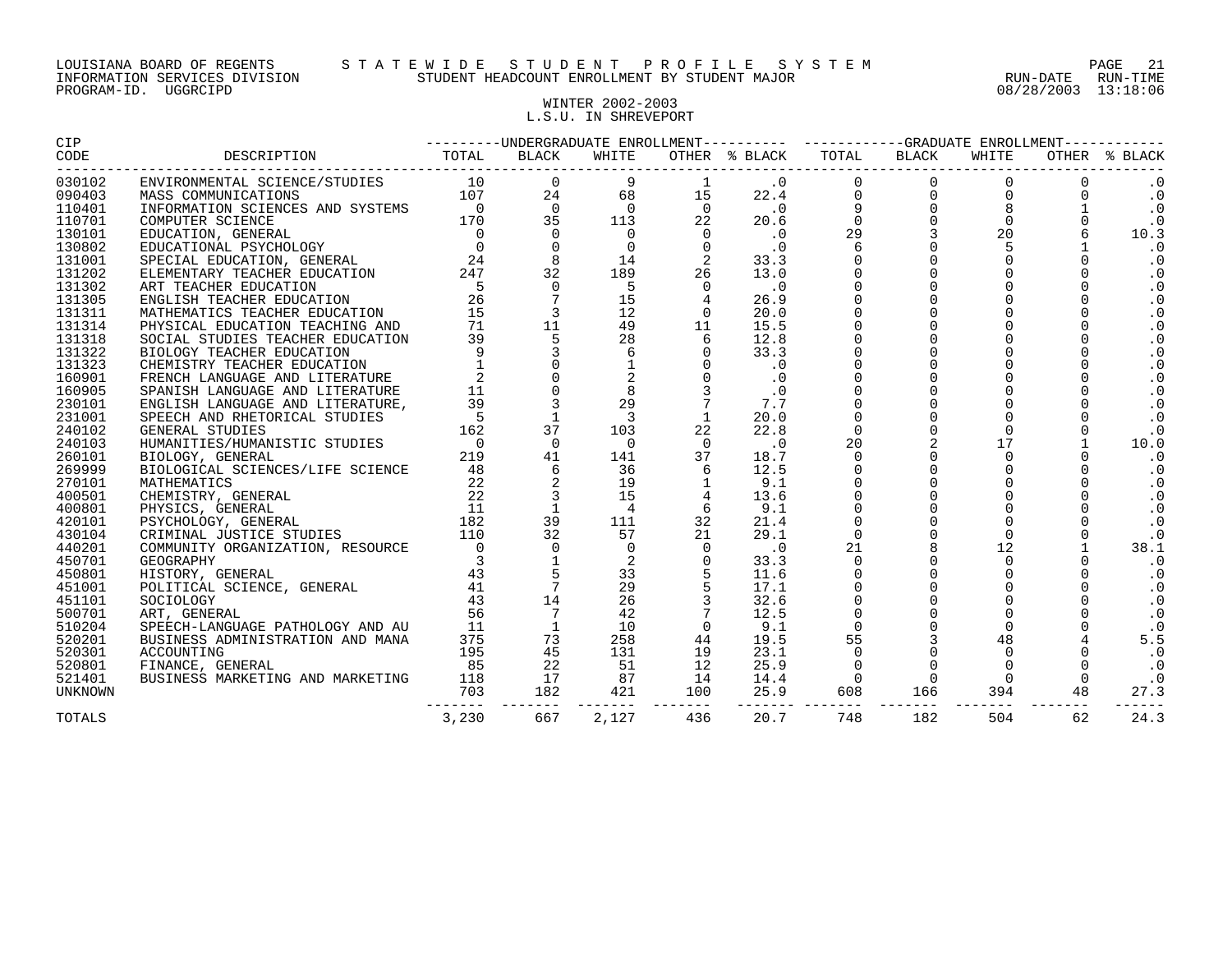#### LOUISIANA BOARD OF REGENTS S T A T E W I D E S T U D E N T P R O F I L E S Y S T E M PAGE 22 INFORMATION SERVICES DIVISION STUDENT HEADCOUNT ENROLLMENT BY STUDENT MAJOR RUN-DATE RUN-TIME

#### WINTER 2002-2003 UNIVERSITY OF NEW ORLEANS

| 030102 |  |  |  |  |  | $\cdot$ 0  |
|--------|--|--|--|--|--|------------|
| 040301 |  |  |  |  |  | 17.4       |
| 090101 |  |  |  |  |  | 20.0       |
| 110701 |  |  |  |  |  | 1.6        |
| 130301 |  |  |  |  |  | 19.5       |
| 130401 |  |  |  |  |  | 37.0       |
| 131001 |  |  |  |  |  | 25.3       |
| 131101 |  |  |  |  |  | 26.5       |
| 131202 |  |  |  |  |  | . 0        |
| 131305 |  |  |  |  |  | $\cdot$ 0  |
| 131306 |  |  |  |  |  | $\cdot$ .0 |
| 131311 |  |  |  |  |  | $\cdot$ 0  |
| 131312 |  |  |  |  |  | $\cdot$ 0  |
| 131314 |  |  |  |  |  | 47.4       |
| 131316 |  |  |  |  |  | 10.0       |
| 131318 |  |  |  |  |  | $\cdot$ 0  |
| 131328 |  |  |  |  |  | $\cdot$ 0  |
| 140801 |  |  |  |  |  | $\cdot$ 0  |
| 141001 |  |  |  |  |  | $\cdot$ 0  |
| 141301 |  |  |  |  |  | 4.0        |
| 141901 |  |  |  |  |  | $\cdot$ 0  |
| 142201 |  |  |  |  |  | $\cdot$ 0  |
| 143001 |  |  |  |  |  | 2.5        |
| 160901 |  |  |  |  |  | . 0        |
| 160905 |  |  |  |  |  | $\cdot$ 0  |
| 160999 |  |  |  |  |  | 22.2       |
| 230101 |  |  |  |  |  | 12.3       |
| 240102 |  |  |  |  |  | $\cdot$ 0  |
| 260101 |  |  |  |  |  | 25.0       |
| 260699 |  |  |  |  |  | 4.5        |
| 270101 |  |  |  |  |  | 12.5       |
| 301101 |  |  |  |  |  | 50.0       |
| 380101 |  |  |  |  |  | $\cdot$ 0  |
| 400501 |  |  |  |  |  | 7.9        |
| 400601 |  |  |  |  |  | 3.7        |
| 400603 |  |  |  |  |  | $\cdot$ 0  |
| 400801 |  |  |  |  |  | 30.8       |
| 420101 |  |  |  |  |  | $\cdot$ 0  |
| 429999 |  |  |  |  |  | 6.7        |
| 440401 |  |  |  |  |  | 40.0       |
| 450201 |  |  |  |  |  | $\cdot$ 0  |
| 450601 |  |  |  |  |  | $\cdot$ 0  |
| 450701 |  |  |  |  |  | $\cdot$ 0  |
| 450801 |  |  |  |  |  | 13.2       |
| 451001 |  |  |  |  |  | 15.0       |
| 451101 |  |  |  |  |  | 12.9       |
| 451201 |  |  |  |  |  | 22.8       |
| 500501 |  |  |  |  |  | 2.7        |
| 500702 |  |  |  |  |  | $\cdot$ 0  |
| 500703 |  |  |  |  |  | . 0        |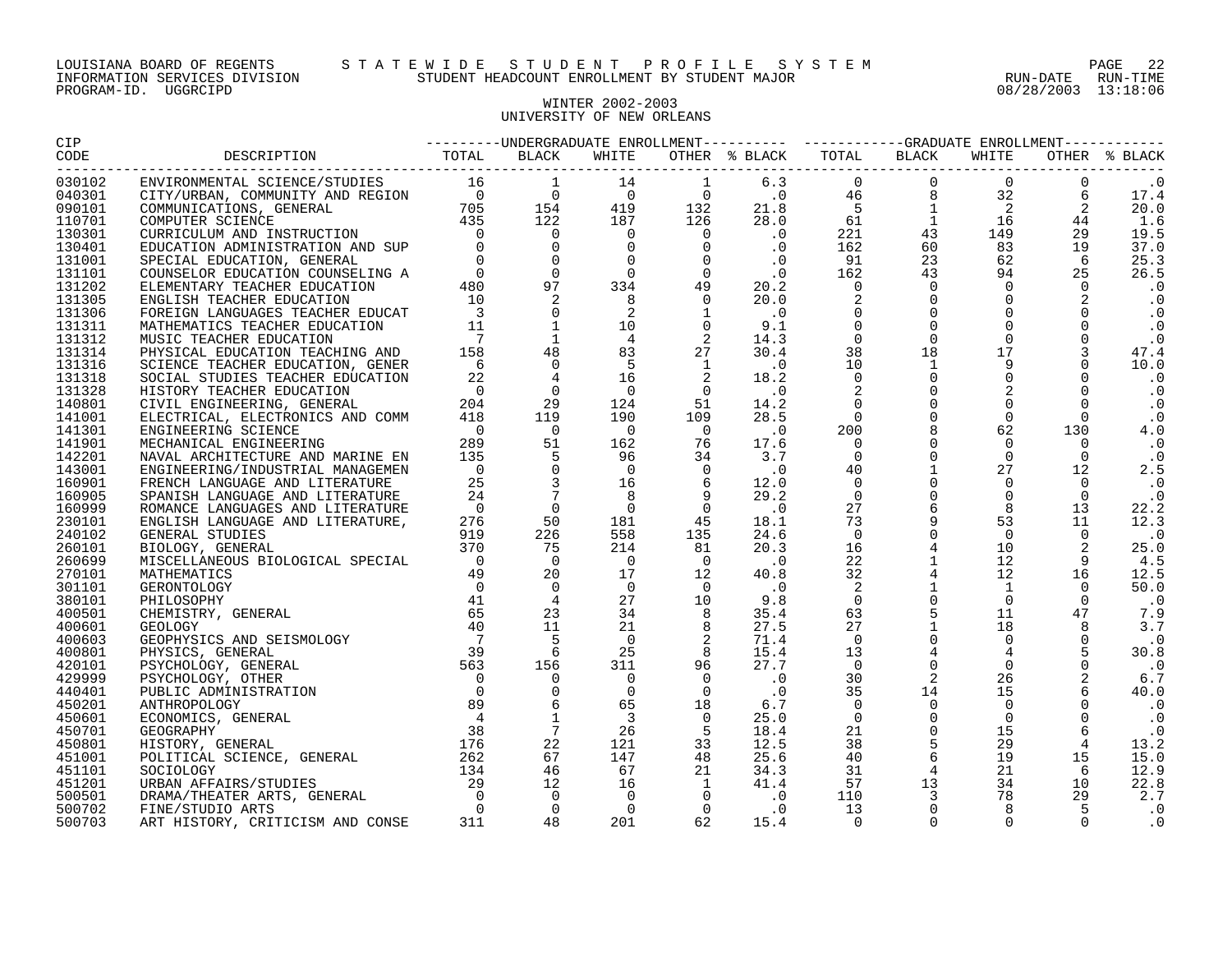#### WINTER 2002-2003 UNIVERSITY OF NEW ORLEANS

| <b>CIP</b> |                                  |        | -UNDERGRADUATE ENROLLMENT-- |       |       | -GRADUATE ENROLLMENT- |       |              |       |       |           |
|------------|----------------------------------|--------|-----------------------------|-------|-------|-----------------------|-------|--------------|-------|-------|-----------|
| CODE       | DESCRIPTION                      | TOTAL  | <b>BLACK</b>                | WHITE | OTHER | % BLACK               | TOTAL | <b>BLACK</b> | WHITE | OTHER | % BLACK   |
| 500704     | ARTS MANAGEMENT                  |        |                             |       |       | . 0                   | 23    |              |       |       | 13.0      |
| 500901     | MUSIC, GENERAL                   |        | 25                          | 67    | 25    | 21.4                  | 34    |              | 16    |       | 14.7      |
| 510701     | HEALTH SYSTEM/HEALTH SERVICES AD |        |                             |       |       | . U                   |       | 27           |       |       | 37.5      |
| 511005     | MEDICAL TECHNOLOGY               | 15     |                             |       |       | 33.3                  |       |              |       |       | $\cdot$ 0 |
| 520201     | BUSINESS ADMINISTRATION AND MANA | 1,546  | 364                         | 815   | 367   | 23.5                  | 732   | 156          | 388   | 188   | 21.3      |
| 520301     | ACCOUNTING                       | 576    | 133                         | 315   | 128   | 23.1                  | 62    |              |       | 21    | 16.1      |
| 520601     | BUSINESS/MANAGERIAL ECONOMICS    | 40     |                             | 16    |       | 17.5                  |       |              |       |       | $\cdot$ 0 |
| 520801     | FINANCE, GENERAL                 | 305    | 72                          | 153   | 80    | 23.6                  |       |              |       |       | $\cdot$ 0 |
| 520901     | HOSPITALITY/ADMINISTRATION MANAG | 258    | 40                          | 152   | 66    | 15.5                  |       |              |       |       |           |
| 521201     | MANAGEMENT INFO. SYSTEMS & BUSIN | 161    | 51                          | 73    | 37    | 31.7                  |       |              |       |       | $\cdot$ 0 |
| 521401     | BUSINESS MARKETING AND MARKETING | 451    | 108                         | 241   | 102   | 23.9                  |       |              |       |       |           |
| 521601     | TAXATION                         |        |                             |       |       | . 0                   |       |              |       |       | 8.3       |
| UNKNOWN    |                                  | 2,429  | 731                         | 1,086 | 612   | 30.1                  | 1,206 | 291          | 709   | 206   | 24.1      |
| TOTALS     |                                  | 12,258 | 2,965                       | 6,633 | 2,660 | 24.2                  | 3,880 | 783          | 2,142 | 955   | 20.2      |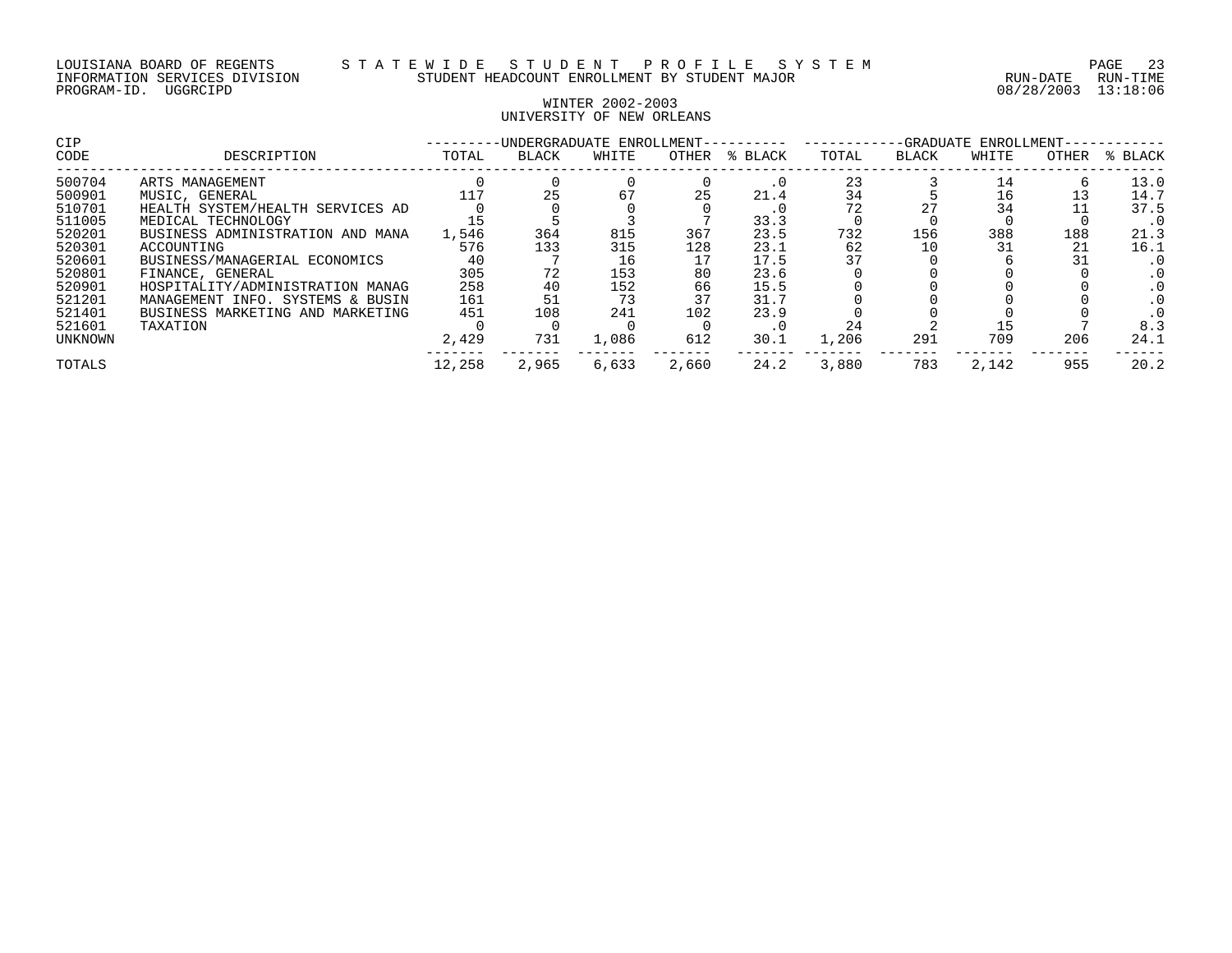#### LOUISIANA BOARD OF REGENTS S T A T E W I D E S T U D E N T P R O F I L E S Y S T E M PAGE 24 INFORMATION SERVICES DIVISION STUDENT HEADCOUNT ENROLLMENT BY STUDENT MAJOR RUN-DATE RUN-TIME

# WINTER 2002-2003 L.S.U. LAW CENTER

| CIP     |                                  |       |       | -UNDERGRADUATE ENROLLMENT---------- --- | -GRADUATE ENROLLMENT-- |         |       |              |       |       |         |
|---------|----------------------------------|-------|-------|-----------------------------------------|------------------------|---------|-------|--------------|-------|-------|---------|
| CODE    | DESCRIPTION                      | TOTAL | BLACK | WHITE                                   | OTHER                  | % BLACK | TOTAL | <b>BLACK</b> | WHITE | OTHER | % BLACK |
| 220101  | LAW $(LL.B., J.D.)$              |       |       |                                         |                        |         | 62    |              | 54    |       | 4.8     |
| 220104  | JURIDICAL SCIENCE/LEGAL SPECIALI |       |       |                                         |                        |         |       |              |       |       |         |
| 220199  | LAW AND LEGAL STUDIES,<br>OTHER  |       |       |                                         |                        |         | 560   | 62           | 474   | 24    |         |
| UNKNOWN |                                  |       |       |                                         |                        |         |       |              |       |       | 26.3    |
| TOTALS  |                                  |       |       |                                         |                        |         | 649   | 70           | 535   |       | 10.8    |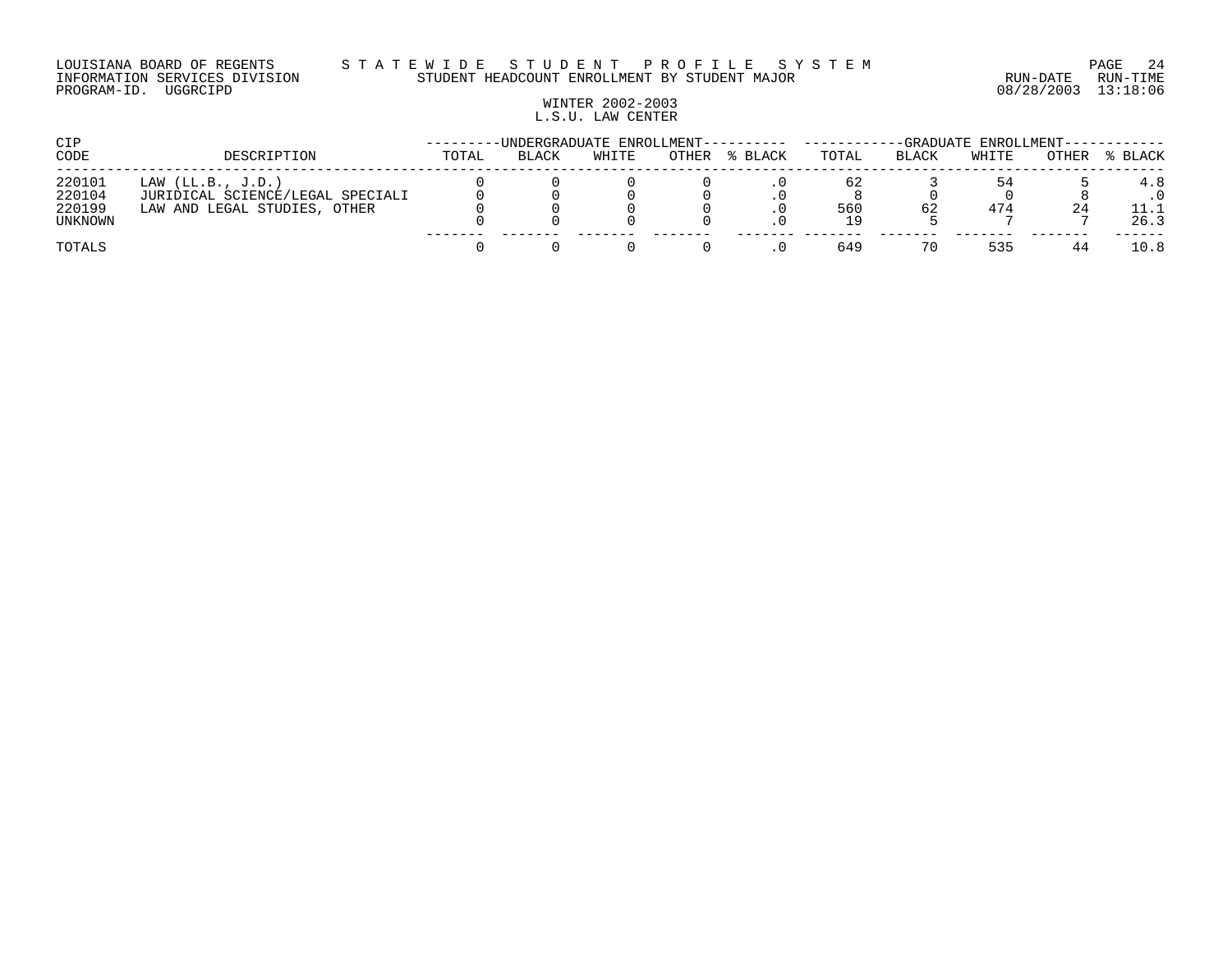## WINTER 2002-2003 SOUTHERN U. IN BATON ROUGE

| 010103 |  |  |  |  |  |           |
|--------|--|--|--|--|--|-----------|
| 020101 |  |  |  |  |  |           |
| 020201 |  |  |  |  |  |           |
| 030599 |  |  |  |  |  |           |
| 040201 |  |  |  |  |  |           |
| 090403 |  |  |  |  |  |           |
| 090701 |  |  |  |  |  |           |
| 110701 |  |  |  |  |  |           |
| 130405 |  |  |  |  |  |           |
| 131001 |  |  |  |  |  |           |
| 131101 |  |  |  |  |  |           |
| 131202 |  |  |  |  |  |           |
| 131204 |  |  |  |  |  |           |
| 131205 |  |  |  |  |  | 100.0     |
| 131303 |  |  |  |  |  |           |
| 131312 |  |  |  |  |  |           |
| 131399 |  |  |  |  |  |           |
| 140101 |  |  |  |  |  |           |
| 140801 |  |  |  |  |  |           |
| 141001 |  |  |  |  |  |           |
| 141901 |  |  |  |  |  | $\cdot$ 0 |
| 150303 |  |  |  |  |  |           |
| 160901 |  |  |  |  |  |           |
| 160905 |  |  |  |  |  |           |
| 190701 |  |  |  |  |  |           |
| 220101 |  |  |  |  |  |           |
| 230101 |  |  |  |  |  |           |
| 231001 |  |  |  |  |  |           |
| 260101 |  |  |  |  |  | 94.1      |
| 260612 |  |  |  |  |  |           |
| 270101 |  |  |  |  |  |           |
| 310502 |  |  |  |  |  |           |
| 400501 |  |  |  |  |  |           |
| 400801 |  |  |  |  |  |           |
| 420101 |  |  |  |  |  |           |
| 430104 |  |  |  |  |  |           |
| 430107 |  |  |  |  |  |           |
| 440401 |  |  |  |  |  | 92.7      |
| 440501 |  |  |  |  |  |           |
|        |  |  |  |  |  |           |
| 440701 |  |  |  |  |  |           |
| 450101 |  |  |  |  |  | 93.8      |
| 450801 |  |  |  |  |  |           |
| 451001 |  |  |  |  |  |           |
| 451101 |  |  |  |  |  |           |
| 500501 |  |  |  |  |  |           |
| 500701 |  |  |  |  |  |           |
| 500901 |  |  |  |  |  |           |
| 500903 |  |  |  |  |  |           |
| 510204 |  |  |  |  |  |           |
| 511599 |  |  |  |  |  |           |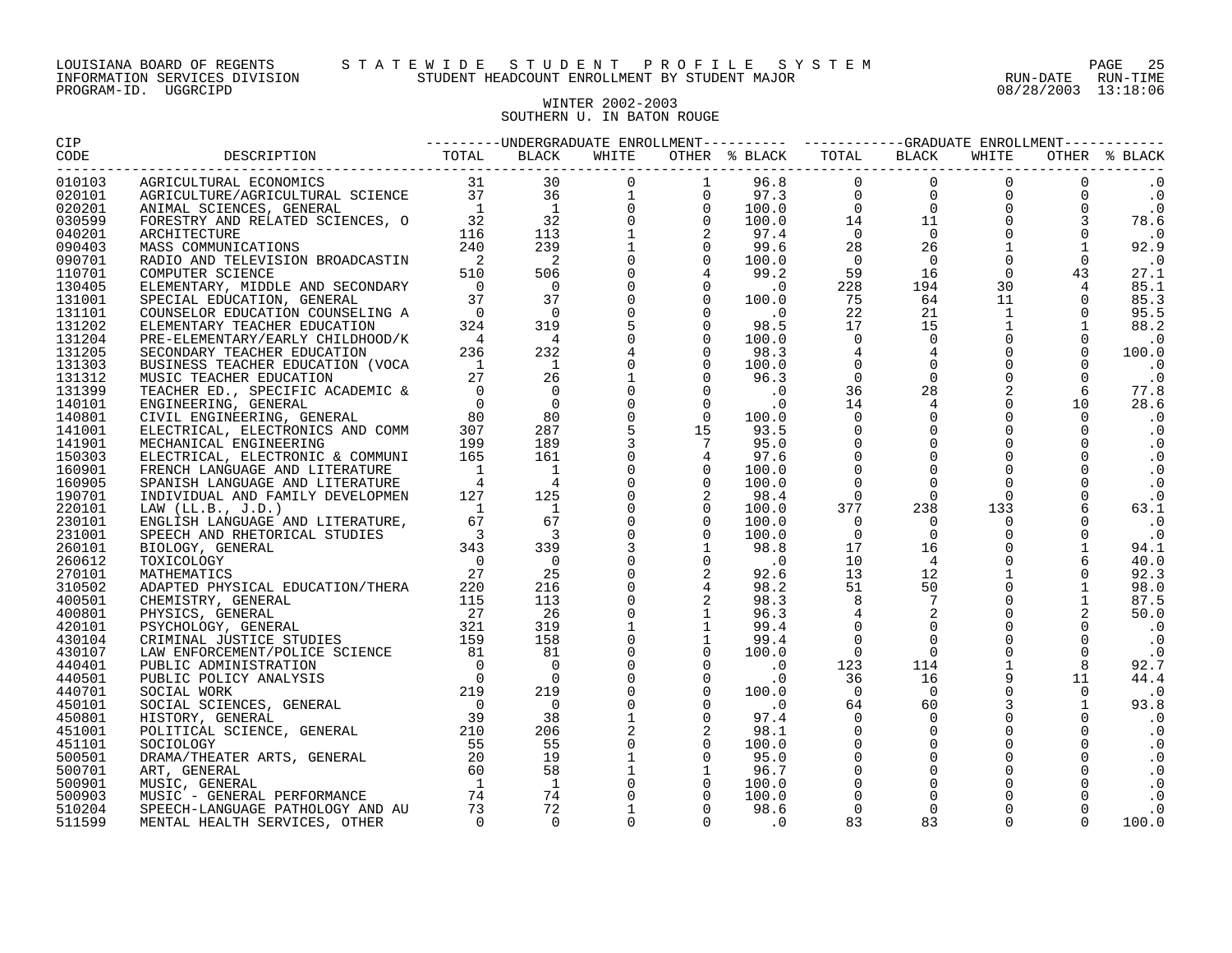## WINTER 2002-2003 SOUTHERN U. IN BATON ROUGE

| <b>CIP</b><br>CODE | DESCRIPTION                                                     | -UNDERGRADUATE ENROLLMENT-<br>OTHER<br>% BLACK<br>TOTAL<br>TOTAL<br>BLACK<br>WHITE |            |    |    |               |       |       | -GRADUATE ENROLLMENT-<br>% BLACK<br>OTHER<br><b>BLACK</b><br>WHITE |     |              |  |
|--------------------|-----------------------------------------------------------------|------------------------------------------------------------------------------------|------------|----|----|---------------|-------|-------|--------------------------------------------------------------------|-----|--------------|--|
| 511601<br>511605   | NURSING (R.N. TRAINING)<br>NURSING, FAMILY PRACTICE (POST-R     | 802                                                                                | 773        | 22 |    | 96.4<br>100.0 | 29    | 23    |                                                                    |     | 79.3         |  |
| 511608<br>512399   | NURSING SCIENCE (POST-R.N.)<br>REHABILITATION/THERAPEUTIC SERVI | 157                                                                                | 155        |    |    | 98.7          |       | 22    |                                                                    |     | 81.8<br>81.5 |  |
| 520201<br>520301   | BUSINESS ADMINISTRATION AND MANA<br>ACCOUNTING                  | 604<br>292                                                                         | 596<br>287 |    |    | 98.7<br>98.3  |       |       |                                                                    |     |              |  |
| 520601<br>520801   | BUSINESS/MANAGERIAL ECONOMICS<br>FINANCE, GENERAL               |                                                                                    |            |    |    | 97.3<br>100.0 |       |       |                                                                    |     |              |  |
| 521401<br>UNKNOWN  | BUSINESS MARKETING AND MARKETING                                | 186<br>361                                                                         | 182<br>313 | 24 | 24 | 97.8<br>86.7  | 360   | 318   | 33                                                                 |     | 88.3         |  |
| TOTALS             |                                                                 | 7,076                                                                              | 6,897      | 82 | 97 | 97.5          | 1,710 | 1,357 | 239                                                                | 114 | 79.4         |  |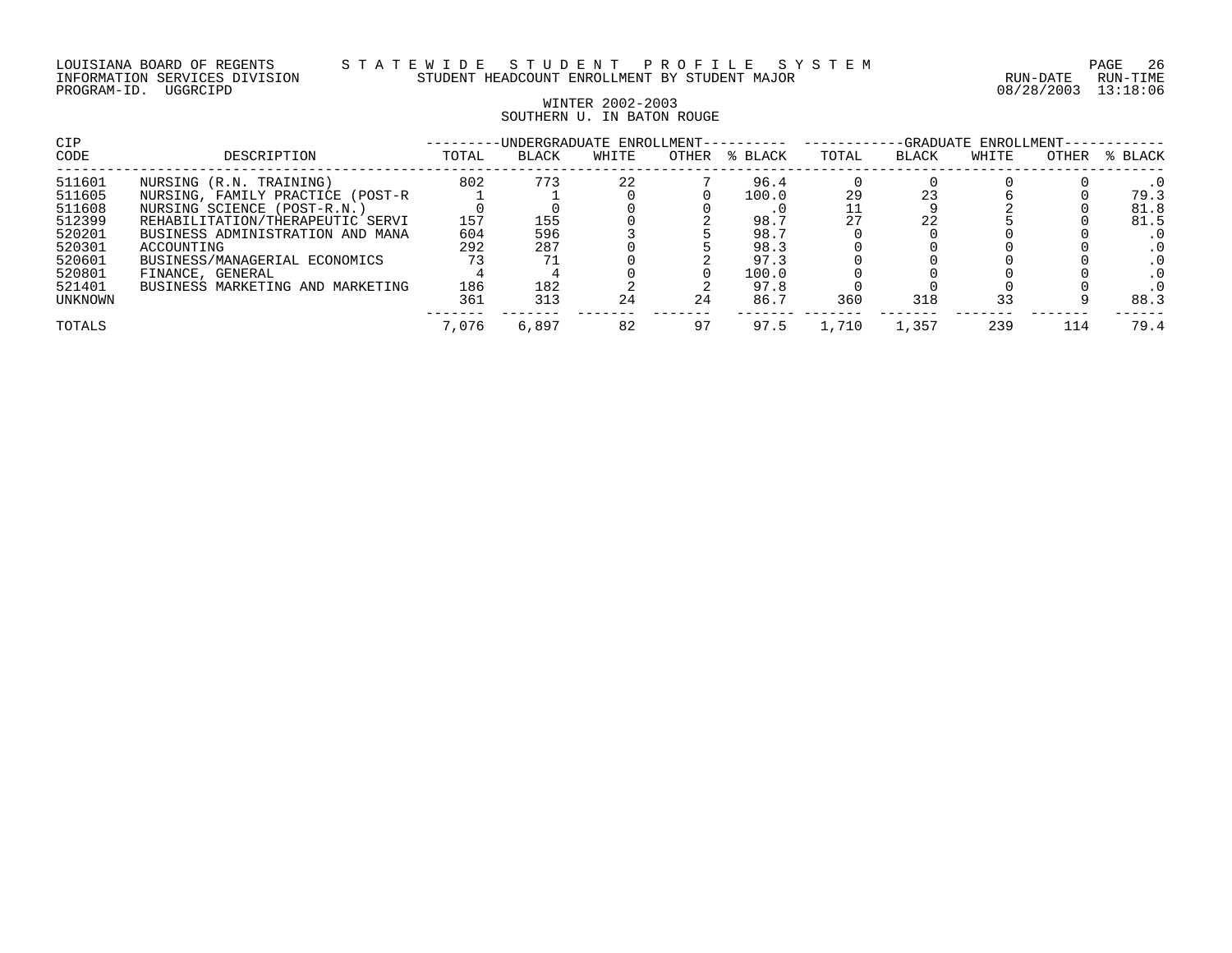#### WINTER 2002-2003 SOUTHERN U. IN NEW ORLEANS

| CIP            |                                  |                 | ---------UNDERGRADUATE ENROLLMENT---------- ----------GRADUATE ENROLLMENT----------- |       |                      |                    |             |              |       |    |               |  |
|----------------|----------------------------------|-----------------|--------------------------------------------------------------------------------------|-------|----------------------|--------------------|-------------|--------------|-------|----|---------------|--|
| CODE           | DESCRIPTION                      | TOTAL           | BLACK                                                                                | WHITE |                      | OTHER % BLACK      | TOTAL       | BLACK        | WHITE |    | OTHER % BLACK |  |
| 090401         | JOURNALISM                       | 29              | 27                                                                                   |       |                      | 93.1               |             |              |       |    | $\cdot$ 0     |  |
| 110101         | COMPUTER AND INFORMATION SCIENCE |                 | $\overline{1}$                                                                       |       |                      | 100.0              | 0           | $\mathsf{O}$ |       |    | $\cdot$ 0     |  |
| 110401         | INFORMATION SCIENCES AND SYSTEMS | $\mathbf 0$     | $\mathbf 0$                                                                          |       |                      | $\cdot$ 0          | 30          | 22           |       |    | 73.3          |  |
| 110701         | COMPUTER SCIENCE                 | 176             | 144                                                                                  |       | 31                   | 81.8               | 8           | 6            |       |    | 75.0          |  |
| 131202         | ELEMENTARY TEACHER EDUCATION     | 283             | 259                                                                                  |       | 20                   | 91.5               | 10          | 9            |       |    | 90.0          |  |
| 131302         | ART TEACHER EDUCATION            | - 2             | $\overline{0}$                                                                       |       |                      | $\cdot$ 0          | $\Omega$    |              |       |    | $\cdot$ 0     |  |
| 131305         | ENGLISH TEACHER EDUCATION        | 12              | 11                                                                                   |       |                      | 91.7               |             |              |       |    | $\cdot$ 0     |  |
| 131311         | MATHEMATICS TEACHER EDUCATION    | 12              | 12                                                                                   |       |                      | 100.0              |             |              |       |    | $\cdot$ 0     |  |
| 131312         | MUSIC TEACHER EDUCATION          |                 |                                                                                      |       |                      | 88.9               |             |              |       |    | $\cdot$ 0     |  |
| 131316         | SCIENCE TEACHER EDUCATION, GENER |                 |                                                                                      |       |                      | 75.0               |             |              |       |    | $\cdot$ 0     |  |
| 131318         | SOCIAL STUDIES TEACHER EDUCATION |                 |                                                                                      |       |                      | 100.0              |             |              |       |    | 100.0         |  |
| 131330         | SPANISH LANGUAGE TEACHER EDUCATI |                 |                                                                                      |       |                      | 50.0               | $\Omega$    | $\Omega$     |       |    | $\cdot$ 0     |  |
| 139999         | EDUCATION, OTHER                 |                 |                                                                                      |       |                      | $\cdot$ 0          | 84          | 73           |       |    | 86.9          |  |
| 160905         | SPANISH LANGUAGE AND LITERATURE  |                 |                                                                                      |       |                      | $\cdot$ 0          |             | $\Omega$     |       |    | . 0           |  |
| 230101         | ENGLISH LANGUAGE AND LITERATURE, | 18              | 18                                                                                   |       |                      | 100.0              |             |              |       |    | $\cdot$ 0     |  |
| 240102         | GENERAL STUDIES                  | 25              | 23                                                                                   |       |                      | 92.0               |             |              |       |    | 100.0         |  |
| 260101         | BIOLOGY, GENERAL                 | 131             | 116                                                                                  |       | 14                   | 88.5               |             |              |       |    | 66.7          |  |
| 270101         | MATHEMATICS                      | 22              | 21                                                                                   |       |                      | 95.5               |             |              |       |    | 100.0         |  |
| 301401         | MUSEOLOGY/MUSEUM STUDIES         | - 0             | $\overline{0}$                                                                       |       |                      | $\cdot$ 0          |             |              |       |    | 100.0         |  |
| 400501         | CHEMISTRY, GENERAL               | 21              | 18                                                                                   |       |                      | 85.7               |             |              |       |    | 100.0         |  |
| 400801         | PHYSICS, GENERAL                 | 15              | 13                                                                                   |       |                      | 86.7               |             |              |       |    | $\cdot$ 0     |  |
| 420101         | PSYCHOLOGY, GENERAL              | 134             | 131                                                                                  |       |                      | 97.8               |             |              |       |    | 100.0         |  |
| 430104         | CRIMINAL JUSTICE STUDIES         | 155             | 145                                                                                  |       |                      | 93.5               | 67          | 59           |       |    | 88.1          |  |
| 440701         | SOCIAL WORK                      | 167             | 154                                                                                  |       |                      | 92.2               | 270         | 220          | 39    | 11 | 81.5          |  |
| 450801         | HISTORY, GENERAL                 | 27              | 25                                                                                   |       |                      | 92.6               |             |              |       |    | 100.0         |  |
| 451001         | POLITICAL SCIENCE, GENERAL       | $\frac{27}{13}$ | 11                                                                                   |       |                      | 84.6               |             |              |       |    | . 0           |  |
| 451101         | SOCIOLOGY                        | 35              | 34                                                                                   |       |                      | 97.1               |             |              |       |    | $\cdot$ 0     |  |
| 500701         | ART, GENERAL                     | 18              | 16                                                                                   |       |                      | 88.9               | $\mathbf 0$ |              |       |    | $\cdot$ 0     |  |
| 511501         | ALCOHOL/DRUG ABUSE COUNSELING    | 37              | 31                                                                                   |       |                      | 83.8               | 21          | 20           |       |    | 95.2          |  |
| 520201         | BUSINESS ADMINISTRATION AND MANA | 262             | 243                                                                                  |       | 18                   | 92.7               |             |              |       |    | 100.0         |  |
| 520301         | ACCOUNTING                       | 111             | 104                                                                                  |       |                      | 93.7               |             | 3            |       |    | 100.0         |  |
| <b>UNKNOWN</b> |                                  | 1,158           | 1,072                                                                                |       | $\overline{5}$<br>81 | 92.6<br>---------- | 195         | 170          | 11    | 14 | 87.2          |  |
| <b>TOTALS</b>  |                                  | 2,888           | 2,650                                                                                | 28    | 210                  | 91.8               | 707         | 599          | 60    | 48 | 84.7          |  |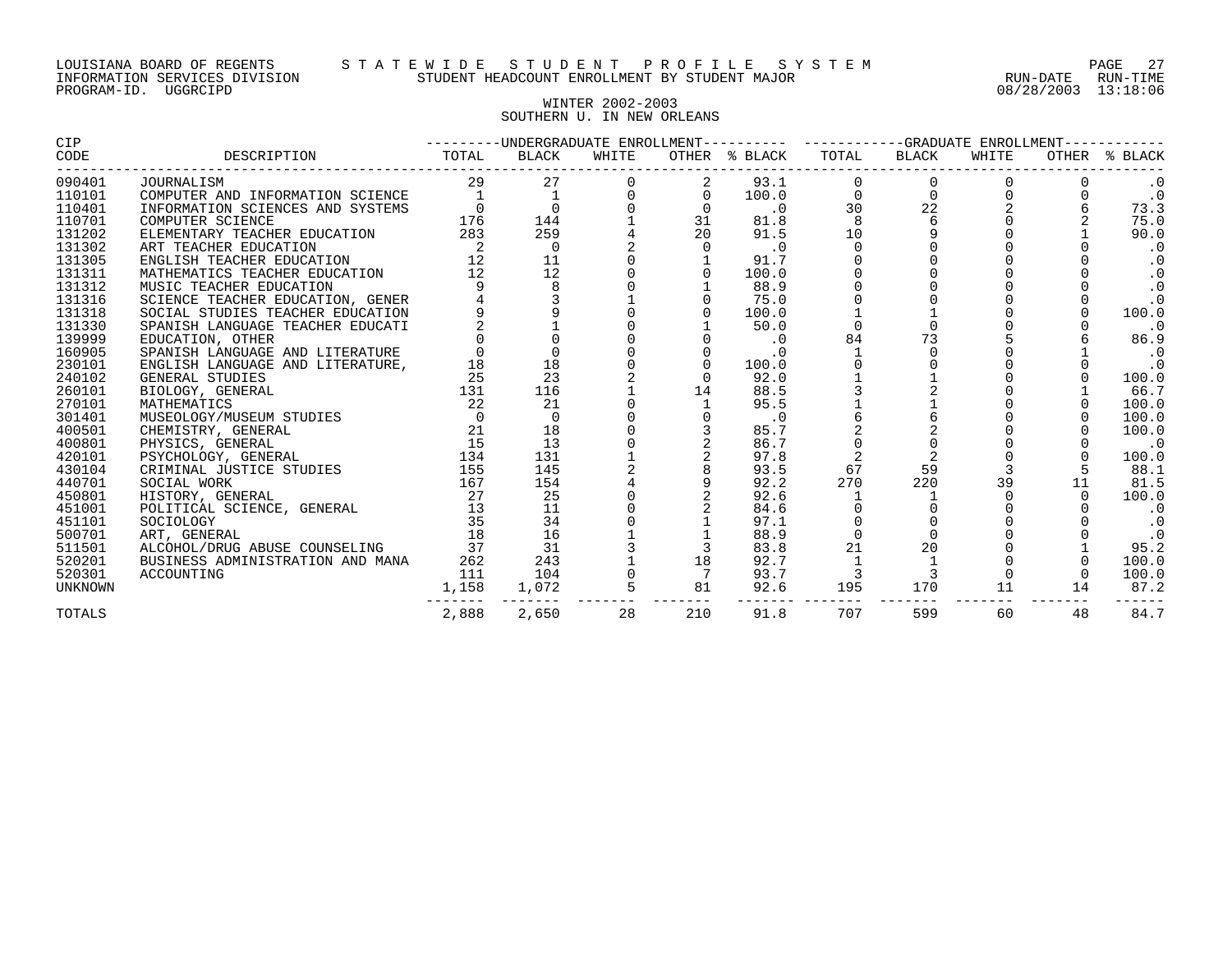#### WINTER 2002-2003 SOUTHERN U. IN SHREVEPORT

| CIP           |                                  | ---------UNDERGRADUATE ENROLLMENT---------- ----------GRADUATE ENROLLMENT---------- |               |          |          |               |       |             |                |             |               |  |
|---------------|----------------------------------|-------------------------------------------------------------------------------------|---------------|----------|----------|---------------|-------|-------------|----------------|-------------|---------------|--|
| CODE          | DESCRIPTION                      | TOTAL                                                                               | BLACK         | WHITE    |          | OTHER % BLACK | TOTAL | BLACK       | WHITE          |             | OTHER % BLACK |  |
| 110101        | COMPUTER AND INFORMATION SCIENCE | 61                                                                                  | 58            |          |          | 95.1          |       |             |                |             | $\cdot$ 0     |  |
| 120301        | FUNERAL SERVICES AND MORTUARY SC | 12                                                                                  | 9             |          |          | 75.0          |       | 0           |                |             | . 0           |  |
| 131204        | PRE-ELEMENTARY/EARLY CHILDHOOD/K | 281                                                                                 | 261           | 13       |          | 92.9          |       |             |                |             | $\cdot$ 0     |  |
| 131501        | TEACHER ASSISTANT/AIDE           |                                                                                     | 1             |          |          | 100.0         |       |             |                |             | $\cdot$ 0     |  |
| 150303        | ELECTRICAL, ELECTRONIC & COMMUNI | 36                                                                                  | 34            |          |          | 94.4          |       |             |                |             | $\cdot$ 0     |  |
| 200203        | CHILD CARE SERVICES MANAGER      |                                                                                     | $\frac{1}{9}$ |          |          | 100.0         |       |             |                |             | $\cdot$ 0     |  |
| 220103        | PARALEGAL/LEGAL ASSISTANT        |                                                                                     |               |          | $\Omega$ | 100.0         |       |             |                |             | $\cdot$ 0     |  |
| 240102        | GENERAL STUDIES                  | 602                                                                                 | 539           | 50       | 13       | 89.5          |       |             |                |             | $\cdot$ 0     |  |
| 260101        | BIOLOGY, GENERAL                 | 40                                                                                  | 38            |          |          | 95.0          |       |             |                |             | $\cdot$ 0     |  |
| 270101        | MATHEMATICS                      |                                                                                     |               |          |          | 100.0         |       |             |                |             | $\cdot$ 0     |  |
| 400501        | CHEMISTRY, GENERAL               | 14                                                                                  |               |          |          | 57.1          |       |             |                |             | $\cdot$ 0     |  |
| 430103        | CRIMINAL JUSTICE/LAW ENFORCEMENT | 73                                                                                  | 69            |          |          | 94.5          |       |             |                |             | $\cdot$ 0     |  |
| 439999        | PROTECTIVE SERVICES, OTHER       | 13                                                                                  |               |          |          | 46.2          |       |             |                |             | $\cdot$ 0     |  |
| 451101        | SOCIOLOGY                        |                                                                                     |               |          |          | 100.0         |       |             |                |             | $\cdot$ 0     |  |
| 470104        | COMPUTER INSTALLER AND REPAIRER  |                                                                                     |               |          |          | 87.5          |       |             |                |             | $\cdot$ 0     |  |
| 470608        | AIRCRAFT MECHANIC/TECHNICIAN, PO | 10                                                                                  |               |          |          | 10.0          |       |             |                |             | $\cdot$ 0     |  |
| 470609        | AVIATION SYSTEMS AND AVIONICS MA | 20                                                                                  | 13            |          |          | 65.0          |       |             |                |             | $\cdot$ 0     |  |
| 510602        | DENTAL HYGIENIST                 | 126                                                                                 | 61            | 58       |          | 48.4          |       |             |                |             | $\cdot$ 0     |  |
| 510707        | MEDICAL RECORDS TECHNOLOGY/TECHN | 26                                                                                  | 26            | $\Omega$ |          | 100.0         |       |             |                |             | $\cdot$ 0     |  |
| 510901        | CARDIOVASCULAR TECHNOLOGY/TECHNI | 3                                                                                   | 2             |          |          | 66.7          |       |             |                |             | $\cdot$ 0     |  |
| 510907        | MEDICAL RADIOLOGIC TECHNOLOGY/TE | 262                                                                                 | 218           | 38       |          | 83.2          |       |             |                |             | $\cdot$ 0     |  |
| 510908        | RESPIRATORY THERAPY TECHNICIAN   | 90                                                                                  | 86            |          |          | 95.6          |       |             |                |             | $\cdot$ 0     |  |
| 510909        | SURGICAL/OPERATING ROOM TECHNICI | 41                                                                                  | 34            |          |          | 82.9          |       |             |                |             | $\cdot$ 0     |  |
| 510910        | DIAGNOSTIC MEDICAL SONOGRAPHY    |                                                                                     | 2             |          |          | 100.0         |       |             |                |             | $\cdot$ 0     |  |
| 510999        | HEALTH AND MEDICAL DIAGNOSTIC AN | 26                                                                                  | 23            |          |          | 88.5          |       |             |                |             | $\cdot$ 0     |  |
| 511003        | HEMATOLOGY TECHNOLOGY/TECHNICIAN | 52                                                                                  | 49            |          |          | 94.2          |       |             |                |             | $\cdot$ 0     |  |
| 511004        | MEDICAL LABORATORY TECHNICIAN    | 66                                                                                  | 61            |          |          | 92.4          |       |             |                |             | $\cdot$ 0     |  |
| 511501        | ALCOHOL/DRUG ABUSE COUNSELING    | 33                                                                                  | 28            |          |          | 84.8          |       |             |                |             | $\cdot$ 0     |  |
| 511502        | PSYCHIATRIC/MENTAL HEALTH SERVIC |                                                                                     | 2             |          |          | 100.0         |       |             |                |             | $\cdot$ 0     |  |
| 511599        | MENTAL HEALTH SERVICES, OTHER    | 52                                                                                  | 49            |          |          | 94.2          |       |             |                |             | $\cdot$ 0     |  |
| 520201        | BUSINESS ADMINISTRATION AND MANA | 138                                                                                 | 133           |          |          | 96.4          |       |             |                |             | $\cdot$ 0     |  |
| 520301        | ACCOUNTING                       | 70                                                                                  | 70            |          | $\Omega$ | 100.0         |       |             |                |             | $\cdot$ 0     |  |
| 520901        | HOSPITALITY/ADMINISTRATION MANAG | 19                                                                                  | 16            |          |          | 84.2          |       |             |                |             | $\cdot$ 0     |  |
| <b>TOTALS</b> |                                  | 2,192                                                                               | 1,917         | 225      | 50       | 87.5          | 0     | $\mathbf 0$ | $\overline{0}$ | $\mathbf 0$ | $\cdot$ 0     |  |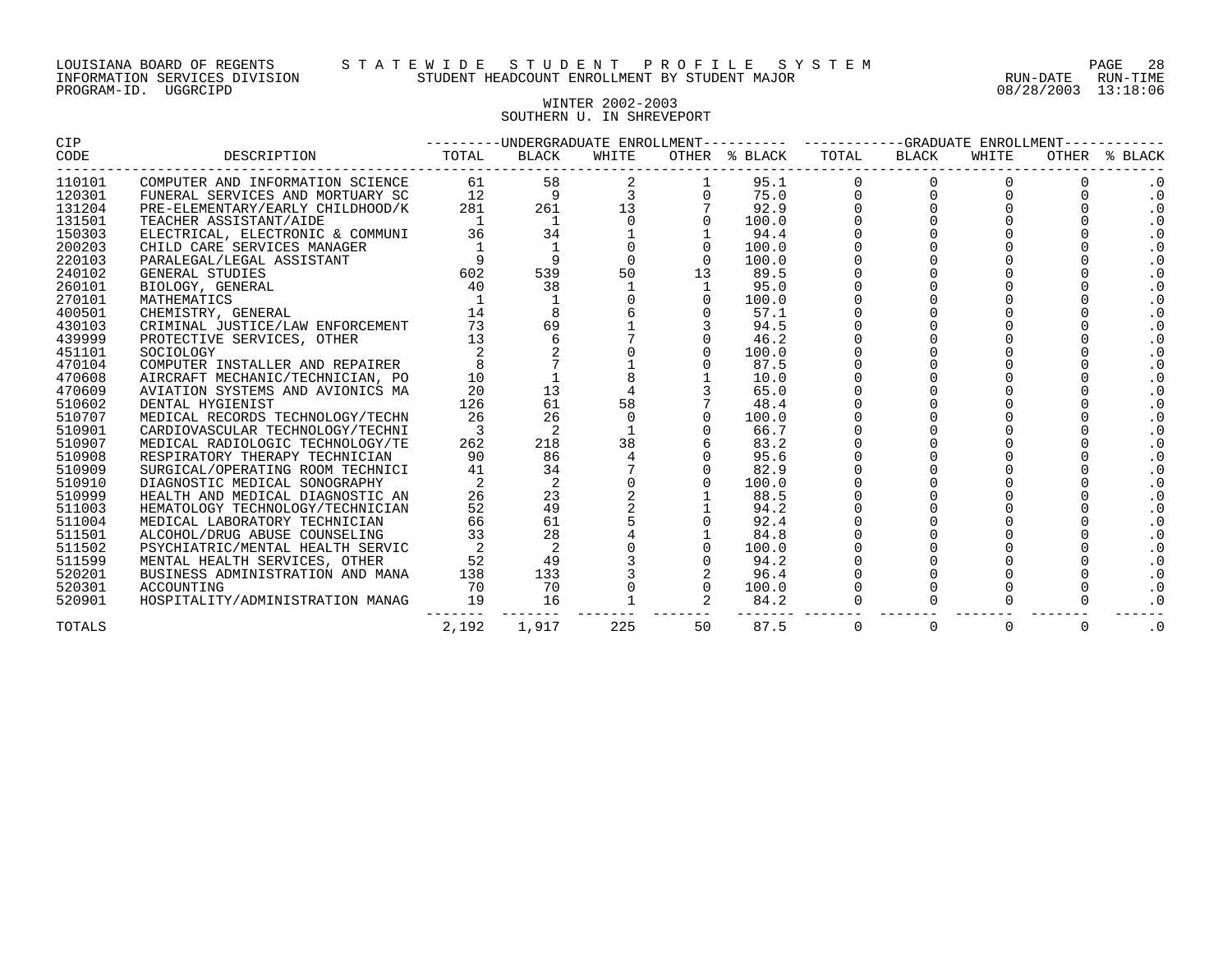## WINTER 2002-2003 BATON ROUGE COMMUNITY COLLEGE

| CIP            |                                    | -UNDERGRADUATE ENROLLMENT-- |              |         |       |         | -GRADUATE ENROLLMENT- |       |       |       |            |
|----------------|------------------------------------|-----------------------------|--------------|---------|-------|---------|-----------------------|-------|-------|-------|------------|
| CODE           | DESCRIPTION                        | TOTAL                       | <b>BLACK</b> | WHITE   | OTHER | % BLACK | TOTAL                 | BLACK | WHITE | OTHER | % BLACK    |
| 150699         | INDUSTRIAL PRODUCTION TECHNOLOGI   | 263                         | 93           | 164     |       | 35.4    |                       |       |       |       |            |
| 240101         | LIBERAL ARTS AND SCIENCES/LIBERA   | 334                         | 125          | 188     |       | 37.4    |                       |       |       |       |            |
| 240102         | GENERAL STUDIES                    | 344                         | 108          | 211     | 25    | 31.4    |                       |       |       |       | . 0        |
| 240199         | LIBERAL ART & SCIENCES,<br>GENERAL | 282                         | 108          | 149     | 25    | 38.3    |                       |       |       |       | . 0        |
| 520205         | OPERATIONS MANAGEMENT AND SUPERV   | 432                         | 170          | 239     | 23    | 39.4    |                       |       |       |       | $\cdot$ 0  |
| <b>UNKNOWN</b> |                                    | 2,845                       | 784          | . . 874 | 187   | 27.6    |                       |       |       |       | $\Omega$ . |
| TOTALS         |                                    | 4,500                       | ,388         | 2,825   | 287   | 30.8    |                       |       |       |       | . 0        |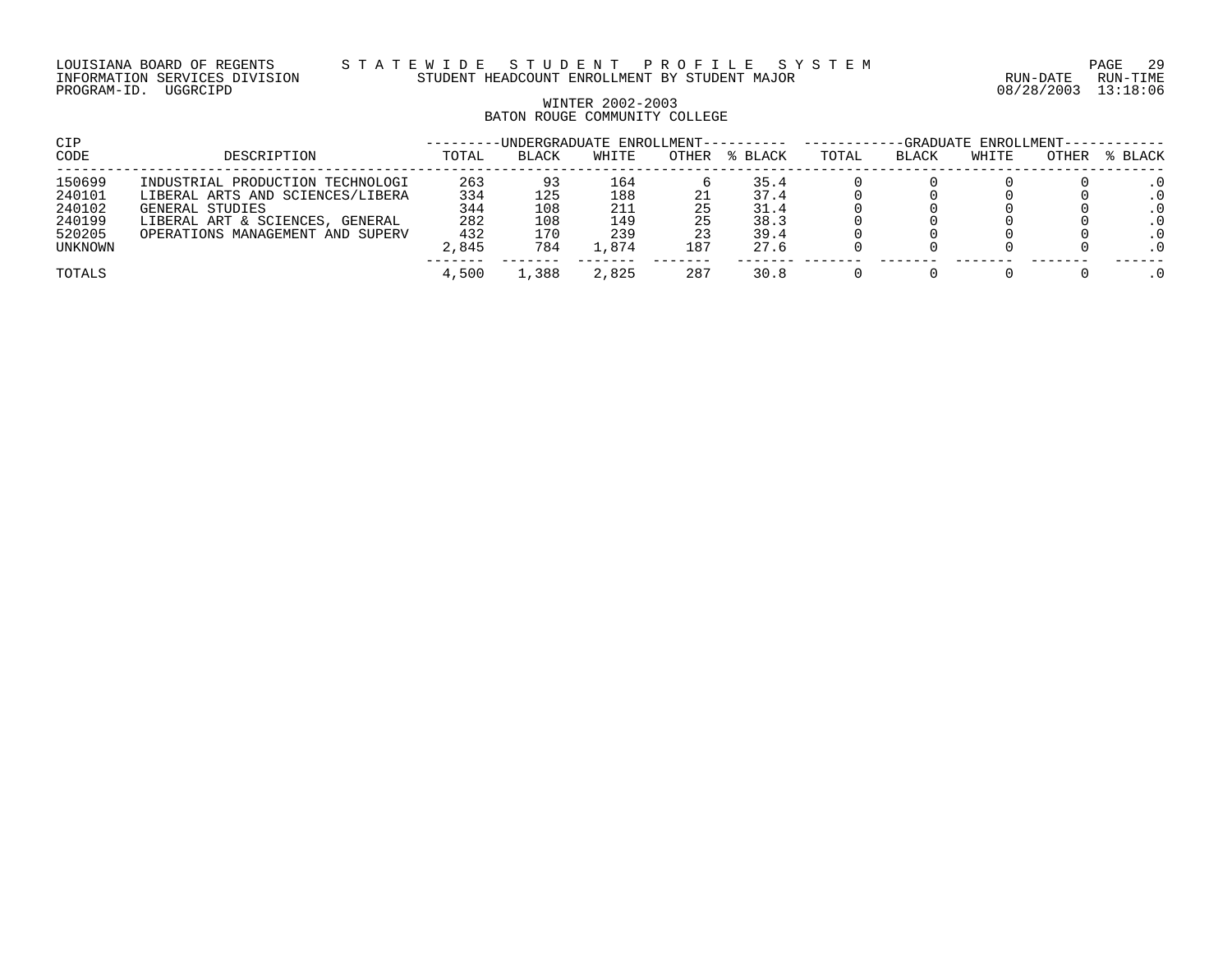#### WINTER 2002-2003 BOSSIER PARISH COMMUNITY COLLEGE

| CIP      |                                  | -------- | -UNDERGRADUATE ENROLLMENT---------- |       |     |               | ------------GRADUATE ENROLLMENT- |       |       |       |         |  |
|----------|----------------------------------|----------|-------------------------------------|-------|-----|---------------|----------------------------------|-------|-------|-------|---------|--|
| CODE     | DESCRIPTION                      | TOTAL    | BLACK                               | WHITE |     | OTHER % BLACK | TOTAL                            | BLACK | WHITE | OTHER | % BLACK |  |
| 090701   | RADIO AND TELEVISION BROADCASTIN | 125      | 30                                  | 83    | 12  | 24.0          |                                  |       |       |       |         |  |
| 100199   | COMMUNICATIONS TECHNOL./TECHNICI | 18       |                                     | 12    |     | 33.3          |                                  |       |       |       |         |  |
| 110401   | INFORMATION SCIENCES AND SYSTEMS | 172      |                                     | 89    |     | 42.4          |                                  |       |       |       |         |  |
| 119999   | COMPUTER AND INFORMATION SCIENCE |          |                                     |       |     | 25.0          |                                  |       |       |       |         |  |
| 120503   | CULINARY ARTS/CHEF TRAINING      | 21       |                                     | 15    |     | 28.6          |                                  |       |       |       |         |  |
| 150699   | INDUSTRIAL PRODUCTION TECHNOLOGI |          |                                     | 11    |     | 40.9          |                                  |       |       |       |         |  |
| 240102   | GENERAL STUDIES                  | 1,226    | 223                                 | 917   | 86  | 18.2          |                                  |       |       |       |         |  |
| 430103   | CRIMINAL JUSTICE/LAW ENFORCEMENT |          |                                     |       |     | 100.0         |                                  |       |       |       |         |  |
| 430104   | CRIMINAL JUSTICE STUDIES         | 205      |                                     | 125   |     | 34.6          |                                  |       |       |       |         |  |
| 470303   | INDUSTRIAL MACHINERY MAINTENANCE | 39       |                                     | 32    |     | 5.1           |                                  |       |       |       |         |  |
| 480199   | DRAFTING, OTHER                  | 58       | 10                                  | 42    |     | 17.2          |                                  |       |       |       |         |  |
| 500599   | DRAMATIC/THEATER ARTS AND STAGEC | 24       |                                     | 17    |     | 20.8          |                                  |       |       |       |         |  |
| 510801   | MEDICAL ASSISTANT                | 143      | 57                                  | 75    |     | 39.9          |                                  |       |       |       |         |  |
| 510805   | PHARMACY TECHNICIAN/ASSISTANT    | 57       | 27                                  | 26    |     | 47.4          |                                  |       |       |       |         |  |
| 510806   | PHYSICAL THERAPY ASSISTANT       | 269      | 99                                  | 146   | 24  | 36.8          |                                  |       |       |       |         |  |
| 510904   | EMERGENCY MEDICAL TECHNOLOGY/TEC | 103      | 27                                  | 74    |     | 26.2          |                                  |       |       |       |         |  |
| 510908   | RESPIRATORY THERAPY TECHNICIAN   | 178      | 71                                  | 101   |     | 39.9          |                                  |       |       |       |         |  |
| 510909   | SURGICAL/OPERATING ROOM TECHNICI | 65       | 25                                  | 32    |     | 38.5          |                                  |       |       |       |         |  |
| 511003   | HEMATOLOGY TECHNOLOGY/TECHNICIAN | 30       | 18                                  | 10    |     | 60.0          |                                  |       |       |       |         |  |
| 520201   | BUSINESS ADMINISTRATION AND MANA | 505      | 133                                 | 327   |     | 26.3          |                                  |       |       |       |         |  |
| 520401   | ADMINISTRATIVE ASSISTANT/SECRETA | 18       | 10                                  |       |     | 55.6          |                                  |       |       |       |         |  |
| 520799   | ENTERPRISE MANAGEMENT AND OPERAT | 31       |                                     | 24    |     | 19.4          |                                  |       |       |       |         |  |
| TRANSFER |                                  | 497      | 73                                  | 380   | 44  | 14.7          |                                  |       |       |       |         |  |
| UNKNOWN  |                                  | 396      | 60                                  | 317   | 19  | 15.2          |                                  |       |       |       |         |  |
| TOTALS   |                                  | 4,207    | 1,043                               | 2,864 | 300 | 24.8          |                                  |       |       |       | . 0     |  |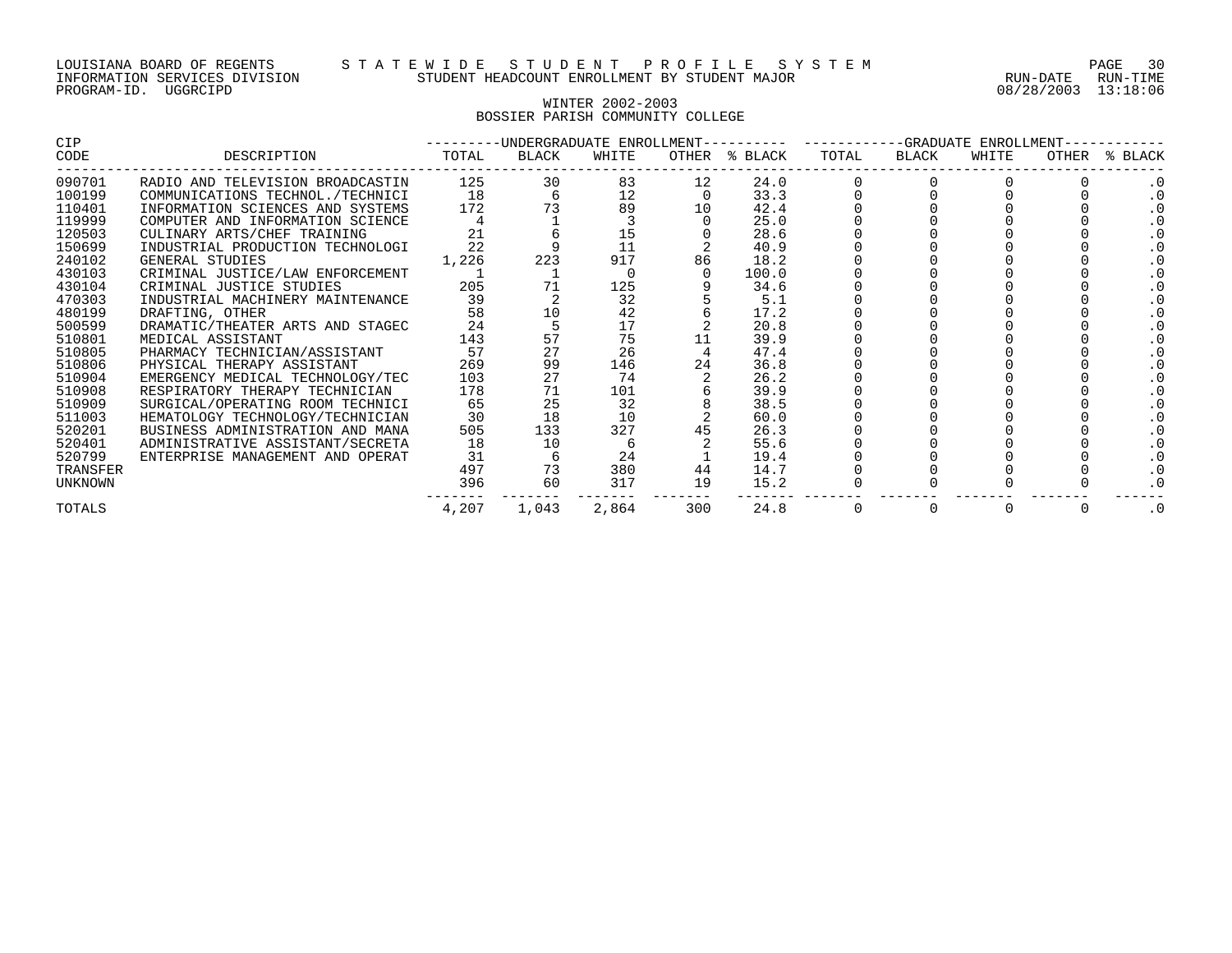## WINTER 2002-2003 DELGADO COMMUNITY COLLEGE

|                  |            | $\begin{smallmatrix} \textbf{1.13} \textbf{1.14} \textbf{1.14} \textbf{1.14} \textbf{1.14} \textbf{1.14} \textbf{1.14} \textbf{1.14} \textbf{1.14} \textbf{1.14} \textbf{1.14} \textbf{1.14} \textbf{1.14} \textbf{1.14} \textbf{1.14} \textbf{1.14} \textbf{1.14} \textbf{1.14} \textbf{1.14} \textbf{1.14} \textbf{1.14} \textbf{1.14} \textbf{1.14} \textbf{1.1$ |     |     |  |      |  |  |  |  |                        |
|------------------|------------|---------------------------------------------------------------------------------------------------------------------------------------------------------------------------------------------------------------------------------------------------------------------------------------------------------------------------------------------------------------------|-----|-----|--|------|--|--|--|--|------------------------|
|                  |            |                                                                                                                                                                                                                                                                                                                                                                     |     |     |  |      |  |  |  |  |                        |
| 010601           |            |                                                                                                                                                                                                                                                                                                                                                                     |     |     |  |      |  |  |  |  | $\cdot$ 0              |
| 040501           |            |                                                                                                                                                                                                                                                                                                                                                                     |     |     |  |      |  |  |  |  | $\cdot$ 0              |
| 099999           |            |                                                                                                                                                                                                                                                                                                                                                                     |     |     |  |      |  |  |  |  | $\cdot$ 0              |
| 110301           |            |                                                                                                                                                                                                                                                                                                                                                                     |     |     |  |      |  |  |  |  | . 0                    |
| 120301           |            |                                                                                                                                                                                                                                                                                                                                                                     |     |     |  |      |  |  |  |  | $\cdot$ 0              |
| 131204           |            |                                                                                                                                                                                                                                                                                                                                                                     |     |     |  |      |  |  |  |  | $\cdot$ 0              |
| 150101           |            |                                                                                                                                                                                                                                                                                                                                                                     |     |     |  |      |  |  |  |  | $\cdot$ 0              |
| 150201           |            |                                                                                                                                                                                                                                                                                                                                                                     |     |     |  |      |  |  |  |  | . 0                    |
| 150301           |            |                                                                                                                                                                                                                                                                                                                                                                     |     |     |  |      |  |  |  |  | $\cdot$ 0              |
| 150303           |            |                                                                                                                                                                                                                                                                                                                                                                     |     |     |  |      |  |  |  |  | $\cdot$ 0              |
| 150401           |            |                                                                                                                                                                                                                                                                                                                                                                     |     |     |  |      |  |  |  |  | $\cdot$ 0              |
| 150701           |            |                                                                                                                                                                                                                                                                                                                                                                     |     |     |  |      |  |  |  |  | $\cdot$ 0              |
| 190503           |            |                                                                                                                                                                                                                                                                                                                                                                     |     |     |  |      |  |  |  |  | . 0                    |
| 200401           |            |                                                                                                                                                                                                                                                                                                                                                                     |     |     |  |      |  |  |  |  | $\cdot$ 0              |
| 240102           |            |                                                                                                                                                                                                                                                                                                                                                                     |     |     |  |      |  |  |  |  | $\cdot$ 0              |
| 300101           |            |                                                                                                                                                                                                                                                                                                                                                                     |     |     |  |      |  |  |  |  | . 0                    |
| 430107           |            |                                                                                                                                                                                                                                                                                                                                                                     |     |     |  |      |  |  |  |  | $\cdot$ 0              |
| 430201           |            |                                                                                                                                                                                                                                                                                                                                                                     |     |     |  |      |  |  |  |  | . 0                    |
| 460201           |            |                                                                                                                                                                                                                                                                                                                                                                     |     |     |  |      |  |  |  |  | $\cdot$ 0              |
| 460302           |            |                                                                                                                                                                                                                                                                                                                                                                     |     |     |  |      |  |  |  |  | $\cdot$ 0              |
| 460401           |            |                                                                                                                                                                                                                                                                                                                                                                     |     |     |  |      |  |  |  |  | $\cdot$ 0              |
| 470101           |            |                                                                                                                                                                                                                                                                                                                                                                     |     |     |  |      |  |  |  |  | $\cdot$ 0              |
| 470104           |            |                                                                                                                                                                                                                                                                                                                                                                     |     |     |  |      |  |  |  |  | $\cdot$ 0              |
| 470201           |            |                                                                                                                                                                                                                                                                                                                                                                     |     |     |  |      |  |  |  |  | . 0                    |
| 470604           |            |                                                                                                                                                                                                                                                                                                                                                                     |     |     |  |      |  |  |  |  | . 0                    |
| 480101           |            |                                                                                                                                                                                                                                                                                                                                                                     |     |     |  |      |  |  |  |  | . 0                    |
| 480503           |            |                                                                                                                                                                                                                                                                                                                                                                     |     |     |  |      |  |  |  |  | $\cdot$ 0              |
| 480508           |            |                                                                                                                                                                                                                                                                                                                                                                     |     |     |  |      |  |  |  |  | . 0                    |
| 500401           |            |                                                                                                                                                                                                                                                                                                                                                                     |     |     |  |      |  |  |  |  | $\cdot$ 0              |
| 500701           |            |                                                                                                                                                                                                                                                                                                                                                                     |     |     |  |      |  |  |  |  | $\cdot$ 0              |
| 500901           |            |                                                                                                                                                                                                                                                                                                                                                                     |     |     |  |      |  |  |  |  | $\cdot$ 0              |
| 510205           |            |                                                                                                                                                                                                                                                                                                                                                                     |     |     |  |      |  |  |  |  | $\cdot$ 0              |
| 510602           |            |                                                                                                                                                                                                                                                                                                                                                                     |     |     |  |      |  |  |  |  | . 0                    |
| 510603           |            |                                                                                                                                                                                                                                                                                                                                                                     |     |     |  |      |  |  |  |  | $\cdot$ 0              |
| 510707           |            |                                                                                                                                                                                                                                                                                                                                                                     |     |     |  |      |  |  |  |  | . 0                    |
| 510803<br>510804 |            |                                                                                                                                                                                                                                                                                                                                                                     |     |     |  |      |  |  |  |  | $\cdot$ 0<br>$\cdot$ 0 |
| 510805           |            |                                                                                                                                                                                                                                                                                                                                                                     |     |     |  |      |  |  |  |  |                        |
| 510806           |            |                                                                                                                                                                                                                                                                                                                                                                     |     |     |  |      |  |  |  |  | . 0<br>$\cdot$ 0       |
| 510904           |            |                                                                                                                                                                                                                                                                                                                                                                     |     |     |  |      |  |  |  |  |                        |
| 510905           |            |                                                                                                                                                                                                                                                                                                                                                                     |     |     |  |      |  |  |  |  | . 0                    |
| 510907           |            |                                                                                                                                                                                                                                                                                                                                                                     |     |     |  |      |  |  |  |  | $\cdot$ 0<br>$\cdot$ 0 |
| 510908           |            |                                                                                                                                                                                                                                                                                                                                                                     |     |     |  |      |  |  |  |  | . 0                    |
| 510909           |            |                                                                                                                                                                                                                                                                                                                                                                     |     |     |  |      |  |  |  |  | . 0                    |
| 510910           |            |                                                                                                                                                                                                                                                                                                                                                                     |     |     |  |      |  |  |  |  | $\cdot$ 0              |
| 511004           |            |                                                                                                                                                                                                                                                                                                                                                                     |     |     |  |      |  |  |  |  | $\cdot$ 0              |
| 511601           |            |                                                                                                                                                                                                                                                                                                                                                                     |     |     |  |      |  |  |  |  | . 0                    |
| 511613           |            |                                                                                                                                                                                                                                                                                                                                                                     |     |     |  |      |  |  |  |  | . 0                    |
| 520201           |            |                                                                                                                                                                                                                                                                                                                                                                     |     |     |  |      |  |  |  |  | $\cdot$ 0              |
| 520301           | ACCOUNTING |                                                                                                                                                                                                                                                                                                                                                                     | 229 | 150 |  | 48.2 |  |  |  |  | . 0                    |
|                  |            |                                                                                                                                                                                                                                                                                                                                                                     |     |     |  |      |  |  |  |  |                        |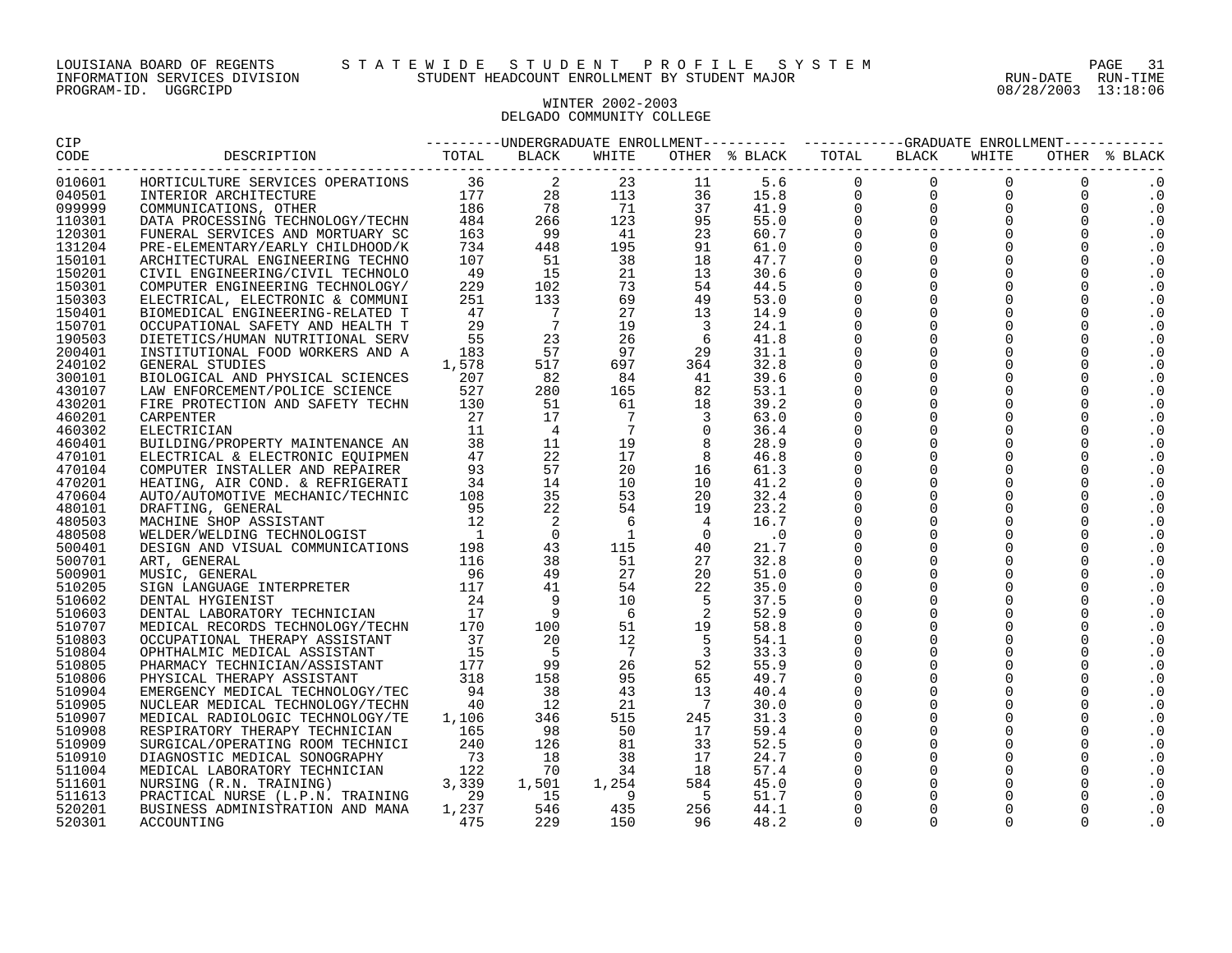LOUISIANA BOARD OF REGENTS S T A T E W I D E S T U D E N T P R O F I L E S Y S T E M PAGE 32 INFORMATION SERVICES DIVISION STUDENT HEADCOUNT ENROLLMENT BY STUDENT MAJOR RUN-DATE RUN-TIME

# WINTER 2002-2003 DELGADO COMMUNITY COLLEGE

| CIP                                   |                                                                                                          |                          |                 | -UNDERGRADUATE ENROLLMENT-------- |           |                              | -GRADUATE<br>ENROLLMENT--- |       |       |       |         |
|---------------------------------------|----------------------------------------------------------------------------------------------------------|--------------------------|-----------------|-----------------------------------|-----------|------------------------------|----------------------------|-------|-------|-------|---------|
| CODE                                  | DESCRIPTION                                                                                              | TOTAL                    | <b>BLACK</b>    | WHITE                             | OTHER     | % BLACK                      | TOTAL                      | BLACK | WHITE | OTHER | % BLACK |
| 520401<br>520403<br>520901<br>UNKNOWN | ADMINISTRATIVE ASSISTANT/SECRETA<br>LEGAL ADMINISTRATIVE ASSISTANT/S<br>HOSPITALITY/ADMINISTRATION MANAG | 130<br>74<br>95<br>1,230 | 79<br>29<br>304 | 34<br>27<br>36<br>541             | 30<br>385 | 60.8<br>48.6<br>30.5<br>24.7 |                            |       |       |       |         |
| TOTALS                                |                                                                                                          | 15,372                   | .448            | 5,859                             | 3,065     | 41.9                         |                            |       |       |       |         |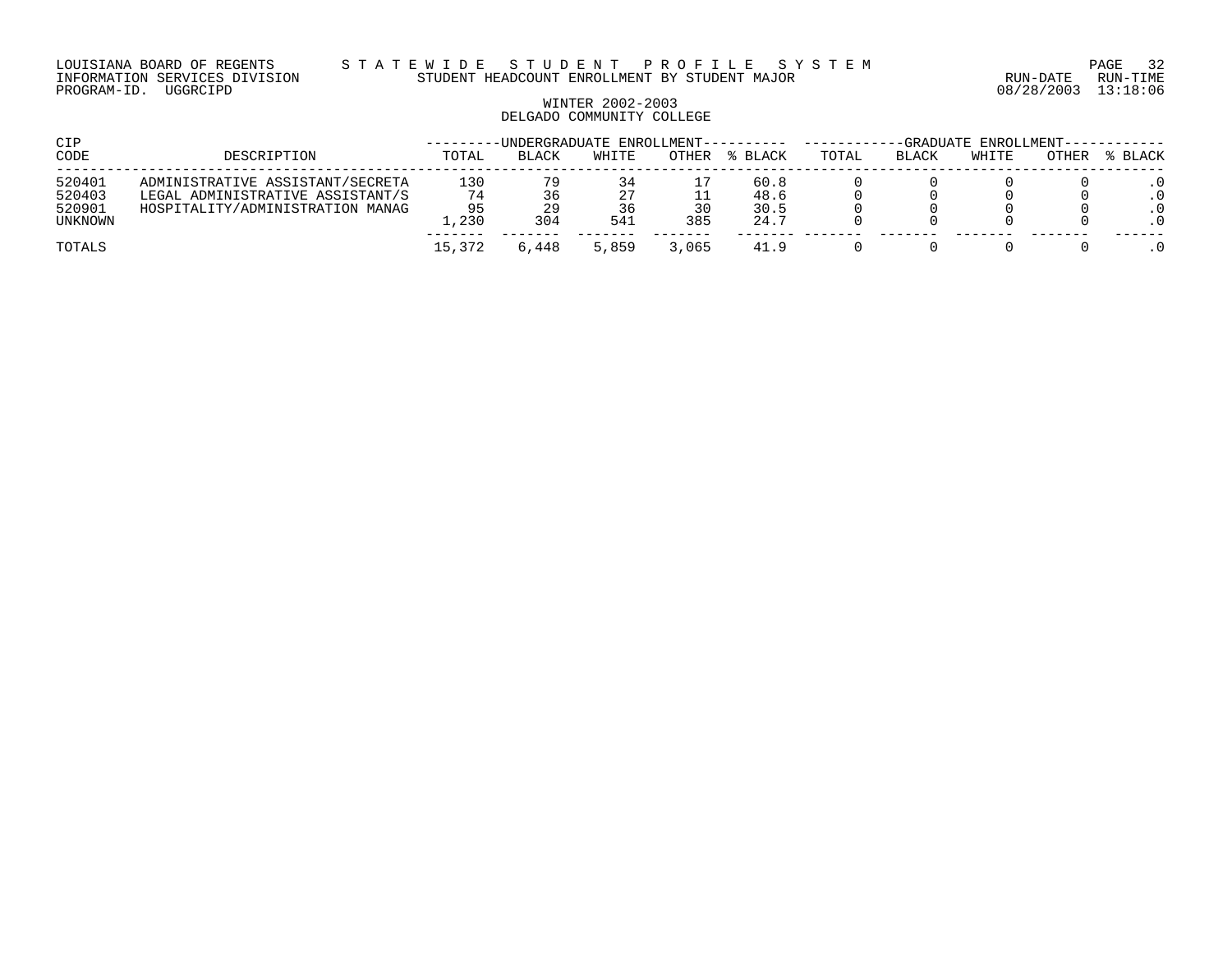#### LOUISIANA BOARD OF REGENTS S T A T E W I D E S T U D E N T P R O F I L E S Y S T E M PAGE 33 INFORMATION SERVICES DIVISION STUDENT HEADCOUNT ENROLLMENT BY STUDENT MAJOR RUN-DATE RUN-TIME

## WINTER 2002-2003 ELAINE P. NUNEZ COMMUN. COLLEGE

| CIP     |                                  | ---------UNDERGRADUATE ENROLLMENT---------- ----------GRADUATE ENROLLMENT- |       |       |      |               |       |                |       |           |               |
|---------|----------------------------------|----------------------------------------------------------------------------|-------|-------|------|---------------|-------|----------------|-------|-----------|---------------|
| CODE    | DESCRIPTION                      | TOTAL                                                                      | BLACK | WHITE |      | OTHER % BLACK | TOTAL | BLACK          | WHITE |           | OTHER % BLACK |
| 110101  | COMPUTER AND INFORMATION SCIENCE | 44                                                                         |       | 29    |      | 18.2          |       |                |       |           |               |
| 110401  | INFORMATION SCIENCES AND SYSTEMS | 63                                                                         | 25    | 34    |      | 39.7          |       |                |       |           |               |
| 131204  | PRE-ELEMENTARY/EARLY CHILDHOOD/K | 94                                                                         | 36    | 53    |      | 38.3          |       |                |       |           |               |
| 150402  | COMPUTER MAINTENANCE TECHNOLOGY/ | 102                                                                        | 15    | 73    | 14   | 14.7          |       |                |       |           |               |
| 150507  | ENVIRONMENTAL AND POLLUTION CONT | 11                                                                         |       |       |      | 18.2          |       |                |       |           |               |
| 150603  | INDUSTRIAL/MANUFACTURING TECHNOL |                                                                            |       |       |      | $\cdot$ 0     |       |                |       |           |               |
| 200401  | INSTITUTIONAL FOOD WORKERS AND A | 45                                                                         |       | 32    |      | 24.4          |       |                |       |           |               |
| 220103  | PARALEGAL/LEGAL ASSISTANT        | 66                                                                         | 16    | 45    |      | 24.2          |       |                |       |           |               |
| 240101  | LIBERAL ARTS AND SCIENCES/LIBERA | 21                                                                         |       | 18    |      | 4.8           |       |                |       |           |               |
| 240102  | GENERAL STUDIES                  | 517                                                                        | 94    | 378   |      | 18.2          |       |                |       |           |               |
| 240199  | LIBERAL ART & SCIENCES, GENERAL  | 52                                                                         |       | 38    |      | 9.6           |       |                |       |           |               |
| 410101  | BIOLOGICAL TECHNOLOGY/TECHNICIAN |                                                                            |       |       |      | $\cdot$ 0     |       |                |       |           |               |
| 460302  | ELECTRICIAN                      | 33                                                                         |       | 21    |      | 27.3          |       |                |       |           |               |
| 470201  | HEATING, AIR COND. & REFRIGERATI | 47                                                                         |       | 32    |      | 17.0          |       |                |       |           |               |
| 480101  | DRAFTING, GENERAL                | 41                                                                         |       | 36    |      | 4.9           |       |                |       |           |               |
| 480503  | MACHINE SHOP ASSISTANT           |                                                                            |       |       |      | $\cdot$ 0     |       |                |       |           |               |
| 480508  | WELDER/WELDING TECHNOLOGIST      | 19                                                                         |       | 13    |      | 31.6          |       |                |       |           |               |
| 510705  | MEDICAL OFFICE MANAGEMENT        | 77                                                                         |       | 35    |      | 48.1          |       |                |       |           |               |
| 510808  | VETERINARIAN ASSISTANT/ANIMAL HE | 33                                                                         |       | 29    |      | $\cdot$ 0     |       |                |       |           |               |
| 510904  | EMERGENCY MEDICAL TECHNOLOGY/TEC | 24                                                                         |       | 17    |      | 25.0          |       |                |       |           |               |
| 511613  | PRACTICAL NURSE (L.P.N. TRAINING | 271                                                                        | 139   | 112   | 20   | 51.3          |       |                |       |           |               |
| 511614  | NURSE ASSISTANT/AIDE             |                                                                            |       |       |      | 87.5          |       |                |       |           |               |
| 511801  | OPTICIANRY/DISPENSING OPTICIAN   |                                                                            |       |       |      | $\cdot$ 0     |       |                |       |           |               |
| 520201  | BUSINESS ADMINISTRATION AND MANA | 137                                                                        | 40    | 83    | 14   | 29.2          |       |                |       |           |               |
| 520301  | ACCOUNTING                       | 55                                                                         | 17    | 34    |      | 30.9          |       |                |       |           |               |
| 520302  | ACCOUNTING TECHNICIAN            |                                                                            |       |       |      | 25.0          |       |                |       |           |               |
| 520401  | ADMINISTRATIVE ASSISTANT/SECRETA | 72                                                                         | 19    | 50    |      | 26.4          |       |                |       |           |               |
| UNKNOWN |                                  | 349                                                                        | 85    | 238   | 26   | 24.4          |       |                |       |           |               |
| TOTALS  |                                  | 2,203                                                                      | 590   | 1,425 | 26.8 | 0             | 0     | $\overline{0}$ | 0     | $\cdot$ 0 |               |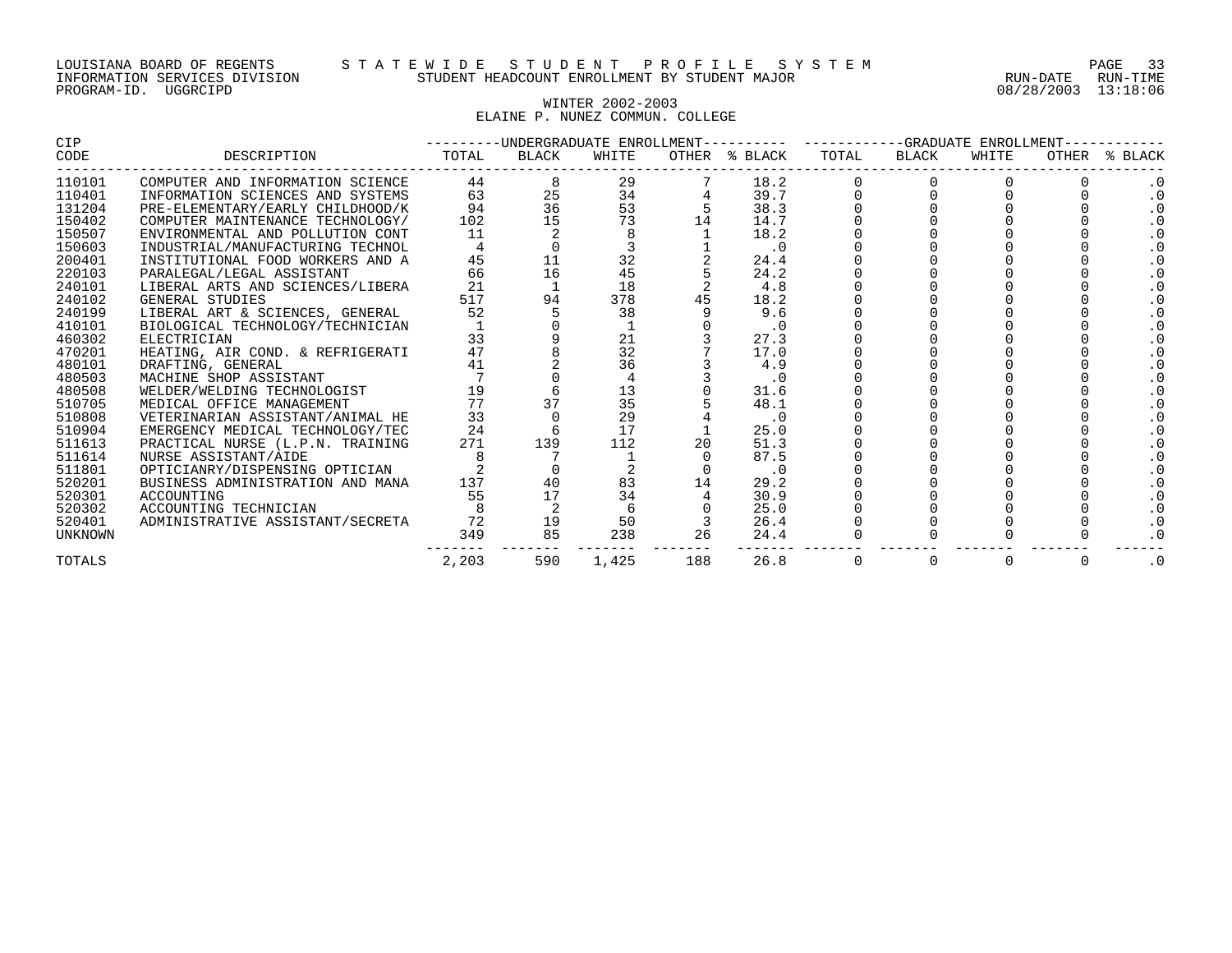## WINTER 2002-2003 RIVER PARISHES COMMUNITY COLLEGE

| CIP                                   |                                                                                        |                        | -UNDERGRADUATE ENROLLMENT--- |                  |              |                             | -GRADUATE ENROLLMENT- |              |       |       |         |  |
|---------------------------------------|----------------------------------------------------------------------------------------|------------------------|------------------------------|------------------|--------------|-----------------------------|-----------------------|--------------|-------|-------|---------|--|
| CODE                                  | DESCRIPTION                                                                            | TOTAL                  | <b>BLACK</b>                 | WHITE            | <b>OTHER</b> | BLACK                       | TOTAL                 | <b>BLACK</b> | WHITE | OTHER | % BLACK |  |
| 240101<br>240102<br>240199<br>UNKNOWN | LIBERAL ARTS AND SCIENCES/LIBERA<br>GENERAL STUDIES<br>LIBERAL ART & SCIENCES, GENERAL | 10<br>306<br>ᆂᆂ<br>263 | 79                           | 218<br>10<br>227 |              | 20.0<br>25.8<br>9.1<br>10.3 |                       |              |       |       | . 0     |  |
| TOTALS                                |                                                                                        | 590                    | 109                          | 462              | 19           | 18.5                        |                       |              |       |       |         |  |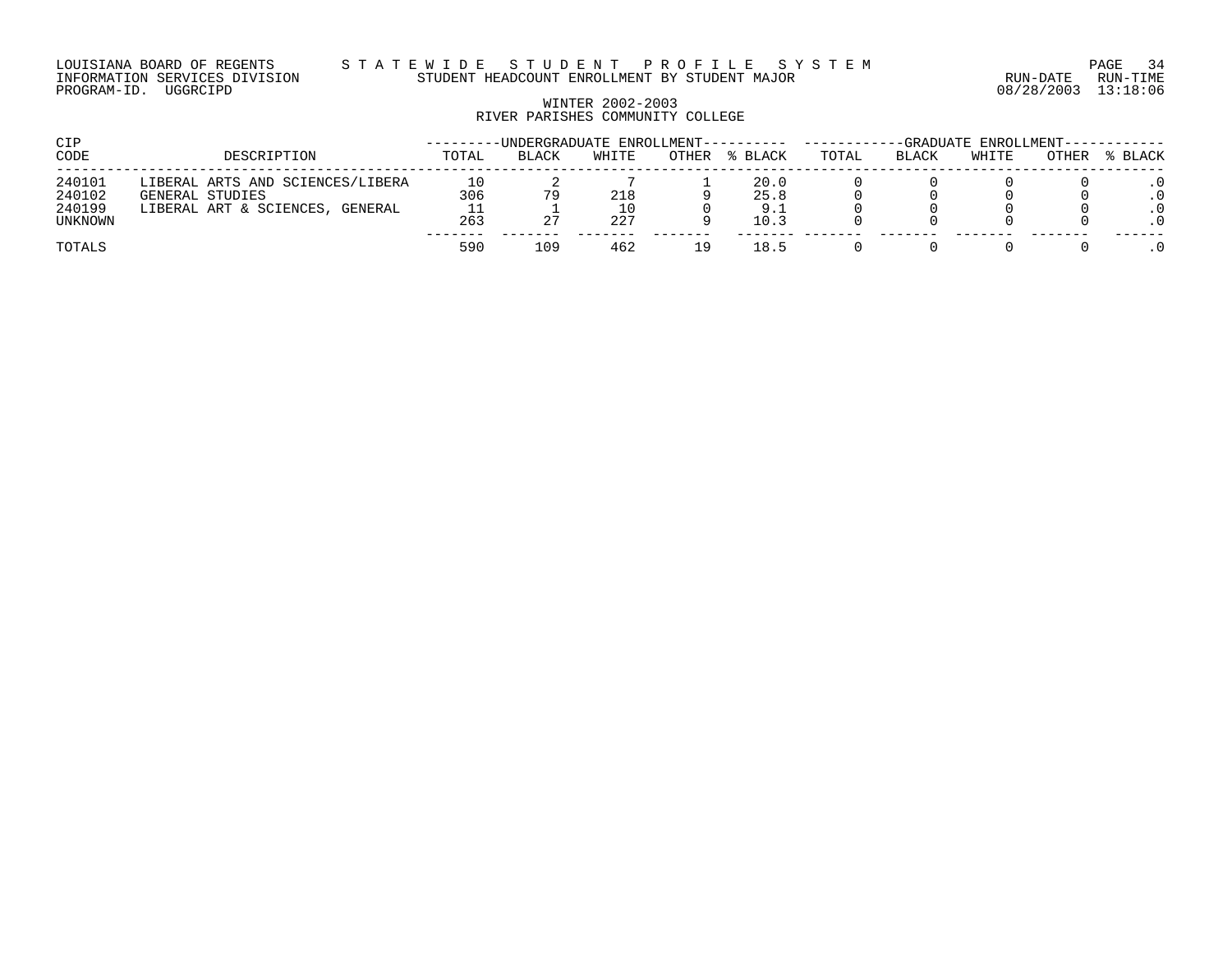# WINTER 2002-2003 SOUTH LA. COMMUNITY COLLEGE

| CIP            |                                  |       | -UNDERGRADUATE ENROLLMENT---------- |       |       |         | -GRADUATE ENROLLMENT- |              |       |       |         |
|----------------|----------------------------------|-------|-------------------------------------|-------|-------|---------|-----------------------|--------------|-------|-------|---------|
| <b>CODE</b>    | DESCRIPTION                      | TOTAL | <b>BLACK</b>                        | WHITE | OTHER | % BLACK | TOTAL                 | <b>BLACK</b> | WHITE | OTHER | % BLACK |
| 131204         | PRE-ELEMENTARY/EARLY CHILDHOOD/K | 291   | 169                                 | 119   |       | 58.1    |                       |              |       |       |         |
| 150603         | INDUSTRIAL/MANUFACTURING TECHNOL | 29    |                                     | 20    |       | 20.7    |                       |              |       |       |         |
| 240101         | LIBERAL ARTS AND SCIENCES/LIBERA | 45    |                                     | 26    |       | 35.6    |                       |              |       |       |         |
| 240102         | GENERAL STUDIES                  | .51   |                                     | 101   |       | 28.5    |                       |              |       |       |         |
| 430104         | CRIMINAL JUSTICE STUDIES         | 47    |                                     | 26    |       | 42.6    |                       |              |       |       |         |
| 510904         | EMERGENCY MEDICAL TECHNOLOGY/TEC | 18    |                                     |       |       | 50.0    |                       |              |       |       |         |
| 520101         | BUSINESS, GENERAL                |       |                                     | 85    |       | 22.2    |                       |              |       |       |         |
| <b>UNKNOWN</b> |                                  | 523   | 142                                 | 356   | 25    | 27.2    |                       |              |       |       | . 0     |
| TOTALS         |                                  | 1,221 | 431                                 | 741   | 49    | 35.3    |                       |              |       |       |         |